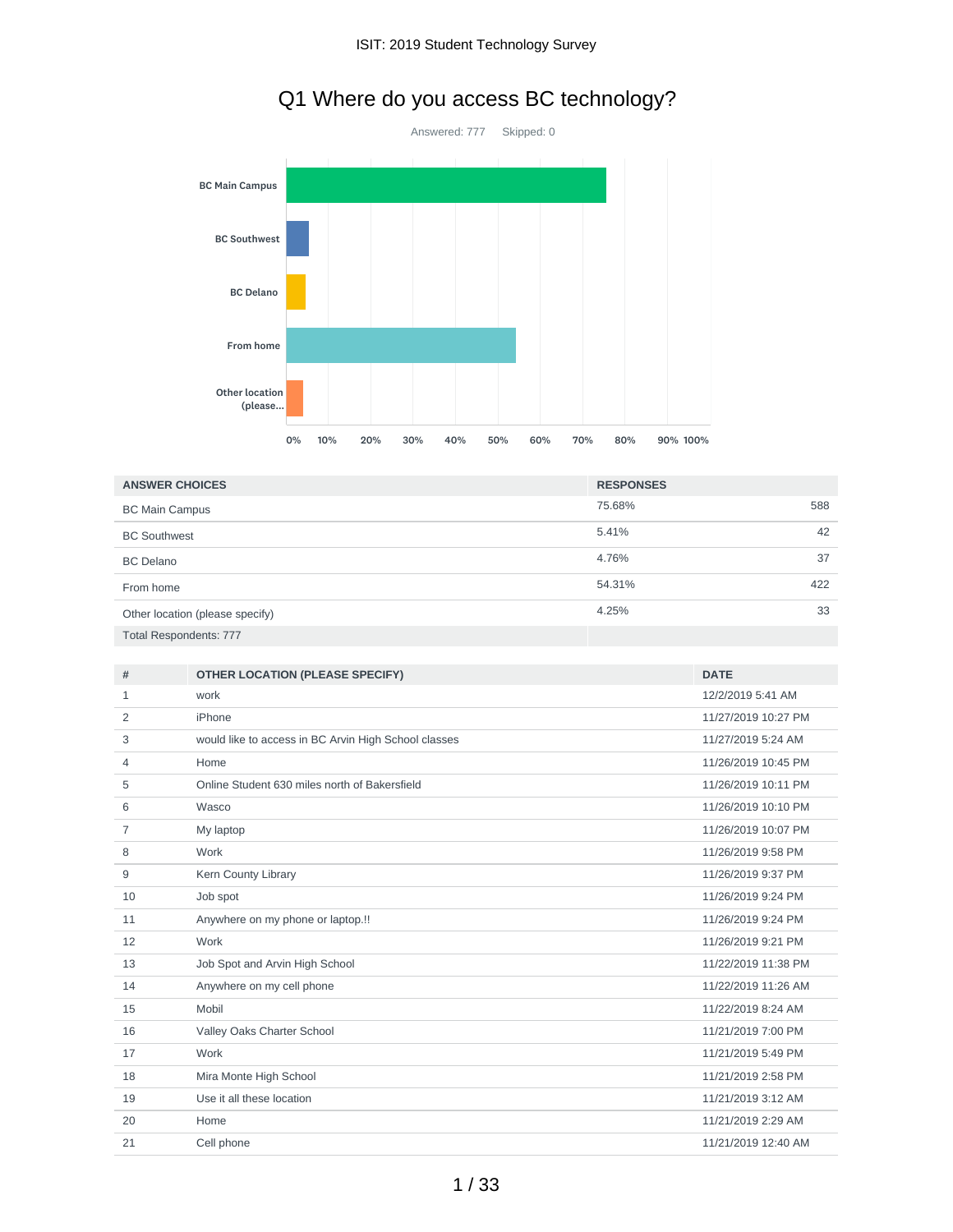| 22 | Public Library                               | 11/20/2019 8:53 PM |
|----|----------------------------------------------|--------------------|
| 23 | Work office, public library, on mobile phone | 11/20/2019 8:00 PM |
| 24 | Arvin                                        | 11/20/2019 7:38 PM |
| 25 | Cell                                         | 11/20/2019 5:09 PM |
| 26 | Weill                                        | 11/20/2019 4:58 PM |
| 27 | Personal MacBook                             | 11/20/2019 4:51 PM |
| 28 | Phone                                        | 11/20/2019 4:51 PM |
| 29 | <b>BC Weill</b>                              | 11/20/2019 4:08 PM |
| 30 | Anywhere with wifi and with mobile data.     | 11/20/2019 4:08 PM |
| 31 | Phone                                        | 11/20/2019 4:05 PM |
| 32 | Weill Institute                              | 11/20/2019 4:02 PM |
| 33 | From home                                    | 11/20/2019 4:02 PM |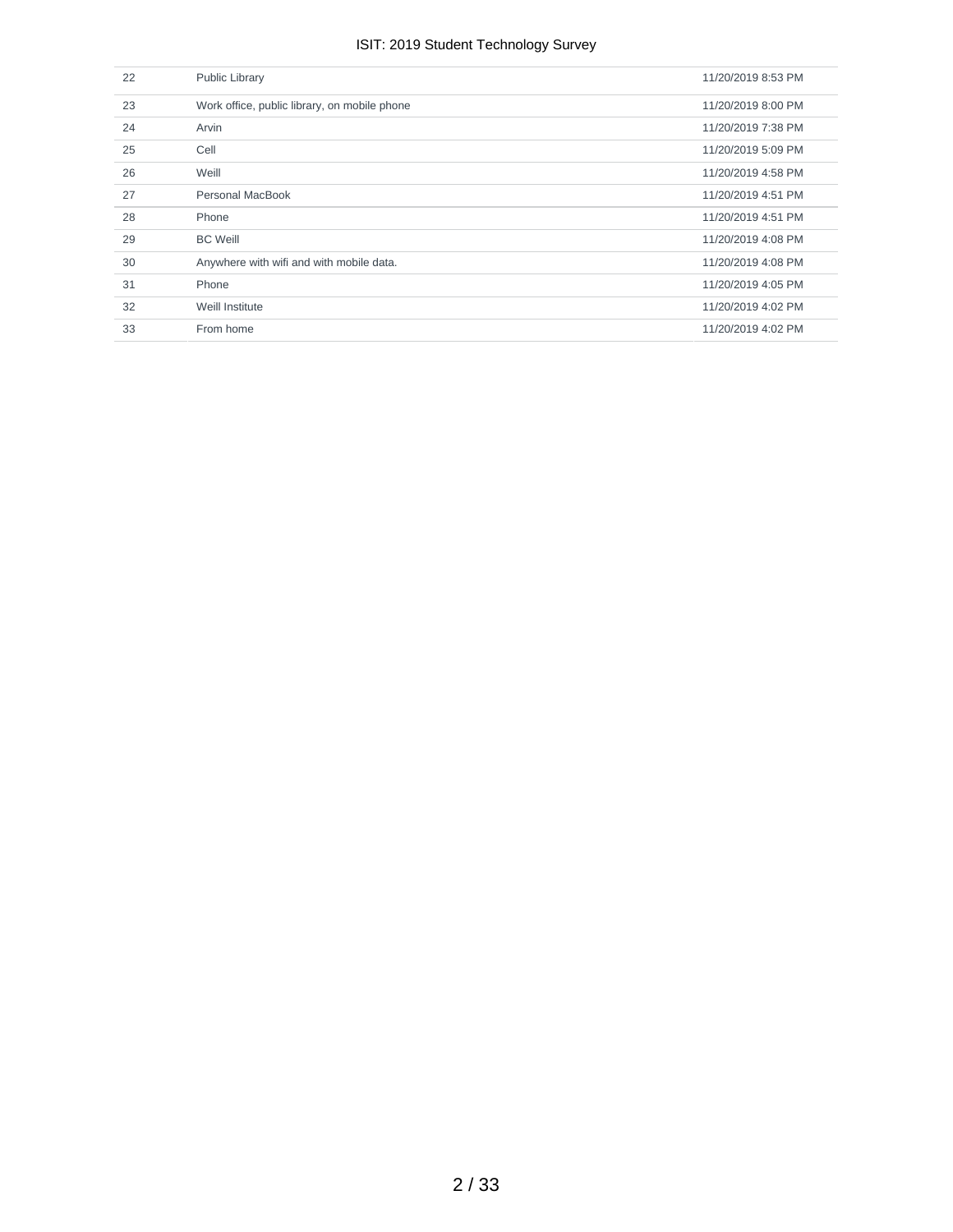# Q2 In the past year, to what extent have you used...(If you don't know what a technology is, please check the box "I don't know what this is")

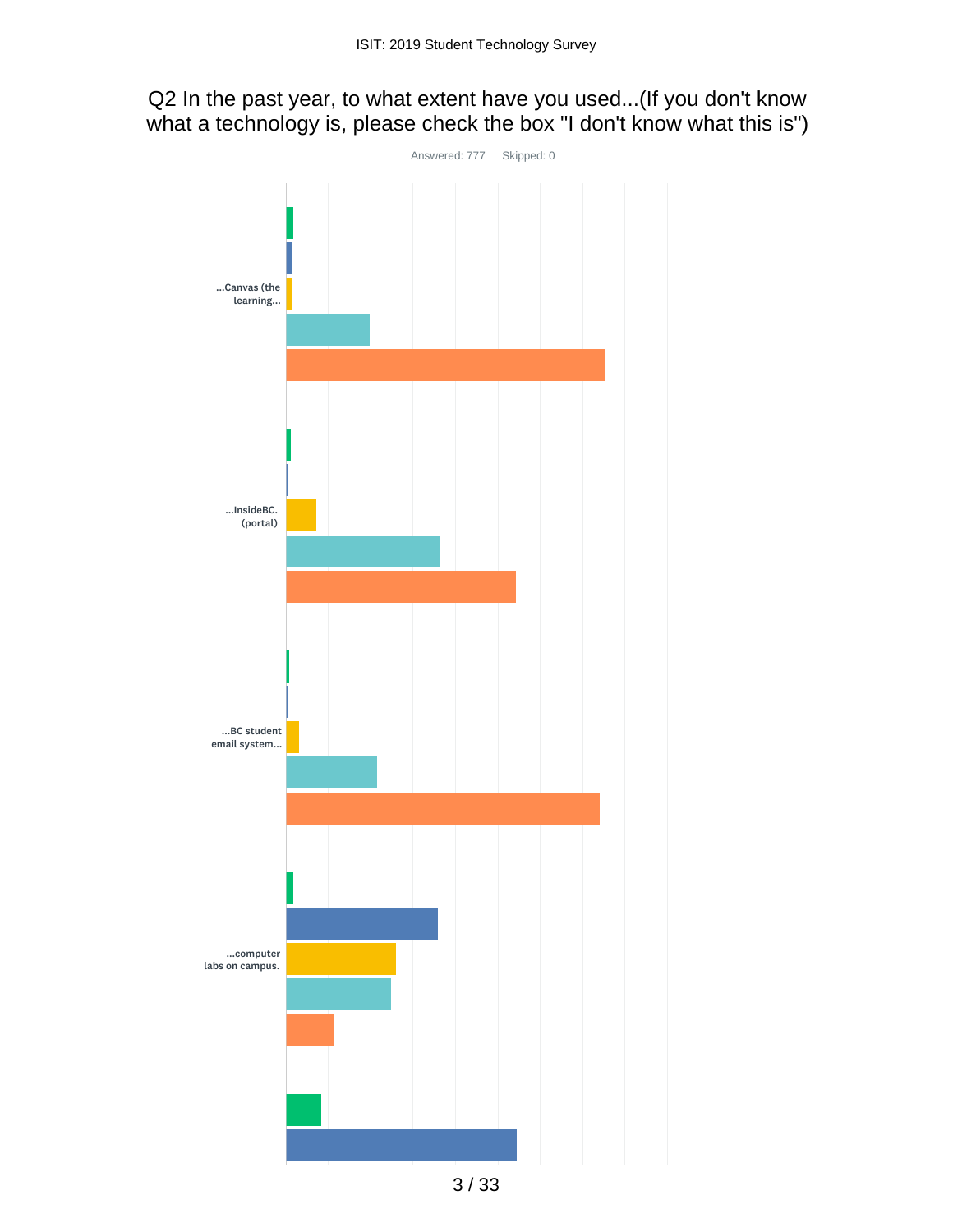

4 / 33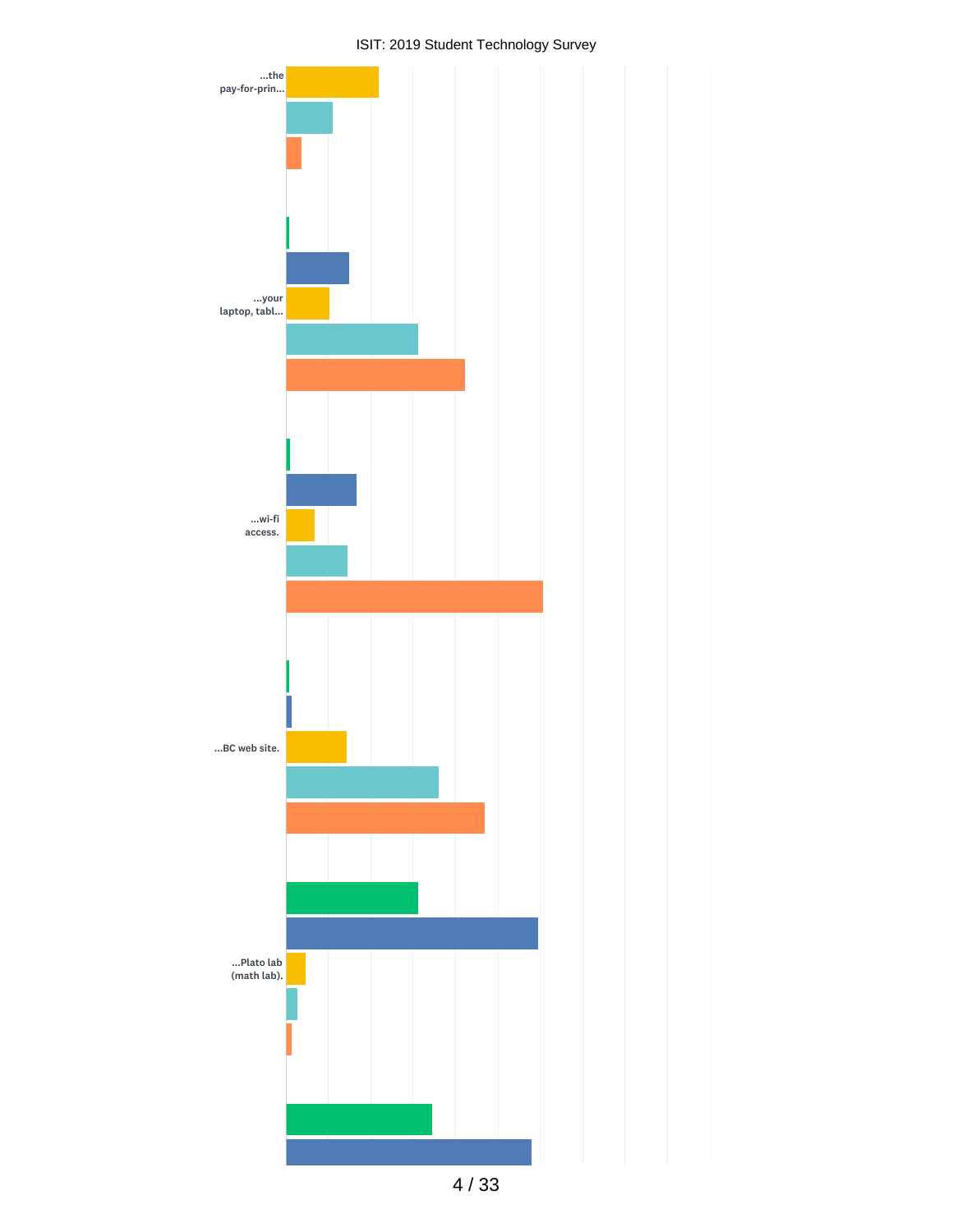

|                                                                                                   | <b>I DON'T KNOW</b><br><b>WHAT THIS IS.</b> | <b>NEVER</b>  | <b>MONTHLY</b> | <b>WEEKLY</b> | <b>DAILY</b>  | <b>TOTAL</b> |
|---------------------------------------------------------------------------------------------------|---------------------------------------------|---------------|----------------|---------------|---------------|--------------|
| Canvas (the learning management system used for online<br>classes and some face-to-face classes). | 1.80%<br>14                                 | 1.42%<br>11   | 1.42%<br>11    | 19.82%<br>154 | 75.55%<br>587 | 777          |
| InsideBC. (portal)                                                                                | 1.17%<br>9                                  | 0.39%<br>3    | 7.38%<br>57    | 36.66%<br>283 | 54.40%<br>420 | 772          |
| BC student email system. (i.e.<br>@email.bakersfieldcollege.edu)                                  | 0.78%<br>6                                  | 0.52%<br>4    | 3.12%<br>24    | 21.59%<br>166 | 73.99%<br>569 | 769          |
| computer labs on campus.                                                                          | 1.96%<br>15                                 | 35.90%<br>275 | 26.11%<br>200  | 24.80%<br>190 | 11.23%<br>86  | 766          |
| the pay-for-print system.                                                                         | 8.42%<br>64                                 | 54.61%<br>415 | 21.97%<br>167  | 11.18%<br>85  | 3.82%<br>29   | 760          |
| your laptop, tablet, or phone during class (for class<br>related purposes).                       | 0.78%<br>6                                  | 15.05%<br>116 | 10.51%<br>81   | 31.39%<br>242 | 42.28%<br>326 | 771          |
| wi-fi access.                                                                                     | 1.03%<br>8                                  | 16.80%<br>130 | 6.98%<br>54    | 14.60%<br>113 | 60.59%<br>469 | 774          |
| BC web site.                                                                                      | 0.78%<br>6                                  | 1.56%<br>12   | 14.45%<br>111  | 36.20%<br>278 | 47.01%<br>361 | 768          |
| Plato lab (math lab).                                                                             | 31.47%<br>242                               | 59.56%<br>458 | 4.81%<br>37    | 2.73%<br>21   | 1.43%<br>11   | 769          |
| Aleks lab. (math lab)                                                                             | 34.42%<br>265                               | 58.05%<br>447 | 3.77%<br>29    | 1.82%<br>14   | 1.95%<br>15   | 770          |
| assistive technology. (i.e. Kurzweil, Jaws, etc.)                                                 | 45.64%<br>351                               | 48.76%<br>375 | 1.82%<br>14    | 2.73%<br>21   | 1.04%<br>8    | 769          |

**I don't know what this is.** Never Monthly Weekly Daily

| #              | <b>OTHER (PLEASE SPECIFY)</b>                                                                                                                       | <b>DATE</b>         |
|----------------|-----------------------------------------------------------------------------------------------------------------------------------------------------|---------------------|
|                | For dsps                                                                                                                                            | 11/27/2019 10:27 PM |
|                | I used the net tutor for English.                                                                                                                   | 11/27/2019 5:37 PM  |
| 3              | Starfish, Cengage                                                                                                                                   | 11/27/2019 3:09 AM  |
| $\overline{4}$ | I would like to have access to the same resources, sources, and materials available to on-campus<br>students, be made available to online students. | 11/26/2019 10:11 PM |
| 5              | <b>EBSCOHost. JSTOR</b>                                                                                                                             | 11/26/2019 9:49 PM  |
| 6              | How can I access these math aids ? Tutoring center or where ???- A                                                                                  | 11/26/2019 9:24 PM  |
|                | For some of the ones checked monthly, more accurately would be once a semster or so.                                                                | 11/26/2019 9:10 PM  |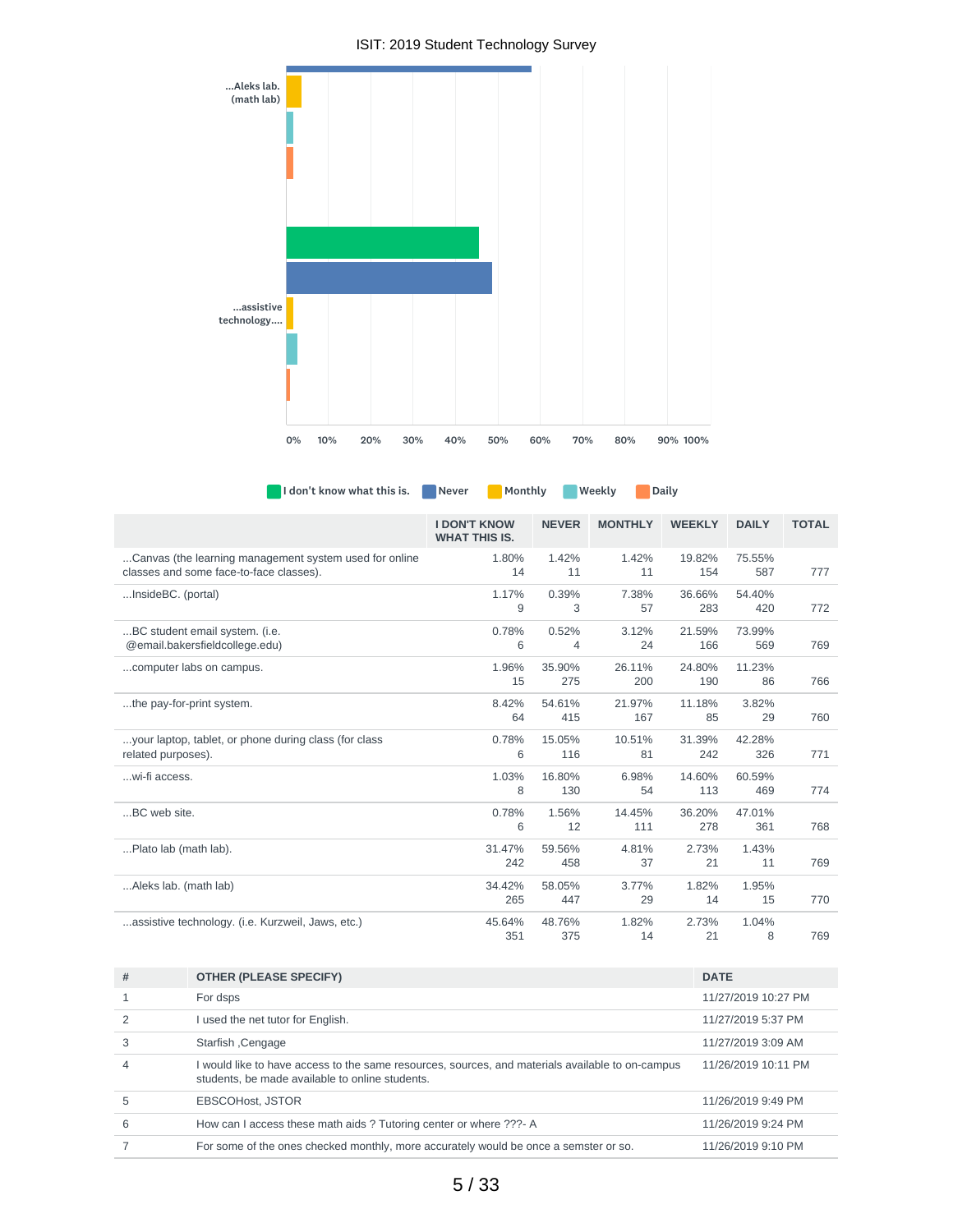| 8  | SI-Supplemental Instruction: I use this about twice a week.                                                                                                                                                                                                                                                                                                   | 11/25/2019 5:29 AM  |
|----|---------------------------------------------------------------------------------------------------------------------------------------------------------------------------------------------------------------------------------------------------------------------------------------------------------------------------------------------------------------|---------------------|
| 9  | Extend time on exams                                                                                                                                                                                                                                                                                                                                          | 11/22/2019 11:13 PM |
| 10 | I use Dragon Natural Speaking software.                                                                                                                                                                                                                                                                                                                       | 11/22/2019 11:26 AM |
| 11 | nothing on this list appears to be controversial                                                                                                                                                                                                                                                                                                              | 11/21/2019 10:05 PM |
| 12 | Welding lab i use as much as my ability to get all the way across town by public transportation and<br>very little expenses i can get. None of my welding instructors use canvas and i think that's a<br>shame because its a very easy and intuitive program for a student. My engineering and ethics<br>professors used canvas and i thought that was great! | 11/21/2019 5:45 PM  |
|    |                                                                                                                                                                                                                                                                                                                                                               |                     |
| 13 | None.                                                                                                                                                                                                                                                                                                                                                         | 11/21/2019 12:52 PM |
| 14 | n/a                                                                                                                                                                                                                                                                                                                                                           | 11/21/2019 12:46 AM |
| 15 | Computer in piano class                                                                                                                                                                                                                                                                                                                                       | 11/20/2019 7:15 PM  |
| 16 | The Wi-Fi needs more strength                                                                                                                                                                                                                                                                                                                                 | 11/20/2019 4:46 PM  |
| 17 | I used the net tutor for English.                                                                                                                                                                                                                                                                                                                             | 11/20/2019 4:44 PM  |
| 18 | we need more computers to access at Eops                                                                                                                                                                                                                                                                                                                      | 11/20/2019 4:03 PM  |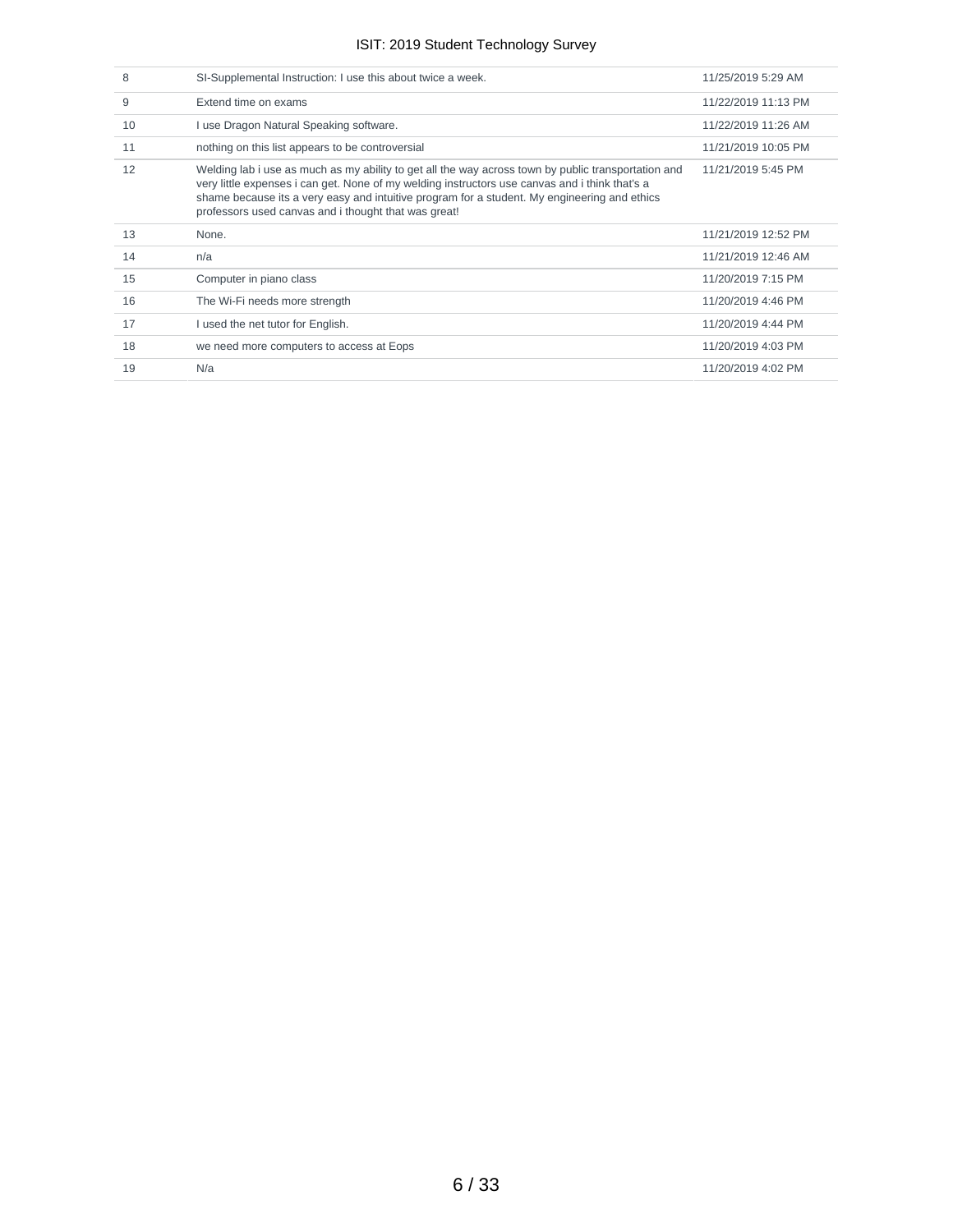# Q3 Rate the effectiveness of ...(If you did not use the technology, please check "Didn't Use")

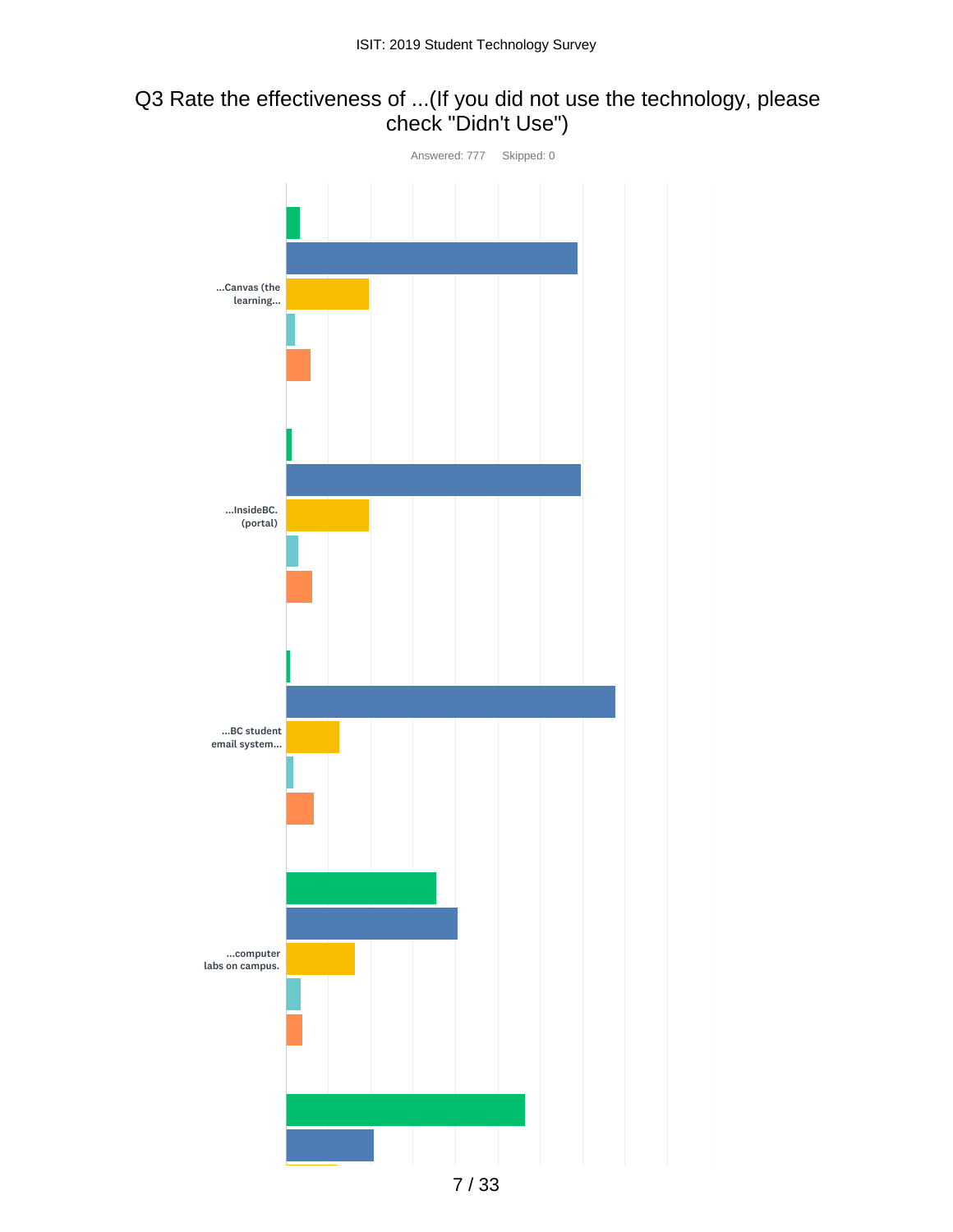

8 / 33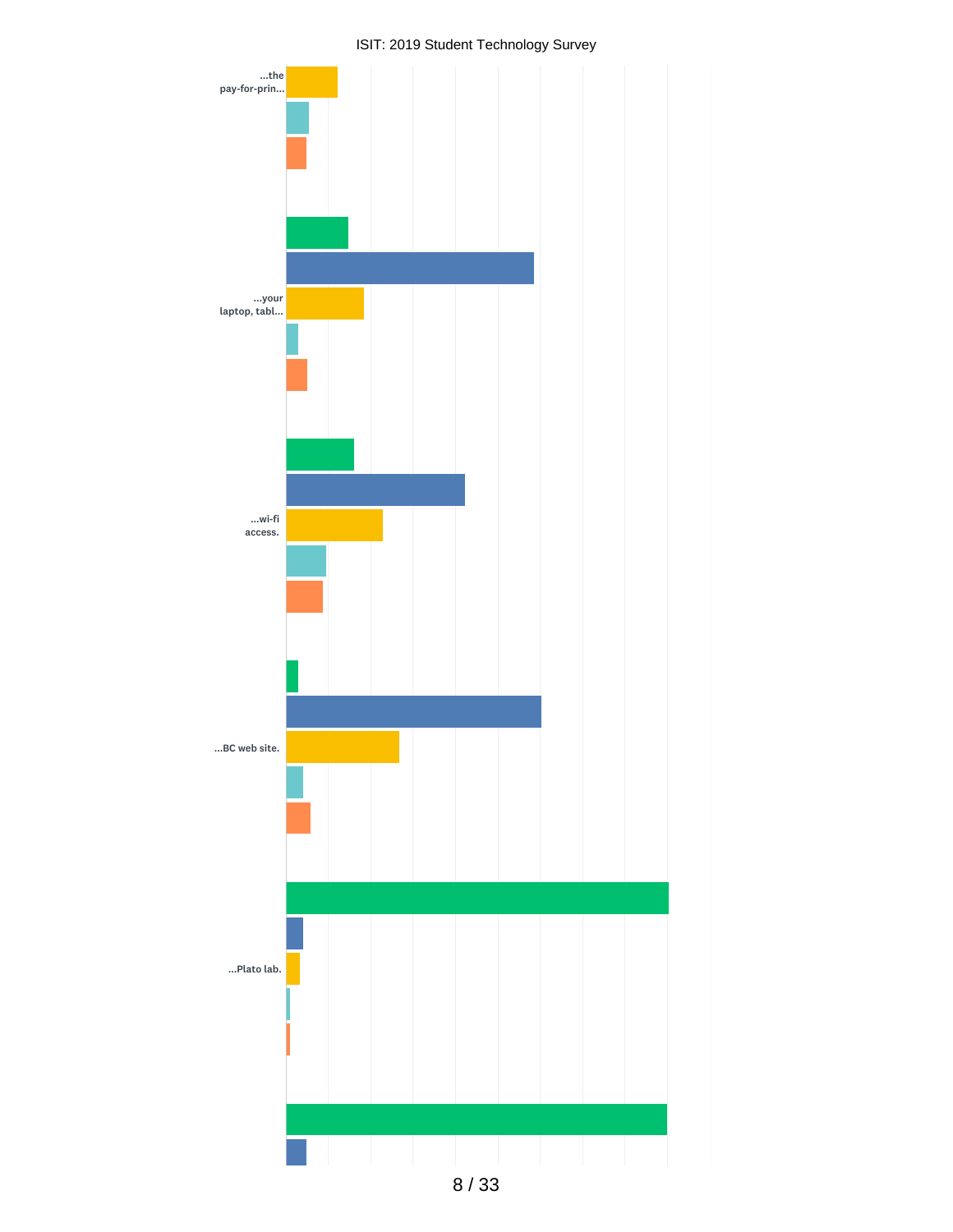

Didn't use. Very effective Somewhat effective Somewhat ineffective **Very ineffective** 

|                                                                                                   | <b>DIDN'T</b><br>USE. | <b>VERY</b><br><b>EFFECTIVE</b> | <b>SOMEWHAT</b><br><b>EFFECTIVE</b> | <b>SOMEWHAT</b><br><b>INEFFECTIVE</b> | <b>VERY</b><br><b>INEFFECTIVE</b> | <b>TOTAL</b> |
|---------------------------------------------------------------------------------------------------|-----------------------|---------------------------------|-------------------------------------|---------------------------------------|-----------------------------------|--------------|
| Canvas (the learning management system used<br>for online classes and some face-to-face classes). | 3.35%<br>26           | 68.77%<br>533                   | 19.61%<br>152                       | 2.32%<br>18                           | 5.94%<br>46                       | 775          |
| InsideBC. (portal)                                                                                | 1.42%<br>11           | 69.72%<br>541                   | 19.59%<br>152                       | 2.96%<br>23                           | 6.31%<br>49                       | 776          |
| BC student email system (i.e.<br>@email.bakersfieldcollege.edu)                                   | 1.04%<br>8            | 77.72%<br>600                   | 12.69%<br>98                        | 1.81%<br>14                           | 6.74%<br>52                       | 772          |
| computer labs on campus.                                                                          | 35.62%<br>275         | 40.67%<br>314                   | 16.32%<br>126                       | 3.50%<br>27                           | 3.89%<br>30                       | 772          |
| the pay-for-print system.                                                                         | 56.45%<br>433         | 20.99%<br>161                   | 12.26%<br>94                        | 5.35%<br>41                           | 4.95%<br>38                       | 767          |
| your laptop, tablet, or phone during class (for<br>class related purposes).                       | 14.77%<br>114         | 58.55%<br>452                   | 18.39%<br>142                       | 2.98%<br>23                           | 5.31%<br>41                       | 772          |
| wi-fi access.                                                                                     | 16.19%<br>125         | 42.36%<br>327                   | 22.93%<br>177                       | 9.72%<br>75                           | 8.81%<br>68                       | 772          |
| BC web site.                                                                                      | 2.86%<br>22           | 60.42%<br>464                   | 26.69%<br>205                       | 4.17%<br>32                           | 5.86%<br>45                       | 768          |
| Plato lab.                                                                                        | 90.39%<br>696         | 4.16%<br>32                     | 3.38%<br>26                         | 1.04%<br>8                            | 1.04%<br>8                        | 770          |
| Aleks lab. (math lab)                                                                             | 89.90%<br>694         | 5.05%<br>39                     | 3.24%<br>25                         | 0.65%<br>5                            | 1.17%<br>9                        | 772          |

| #              | <b>OTHER (PLEASE SPECIFY)</b>                                                                                                                                                                                                                                                                                                                                                                                                                                                                                            | <b>DATE</b>         |
|----------------|--------------------------------------------------------------------------------------------------------------------------------------------------------------------------------------------------------------------------------------------------------------------------------------------------------------------------------------------------------------------------------------------------------------------------------------------------------------------------------------------------------------------------|---------------------|
| $\mathbf{1}$   | Qq                                                                                                                                                                                                                                                                                                                                                                                                                                                                                                                       | 11/27/2019 12:44 AM |
| $\overline{2}$ | Wifi is unreliable at the horticulture lab classroom. We need it for landscape design course and had<br>to cancel class and alter design plans due to loss of wifi in a couple of instances during the<br>semester.                                                                                                                                                                                                                                                                                                      | 11/26/2019 10:49 PM |
| 3              | I especially like the professors pages through the bc website as opposed to on canvas because<br>information (I.e. PowerPoint slides, podcasts, Worksheets, information) is still available to me even<br>after I have already finished the class.                                                                                                                                                                                                                                                                       | 11/26/2019 9:35 PM  |
| 4              | Multiple computers do not work in the computer lab and SPSS room. The printing system in the<br>library is very ineffective because you have to pay cash at the business office and if you pay by<br>card you have to ask download the print job then you have to OK the print job and another window<br>and the helpers in there basically don't make eye contact with anyone and we're not very helpful<br>for me but there were a couple that were only. Some spots on campusDon't have good Wi-Fi or<br>none at all. | 11/26/2019 9:24 PM  |
| 5              | Most teachers wont let you use your phone                                                                                                                                                                                                                                                                                                                                                                                                                                                                                | 11/26/2019 9:18 PM  |
| 6              | $\mathbb{R}$                                                                                                                                                                                                                                                                                                                                                                                                                                                                                                             | 11/22/2019 2:08 AM  |
| 7              | I would be nice to have computers available in the main computer lab(Library) where programs<br>such as mastercam, autocad, etc where available with dual monitors or larger monitors.                                                                                                                                                                                                                                                                                                                                   | 11/21/2019 11:40 PM |
| 8              | Plato and one other are still new and as such an inconvenience                                                                                                                                                                                                                                                                                                                                                                                                                                                           | 11/21/2019 10:05 PM |
| 9              | None.                                                                                                                                                                                                                                                                                                                                                                                                                                                                                                                    | 11/21/2019 12:52 PM |
| 10             | Inside BC does not work on all web browsers consistently.                                                                                                                                                                                                                                                                                                                                                                                                                                                                | 11/21/2019 3:14 AM  |
| 11             | n/a                                                                                                                                                                                                                                                                                                                                                                                                                                                                                                                      | 11/21/2019 12:46 AM |
|                |                                                                                                                                                                                                                                                                                                                                                                                                                                                                                                                          |                     |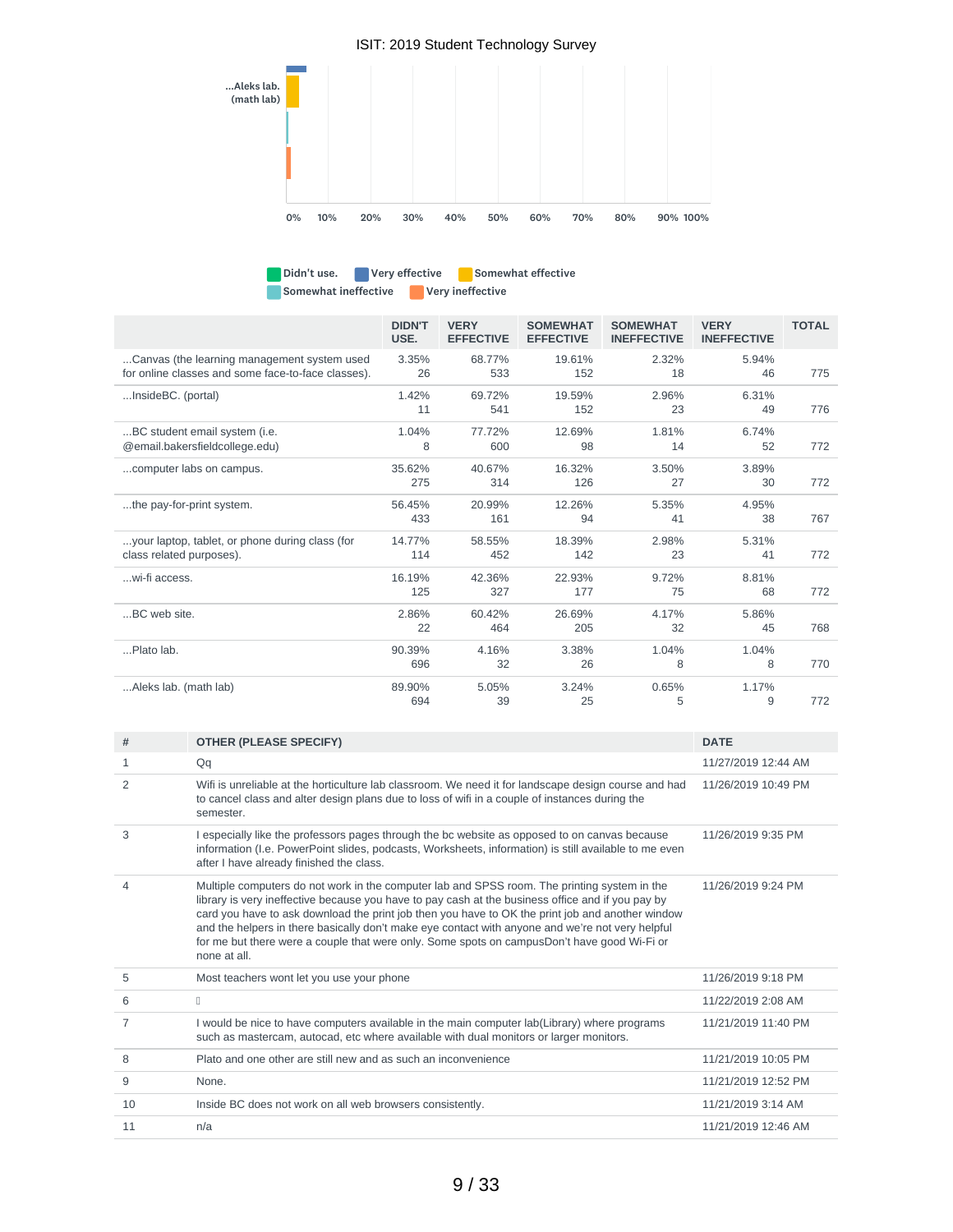| 12  | I wish professors would stick to one data platform, like canvas. It's confusing when they all use<br>something different like google classroom and such | 11/20/2019 7:38 PM |
|-----|---------------------------------------------------------------------------------------------------------------------------------------------------------|--------------------|
| -13 | Wi fi could be better.                                                                                                                                  | 11/20/2019 6:18 PM |
| 14  | WiFi is so slow and undependable.                                                                                                                       | 11/20/2019 4:14 PM |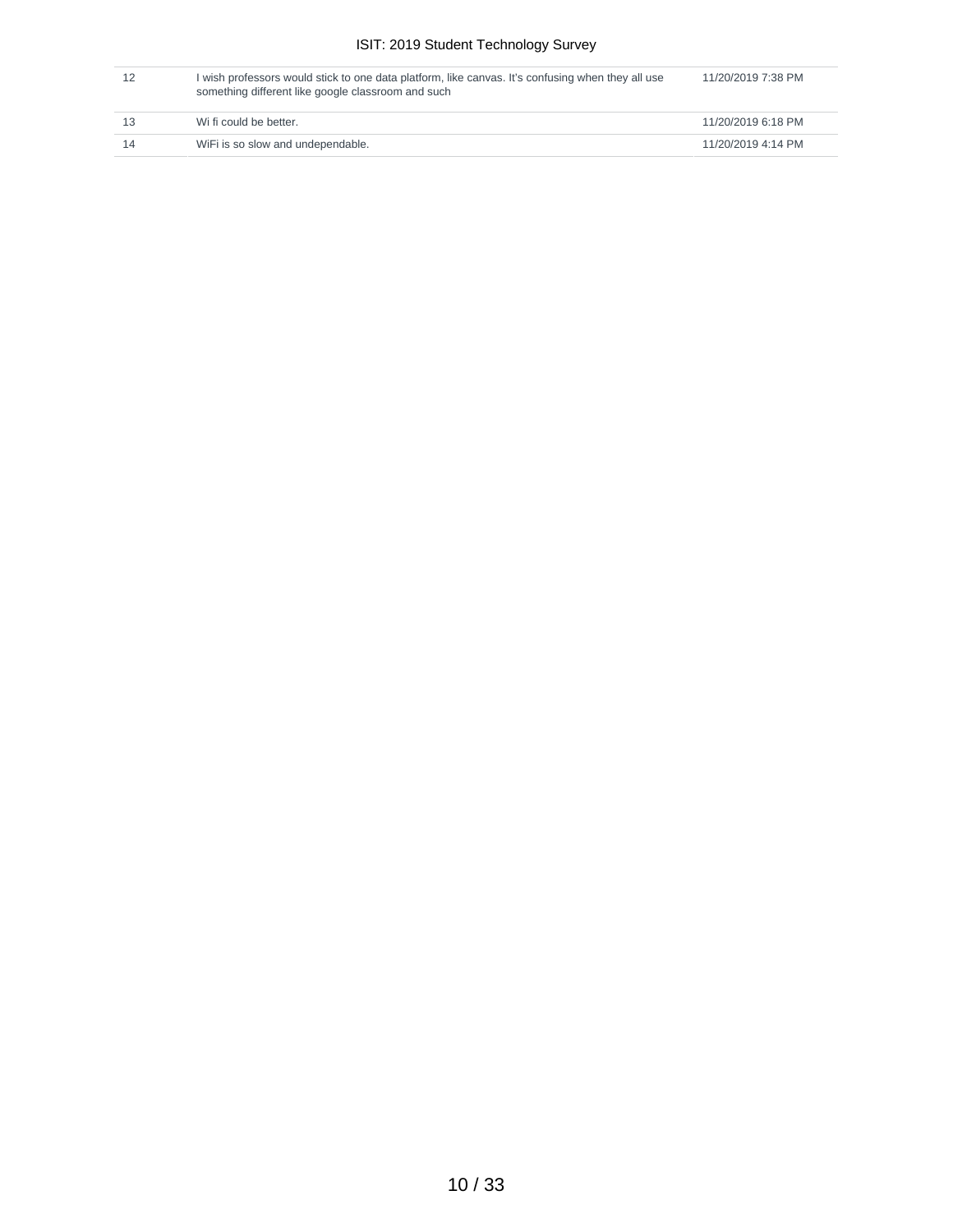## Q4 If you had problems related to any of the technologies in question #2, please specifically state the problem with the technology so we can address the issue.Please tell us:-The technology you had a problem with.-Specific problem-Location (site/building)

Answered: 228 Skipped: 549

| #              | <b>RESPONSES</b>                                                                                                                                                                                                                                                                                                                                                                                                                                                                                                                                                          | <b>DATE</b>         |
|----------------|---------------------------------------------------------------------------------------------------------------------------------------------------------------------------------------------------------------------------------------------------------------------------------------------------------------------------------------------------------------------------------------------------------------------------------------------------------------------------------------------------------------------------------------------------------------------------|---------------------|
| 1              | - Inside BC, Canvas - Very slow loading - IT building, MS building-Cad labs 9 & 10                                                                                                                                                                                                                                                                                                                                                                                                                                                                                        | 12/2/2019 5:41 AM   |
| $\overline{2}$ | the wifi at school would slow down my process to access things i needed or if there were too many<br>people it would kick me out location was the library                                                                                                                                                                                                                                                                                                                                                                                                                 | 11/30/2019 10:41 PM |
| 3              | Sometimes wifi would crash and I wasn't able to access anything relating to internet or sometimes<br>the BC website wouldn't be working or the canvas would have some glitches but not very often.                                                                                                                                                                                                                                                                                                                                                                        | 11/30/2019 2:55 PM  |
| $\overline{4}$ | none                                                                                                                                                                                                                                                                                                                                                                                                                                                                                                                                                                      | 11/30/2019 6:42 AM  |
| 5              | Computer Lab-Industrial Technology- the logging in process is very slow, sometimes exceeding 5<br>minutes.                                                                                                                                                                                                                                                                                                                                                                                                                                                                | 11/29/2019 5:16 PM  |
| 6              | Hard time connecting to wifi, especially the backside of the library.                                                                                                                                                                                                                                                                                                                                                                                                                                                                                                     | 11/28/2019 7:50 PM  |
| 7              | There were wifi issues on the southwest campus just before the move. It was only once and has<br>worked fine since.                                                                                                                                                                                                                                                                                                                                                                                                                                                       | 11/27/2019 10:54 PM |
| 8              | WiFi connectivity issues/weak signal in FACE.                                                                                                                                                                                                                                                                                                                                                                                                                                                                                                                             | 11/27/2019 10:29 PM |
| 9              | N/A                                                                                                                                                                                                                                                                                                                                                                                                                                                                                                                                                                       | 11/27/2019 8:13 PM  |
| 10             | No problems                                                                                                                                                                                                                                                                                                                                                                                                                                                                                                                                                               | 11/27/2019 7:54 PM  |
| 11             | The computers in the Library are not equipped for students to complete their programming<br>homework. This forces a student to finish an assignment in class, or drop out of pursuing classes<br>which require access to a device with a specific program to complete Java, C++, Python, or other<br>programming related assignments. This needs to be a addressed immediately to maximize the<br>probability of success for all students at the BC Main Campus. If this has already been taken care<br>of at this moment, it will be very helpful to advertise it again. | 11/27/2019 7:37 PM  |
| 12             | WiFi access away from classrooms                                                                                                                                                                                                                                                                                                                                                                                                                                                                                                                                          | 11/27/2019 7:33 PM  |
| 13             | no                                                                                                                                                                                                                                                                                                                                                                                                                                                                                                                                                                        | 11/27/2019 7:06 PM  |
| 14             | I often had trouble connecting to the KCCD internet in the library, especially in the study rooms and<br>on the 2nd floor.                                                                                                                                                                                                                                                                                                                                                                                                                                                | 11/27/2019 6:53 PM  |
| 15             | It's hard to find information easily on the BC website. Links to information should be easy to find,<br>some information is hidden in other menus. The layout is not transparent and hard to navigate for<br>users.                                                                                                                                                                                                                                                                                                                                                       | 11/27/2019 6:13 PM  |
| 16             | The BC wifi worked well for me previously, but would frequently forget my student login<br>information or give me an error message when I would try to log in with information that had<br>worked the day before. This was for my personal laptop and cellphone, all over campus.                                                                                                                                                                                                                                                                                         | 11/27/2019 6:06 PM  |
| 17             | The wifi was very slow in the library and at times in the classrooms in the MS building                                                                                                                                                                                                                                                                                                                                                                                                                                                                                   | 11/27/2019 5:36 PM  |
| 18             | On campus wifi at the Southwest campus is very slow.                                                                                                                                                                                                                                                                                                                                                                                                                                                                                                                      | 11/27/2019 5:29 PM  |
| 19             | No problems                                                                                                                                                                                                                                                                                                                                                                                                                                                                                                                                                               | 11/27/2019 4:39 PM  |
| 20             | Yes, I have a problem with the canvas under near Pearson Reveal because trying to log in and it<br>did but trying to do my homework and quiz. It wouldn't let me and it super frustration because<br>trying to the homework assignment and it just not working.                                                                                                                                                                                                                                                                                                           | 11/27/2019 4:35 PM  |
| 21             | Always crashing                                                                                                                                                                                                                                                                                                                                                                                                                                                                                                                                                           | 11/27/2019 3:07 PM  |
| 22             | No problems so far.                                                                                                                                                                                                                                                                                                                                                                                                                                                                                                                                                       | 11/27/2019 9:13 AM  |
| 23             | The WIFI starts to act Funky or not even connect certain place in the H building, and IT building.                                                                                                                                                                                                                                                                                                                                                                                                                                                                        | 11/27/2019 9:10 AM  |
| 24             | N/A                                                                                                                                                                                                                                                                                                                                                                                                                                                                                                                                                                       | 11/27/2019 9:03 AM  |
| 25             | n/a                                                                                                                                                                                                                                                                                                                                                                                                                                                                                                                                                                       | 11/27/2019 7:15 AM  |
| 26             | None                                                                                                                                                                                                                                                                                                                                                                                                                                                                                                                                                                      | 11/27/2019 6:20 AM  |
| 27             | Computers at times not having SPSS                                                                                                                                                                                                                                                                                                                                                                                                                                                                                                                                        | 11/27/2019 5:55 AM  |
| 28             | No, I dont                                                                                                                                                                                                                                                                                                                                                                                                                                                                                                                                                                | 11/27/2019 5:47 AM  |
| 29             | Had no problems                                                                                                                                                                                                                                                                                                                                                                                                                                                                                                                                                           | 11/27/2019 5:46 AM  |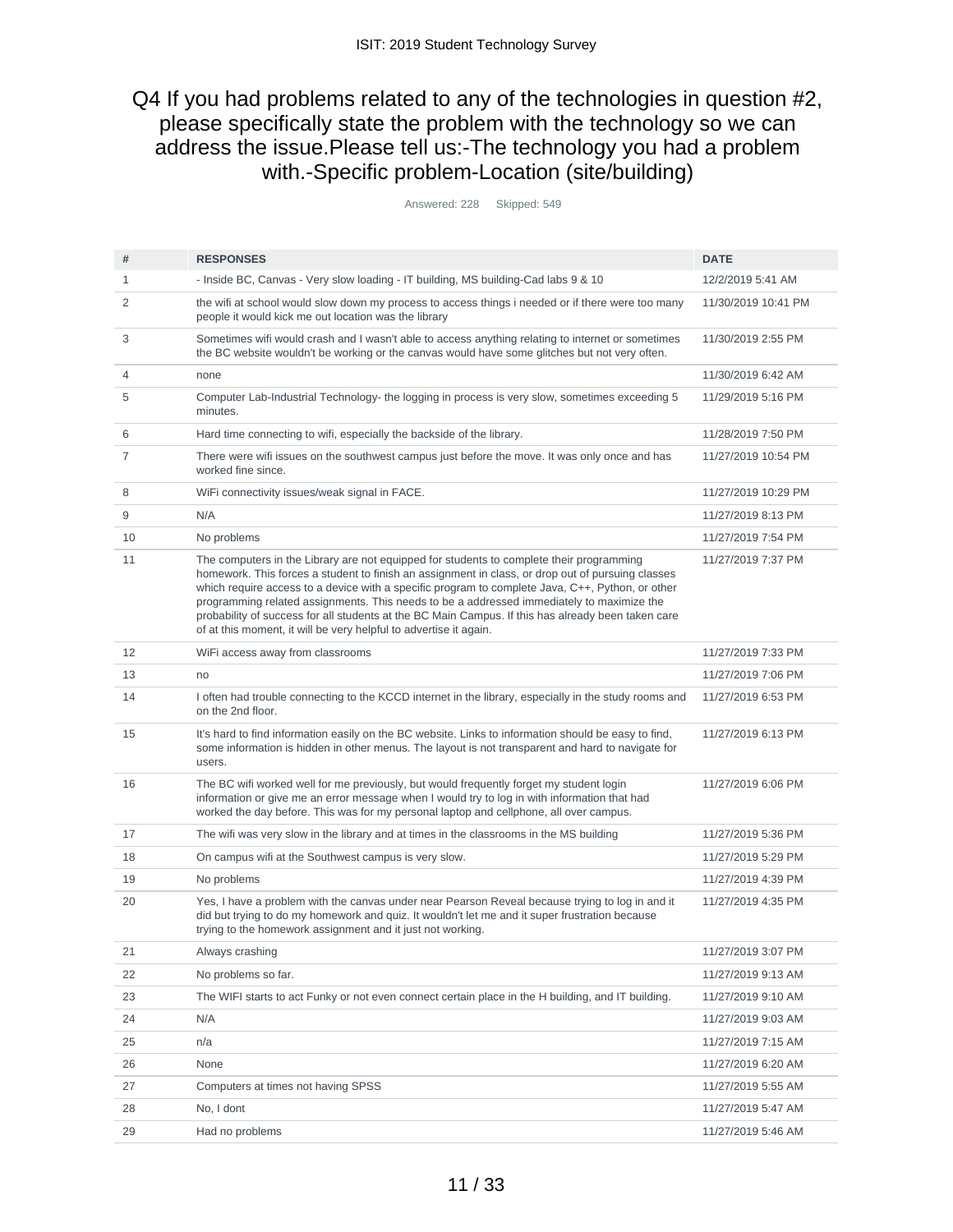| 30 | -Canvas -When typing up responses for discussion posts, the more the type the slower and more<br>delayed the typing gets for a mobile device. But on desktop it's perfectly fine.                                                                                                                                                                                                                                                                                                                                                                                                | 11/27/2019 4:48 AM  |
|----|----------------------------------------------------------------------------------------------------------------------------------------------------------------------------------------------------------------------------------------------------------------------------------------------------------------------------------------------------------------------------------------------------------------------------------------------------------------------------------------------------------------------------------------------------------------------------------|---------------------|
| 31 | Most issues are related to Spectrums's crappy equipment so wifi drops all the time.                                                                                                                                                                                                                                                                                                                                                                                                                                                                                              | 11/27/2019 4:41 AM  |
| 32 | I have trouble with the canvas to cengage once in awhile and it taking forever to load, the<br>connection will time out and if u dont get logged back in quickly you cant get to your work and your<br>professor has very little tolerance, understanding or sympathy for it                                                                                                                                                                                                                                                                                                     | 11/27/2019 3:09 AM  |
| 33 | The Bc website and Bc login. I was trying to log into Bc login at administration center, I was using<br>their computers, log in was not successful at all.                                                                                                                                                                                                                                                                                                                                                                                                                       | 11/27/2019 2:32 AM  |
| 34 | The email system in Canvas sometimes has trouble. Trouble sending, trouble receiving, especially<br>on time. And the Pay for Print system is not simple. There's a longer process to print and<br>sometimes it's difficult which printers are connected to which PC's, so I have to ask where my<br>papers are going to be printed, each time                                                                                                                                                                                                                                    | 11/27/2019 2:26 AM  |
| 35 | Sometimes when I use WiFi in the CSS building, especially in the CSS 135 area, the signal is<br>weak. Many times the WiFi all around campus has gone down, leaving me unable to complete<br>homework assignments from my laptop. The Bakersfield College website and InsideBC are useful<br>but the user experience is unpleasant. A lot has to be changed to create a more intuitive user<br>interface, restructure the information architecture, etc.                                                                                                                          | 11/27/2019 2:15 AM  |
| 36 | Wifi is either not working, or it's SUPER slow. I have to use my own hotspot.                                                                                                                                                                                                                                                                                                                                                                                                                                                                                                    | 11/27/2019 1:51 AM  |
| 37 | Canvas- untrained staff refuse to use it. Multiple professors, even when trained still refuse to use<br>it. Has potential but Inefficient because of operator error                                                                                                                                                                                                                                                                                                                                                                                                              | 11/27/2019 1:39 AM  |
| 38 | none                                                                                                                                                                                                                                                                                                                                                                                                                                                                                                                                                                             | 11/27/2019 1:30 AM  |
| 39 | Printers at Delano BC hardly ever work properly. Nobody is at the front desk when students need<br>help or have any questions about it.                                                                                                                                                                                                                                                                                                                                                                                                                                          | 11/27/2019 1:25 AM  |
| 40 | For pay-for-print, my only issue was a lack of knowledge regarding balances and the release of<br>documents within the library's computers. When using my laptop on campus, especially in the<br>Humanities and Fine Arts buildings, the roundabout by the FA and theater buildings, and the<br>library, I often lose connection to KCCDsecure and KCCDipad at random. This proves to be a<br>great issue when working on assignments online. At times, navigating can be somewhat confusing<br>when the web page that appears in the search results are invalid links.          | 11/27/2019 1:21 AM  |
| 41 | No clear instructions on how to print in library comp lab. Canvas quizzes not loading correctly in<br>app.                                                                                                                                                                                                                                                                                                                                                                                                                                                                       | 11/27/2019 12:46 AM |
| 42 | There would be random days where Inside bc wouldn't load.                                                                                                                                                                                                                                                                                                                                                                                                                                                                                                                        | 11/27/2019 12:30 AM |
| 43 | None                                                                                                                                                                                                                                                                                                                                                                                                                                                                                                                                                                             | 11/27/2019 12:24 AM |
| 44 | N/a                                                                                                                                                                                                                                                                                                                                                                                                                                                                                                                                                                              | 11/27/2019 12:19 AM |
| 45 | Canvas sometimes does not update and sometimes does not allow teachers to share desired files.<br>Canvas also will not indicate announcements are made or that they've been seen. Unsure of<br>specifics, but teachers often claim to have some difficulties with it.                                                                                                                                                                                                                                                                                                            | 11/26/2019 11:45 PM |
| 46 | N/A                                                                                                                                                                                                                                                                                                                                                                                                                                                                                                                                                                              | 11/26/2019 11:35 PM |
| 47 | My main problem was figuring out how to view files from the canvass app I had to move them to a<br>drive app on my phone now I can view all the important info my grades will improve,my<br>knowledge will increase, the stress of having to google everything is gonethanks BC staff, and<br>my professor, Matt Riley . Just awesome to be a student Only wish I would of enrolled straight<br>out of highschool Life would of been much easier I always learn the hard way but now that's<br>behind me thanks to my sister Pamela Ann Gomez/Howard (former BC employee) and bc | 11/26/2019 11:24 PM |
| 48 | None                                                                                                                                                                                                                                                                                                                                                                                                                                                                                                                                                                             | 11/26/2019 11:13 PM |
| 49 | Literally how do I access the school wifi from my phone at BC                                                                                                                                                                                                                                                                                                                                                                                                                                                                                                                    | 11/26/2019 11:04 PM |
| 50 | None                                                                                                                                                                                                                                                                                                                                                                                                                                                                                                                                                                             | 11/26/2019 11:00 PM |
| 51 | I had an issue purchasing for parking permit online. It never finds my name, it will not let me log in.                                                                                                                                                                                                                                                                                                                                                                                                                                                                          | 11/26/2019 10:55 PM |
| 52 | -WiFi-Not connecting to my devices -CSS building, tutoring center                                                                                                                                                                                                                                                                                                                                                                                                                                                                                                                | 11/26/2019 10:49 PM |
| 53 | Wifi is unreliable at the horticulture lab classroom. We need it for landscape design course and had<br>to cancel class and alter design plans due to loss of wifi in a couple of instances during the<br>semester.                                                                                                                                                                                                                                                                                                                                                              | 11/26/2019 10:49 PM |
| 54 | Everything is good.                                                                                                                                                                                                                                                                                                                                                                                                                                                                                                                                                              | 11/26/2019 10:47 PM |
| 55 | FA Room 8 computers crash while using Premire Pro                                                                                                                                                                                                                                                                                                                                                                                                                                                                                                                                | 11/26/2019 10:45 PM |
| 56 | Sometimes the internet connection does not reach all around the campus. It shows that my device<br>connected to the H building, but it takes about 5 minutes to load onto google or the BC website.                                                                                                                                                                                                                                                                                                                                                                              | 11/26/2019 10:42 PM |
| 57 | I don't have any problems with related to any technologies around in Bakersfield College<br>Southwest.                                                                                                                                                                                                                                                                                                                                                                                                                                                                           | 11/26/2019 10:39 PM |
| 58 | None                                                                                                                                                                                                                                                                                                                                                                                                                                                                                                                                                                             | 11/26/2019 10:34 PM |
| 59 | N/A                                                                                                                                                                                                                                                                                                                                                                                                                                                                                                                                                                              | 11/26/2019 10:19 PM |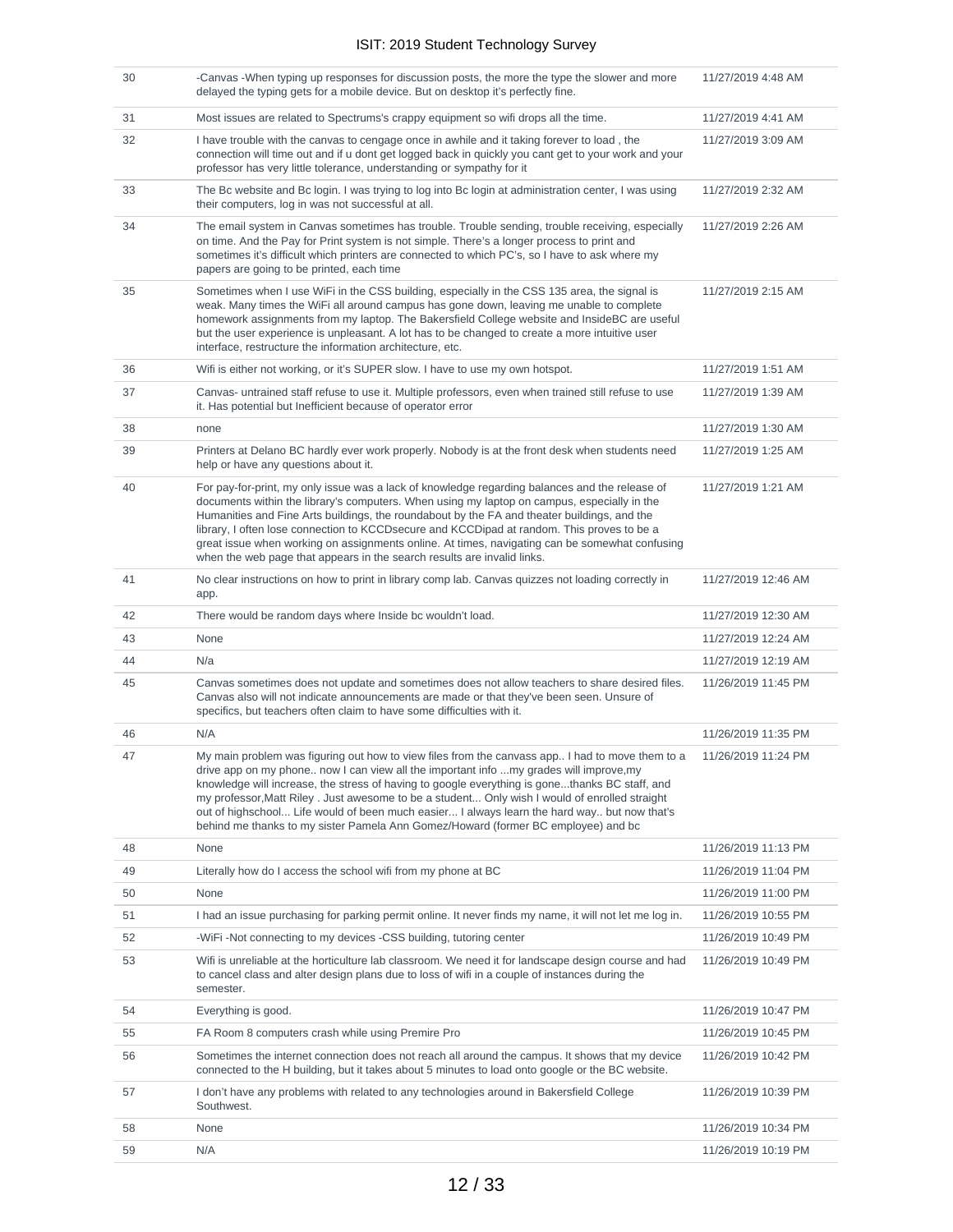| 60 | The wifi is locked                                                                                                                                                                                                                                                                                                                                                                                                    | 11/26/2019 10:18 PM |
|----|-----------------------------------------------------------------------------------------------------------------------------------------------------------------------------------------------------------------------------------------------------------------------------------------------------------------------------------------------------------------------------------------------------------------------|---------------------|
| 61 | WiFi and computer speeds in BC could be faster                                                                                                                                                                                                                                                                                                                                                                        | 11/26/2019 10:11 PM |
| 62 | Canvas. at times was unable to view, load, learning modules and as well as submit assignments.                                                                                                                                                                                                                                                                                                                        | 11/26/2019 10:11 PM |
| 63 | N/A                                                                                                                                                                                                                                                                                                                                                                                                                   | 11/26/2019 10:10 PM |
| 64 | Having to erase cache when my login does not work.                                                                                                                                                                                                                                                                                                                                                                    | 11/26/2019 10:04 PM |
| 65 | The programs are not up to date such as AutoCAD 2020                                                                                                                                                                                                                                                                                                                                                                  | 11/26/2019 10:00 PM |
| 66 | WiFi is pretty useless, my mobile hotspot was more efficient                                                                                                                                                                                                                                                                                                                                                          | 11/26/2019 9:55 PM  |
| 67 | Not applicable.                                                                                                                                                                                                                                                                                                                                                                                                       | 11/26/2019 9:54 PM  |
| 68 | N/A                                                                                                                                                                                                                                                                                                                                                                                                                   | 11/26/2019 9:52 PM  |
| 69 | Southwest campus Wifi has been pretty bad even before we moved to the new location at CSUB.                                                                                                                                                                                                                                                                                                                           | 11/26/2019 9:49 PM  |
| 70 | WiFi access is extremely slow. Especially when using it in a class setting when everyone is also<br>using WiFi.                                                                                                                                                                                                                                                                                                       | 11/26/2019 9:45 PM  |
| 71 | No problems at all.                                                                                                                                                                                                                                                                                                                                                                                                   | 11/26/2019 9:44 PM  |
| 72 | Everything as checked before works effectively, except the internet at times in the back of the<br>library or the CSS building.                                                                                                                                                                                                                                                                                       | 11/26/2019 9:43 PM  |
| 73 | No problem                                                                                                                                                                                                                                                                                                                                                                                                            | 11/26/2019 9:42 PM  |
| 74 | The library/tutoring center/math lab are all areas where service drops off, making it impossible to<br>load lectures, homework, canvas, etc.                                                                                                                                                                                                                                                                          | 11/26/2019 9:37 PM  |
| 75 | I always have problems with the school WiFi in any building especially the humanities building and<br>office of student life. It constantly disconnects or doesn't connect at all at times.                                                                                                                                                                                                                           | 11/26/2019 9:36 PM  |
| 76 | None                                                                                                                                                                                                                                                                                                                                                                                                                  | 11/26/2019 9:35 PM  |
| 77 | WiFi can be slow in some areas on campus but overall good for my notes during class.                                                                                                                                                                                                                                                                                                                                  | 11/26/2019 9:35 PM  |
| 78 | I've had a lot of issues with canvas. I'm not sure if it's my teacher who can't figure out how to use it<br>and makes it difficult or canvas itself. I can almost never find my assignments I need and the<br>teacher made multiple of the same assignments but only graded some of them so she didn't see<br>others and gave me 0s. I've never had an issue with canvas before though so it might be the<br>teacher. | 11/26/2019 9:30 PM  |
| 79 | Couldn't get on WIFI in the library's top floor. Felt very discouraged in using my personal laptop<br>there and other locations on campus.                                                                                                                                                                                                                                                                            | 11/26/2019 9:24 PM  |
| 80 | Don't have good Wi-Fi or none at all.Multiple computers in the SPSS room don't work and printing<br>in the library is very challenging there are so many steps that you have to do to get something<br>printed it's ridiculous. Also the workers in the library printing department barely make eye contact<br>with you and I've never been asked if I needed help!                                                   | 11/26/2019 9:24 PM  |
| 81 | the wifi needs improvement it is very slow                                                                                                                                                                                                                                                                                                                                                                            | 11/26/2019 9:20 PM  |
| 82 | Took to long to load and sometimes the professor didn't get my assignments on time                                                                                                                                                                                                                                                                                                                                    | 11/26/2019 9:19 PM  |
| 83 | Wifi is bad! Especially inside library-- how am i suppose to use my LAptop??                                                                                                                                                                                                                                                                                                                                          | 11/26/2019 9:19 PM  |
| 84 | Wouldn't allow me to print or download an assignment from canvas. Eops office.                                                                                                                                                                                                                                                                                                                                        | 11/26/2019 9:18 PM  |
| 85 | No problems                                                                                                                                                                                                                                                                                                                                                                                                           | 11/26/2019 9:18 PM  |
| 86 | Wi-Fi in the Humanities building is very spotty.                                                                                                                                                                                                                                                                                                                                                                      | 11/26/2019 9:15 PM  |
| 87 | Computer lab/computer commons in the library. I sometimes needed to edit or fill out a pdf, but<br>there is no adobe/pdf reader and could not do any work related to pdf-files. Wi-fi access in the<br>Tutoring Center I would often lose connection with the wi-fi in the tutoring center.                                                                                                                           | 11/26/2019 9:14 PM  |
| 88 | between 9AM and 9:35AM (I assume the same period of time for the end of most class periods<br>with large almost of classes at the same time is effected by it as well) internet speed drops like a<br>stone until the load lightens a bit as people leave the area as they are using the wi-fi on their<br>phones and getting message alerts that fill the network from turning their phone back on.                  | 11/26/2019 9:13 PM  |
| 89 | Starfish Outdated and needs improvement. Add user preferred home tab, allow students to factor<br>in substitution classes with approval from counselor on course guidelines.                                                                                                                                                                                                                                          | 11/26/2019 9:13 PM  |
| 90 | none                                                                                                                                                                                                                                                                                                                                                                                                                  | 11/26/2019 9:13 PM  |
| 91 | N/A                                                                                                                                                                                                                                                                                                                                                                                                                   | 11/26/2019 9:11 PM  |
| 92 | The WiFi in the humanities building and a few other locations (of which I currently cannot recall)<br>has a very weak and spotty connection. However, in areas such as the huddle, the connection is<br>strong and reliable.                                                                                                                                                                                          | 11/26/2019 9:10 PM  |
| 93 | Wi-fi as a whole is spotty and hard to use securely in classrooms. FA building and H building<br>specifically come to mind.                                                                                                                                                                                                                                                                                           | 11/26/2019 9:10 PM  |
| 94 | None                                                                                                                                                                                                                                                                                                                                                                                                                  | 11/26/2019 9:06 PM  |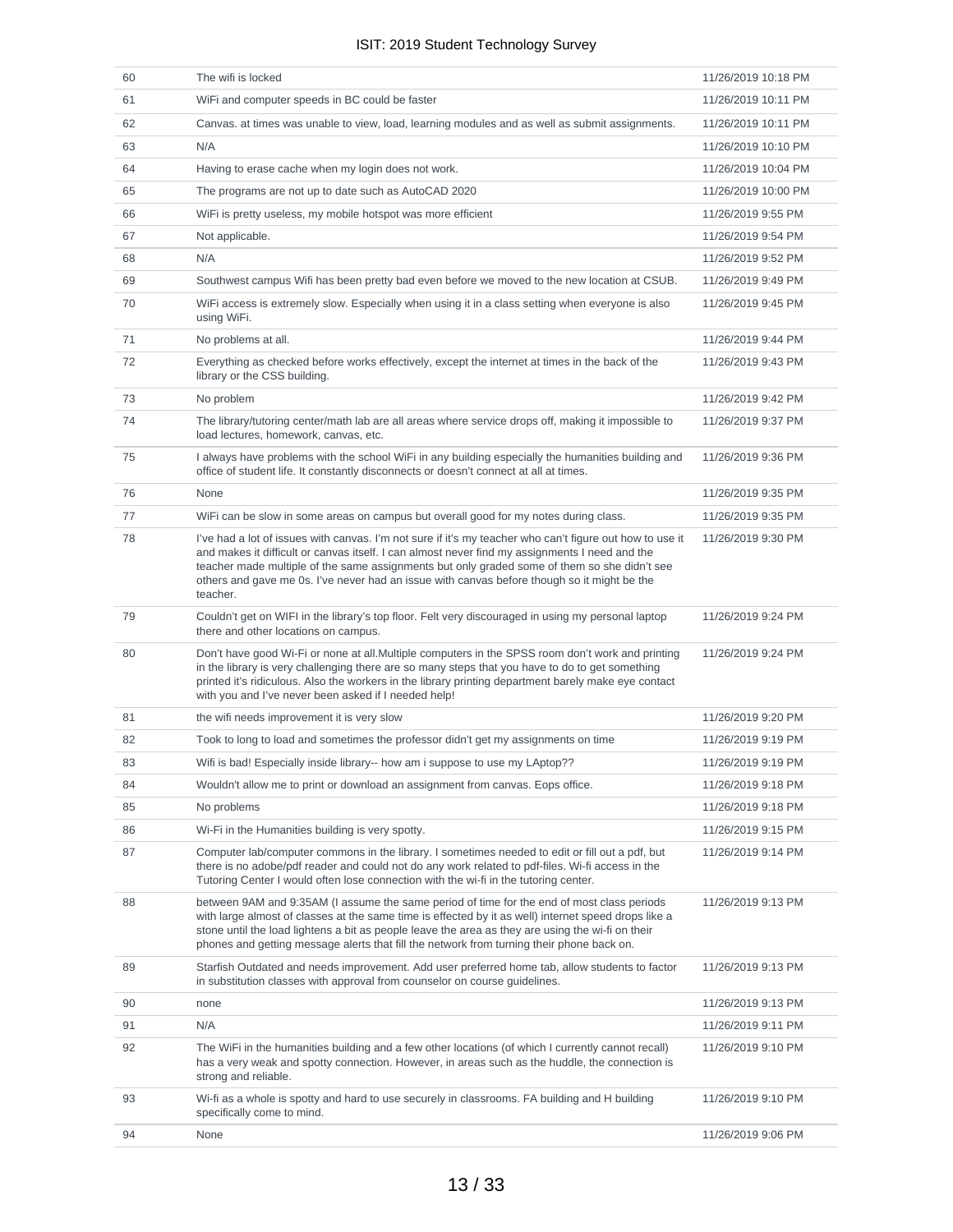| 95  | None                                                                                                                                                                                                                                                                                                                                                                                                                                | 11/25/2019 6:33 PM  |
|-----|-------------------------------------------------------------------------------------------------------------------------------------------------------------------------------------------------------------------------------------------------------------------------------------------------------------------------------------------------------------------------------------------------------------------------------------|---------------------|
| 96  | Had some issues using Wi-Fi in certain buildings and classrooms around campus. Also sometimes<br>it can be very slow in the tutoring center and business building.                                                                                                                                                                                                                                                                  | 11/24/2019 10:43 AM |
| 97  | No one has told me about the computer lab or aleks lab as well.                                                                                                                                                                                                                                                                                                                                                                     | 11/24/2019 5:15 AM  |
| 98  | The campus computers run too slow, and the wifi runs very stow on my cellphone.                                                                                                                                                                                                                                                                                                                                                     | 11/23/2019 11:13 PM |
| 99  | Inside BC is not user-friendly and very dated. Not intuitive at all                                                                                                                                                                                                                                                                                                                                                                 | 11/23/2019 10:46 PM |
| 100 | Slow WIFI                                                                                                                                                                                                                                                                                                                                                                                                                           | 11/23/2019 8:20 PM  |
| 101 | none                                                                                                                                                                                                                                                                                                                                                                                                                                | 11/23/2019 3:45 AM  |
| 102 | On the portal website, when it is being used heavily, the system tends to fail.                                                                                                                                                                                                                                                                                                                                                     | 11/22/2019 10:00 PM |
| 103 | The wifi doesn't always work everywhere on campus and it isn't that fast.                                                                                                                                                                                                                                                                                                                                                           | 11/22/2019 9:56 PM  |
| 104 | Sometimes canvas doesn't work. It glitches. And it normally notifies me if I have any messages<br>and what not but sometimes it doesn't. Sometimes it's down and I have to give it a hour or two<br>which puts me behind. I haven't had problems recently but I had them like a month ago.                                                                                                                                          | 11/22/2019 5:26 PM  |
| 105 | Trouble accessing internet sites such as inside BC and canvas due to spotty service in the SE<br>building                                                                                                                                                                                                                                                                                                                           | 11/22/2019 8:24 AM  |
| 106 | I had problems with Insidebc portal in the past week only through my laptop but works fine through<br>my phone.                                                                                                                                                                                                                                                                                                                     | 11/22/2019 7:12 AM  |
| 107 | WiFi access in the SE building especially in the lecture halls 58-51                                                                                                                                                                                                                                                                                                                                                                | 11/22/2019 6:54 AM  |
| 108 | N/A                                                                                                                                                                                                                                                                                                                                                                                                                                 | 11/22/2019 3:25 AM  |
| 109 | $\begin{array}{c} \square \end{array}$                                                                                                                                                                                                                                                                                                                                                                                              | 11/22/2019 2:08 AM  |
| 110 | Inside BC/BC E-Mail: Legal name change and BC E-Mail change was time-consuming                                                                                                                                                                                                                                                                                                                                                      | 11/21/2019 10:43 PM |
| 111 | No problems just need to find time to learn one more thing, other than that we are good                                                                                                                                                                                                                                                                                                                                             | 11/21/2019 10:05 PM |
| 112 | N/A                                                                                                                                                                                                                                                                                                                                                                                                                                 | 11/21/2019 9:42 PM  |
| 113 | N/A                                                                                                                                                                                                                                                                                                                                                                                                                                 | 11/21/2019 9:17 PM  |
| 114 | The pay to print system sometimes did not work. I once tried to print a document in the Allied<br>Health computer lab, but it did not print, though the print service did take money from my account.                                                                                                                                                                                                                               | 11/21/2019 7:26 PM  |
| 115 | Canvas: when I submitted assignments, Canvas would "lose" them in the process of submission.                                                                                                                                                                                                                                                                                                                                        | 11/21/2019 7:00 PM  |
| 116 | My android phone can't connect to the secure wi-fi anywhere for no reason I can figure out                                                                                                                                                                                                                                                                                                                                          | 11/21/2019 6:56 PM  |
| 117 | None                                                                                                                                                                                                                                                                                                                                                                                                                                | 11/21/2019 6:14 PM  |
| 118 | I had problems with the wifi access as it often did not allow connection to the web even though I<br>was signed in to get wifi access. This usually happened at the library.                                                                                                                                                                                                                                                        | 11/21/2019 6:11 PM  |
| 119 | n/a                                                                                                                                                                                                                                                                                                                                                                                                                                 | 11/21/2019 5:25 PM  |
| 120 | The pay for print I can never get it to work for me ever                                                                                                                                                                                                                                                                                                                                                                            | 11/21/2019 5:13 PM  |
| 121 | WiFi, in SE building. Sometimes I can't connect and I never receive calls for some reason.                                                                                                                                                                                                                                                                                                                                          |                     |
| 122 | When using personal laptop on campus, I have difficulty connecting to the wifi.                                                                                                                                                                                                                                                                                                                                                     | 11/21/2019 2:03 PM  |
| 123 | none.                                                                                                                                                                                                                                                                                                                                                                                                                               | 11/21/2019 12:52 PM |
| 124 | Sometimes when you try to add funds to your account so you can print things, it doesn't go<br>through, and you have to sit there and put it in again and again and hope it goes through.                                                                                                                                                                                                                                            | 11/21/2019 7:38 AM  |
| 125 | The WiFi works but it is not very strong, sometimes it does not have good connection                                                                                                                                                                                                                                                                                                                                                | 11/21/2019 5:29 AM  |
| 126 | n/a                                                                                                                                                                                                                                                                                                                                                                                                                                 | 11/21/2019 5:14 AM  |
| 127 | Every year when I register for classes the BC inside portal is always down/messed up.                                                                                                                                                                                                                                                                                                                                               | 11/21/2019 5:11 AM  |
| 128 | It can be hard to find a connection to Wifi quite often.                                                                                                                                                                                                                                                                                                                                                                            | 11/21/2019 4:22 AM  |
| 129 | Canvas. Quiz wasn't showing up for whole class. Canvas                                                                                                                                                                                                                                                                                                                                                                              | 11/21/2019 3:54 AM  |
| 130 | The calculators rented out by bc are becoming outdated me and my class mate had ours freeze<br>up and stop working and it's getting in the way of doing our work                                                                                                                                                                                                                                                                    | 11/21/2019 3:29 AM  |
| 131 | when using library computers, could not test or compile code for class.                                                                                                                                                                                                                                                                                                                                                             | 11/21/2019 1:45 AM  |
| 132 | Wifi access does not seem very safe to connect and use. I have had security issues connecting a<br>laptop to wifi on campus.                                                                                                                                                                                                                                                                                                        | 11/21/2019 1:31 AM  |
| 133 | Recently I have had problem with the Bakersfield College email not syncing. Meaning I will not<br>receive emails until 4-8 hours after they are sent. I check my email a lot while on campus waiting<br>for replies, both on my phone and laptop. Both ways will not populate emails, which I only noticed<br>because they have their original sent date on them. This semester is the first that I have encounter<br>this problem. | 11/21/2019 1:12 AM  |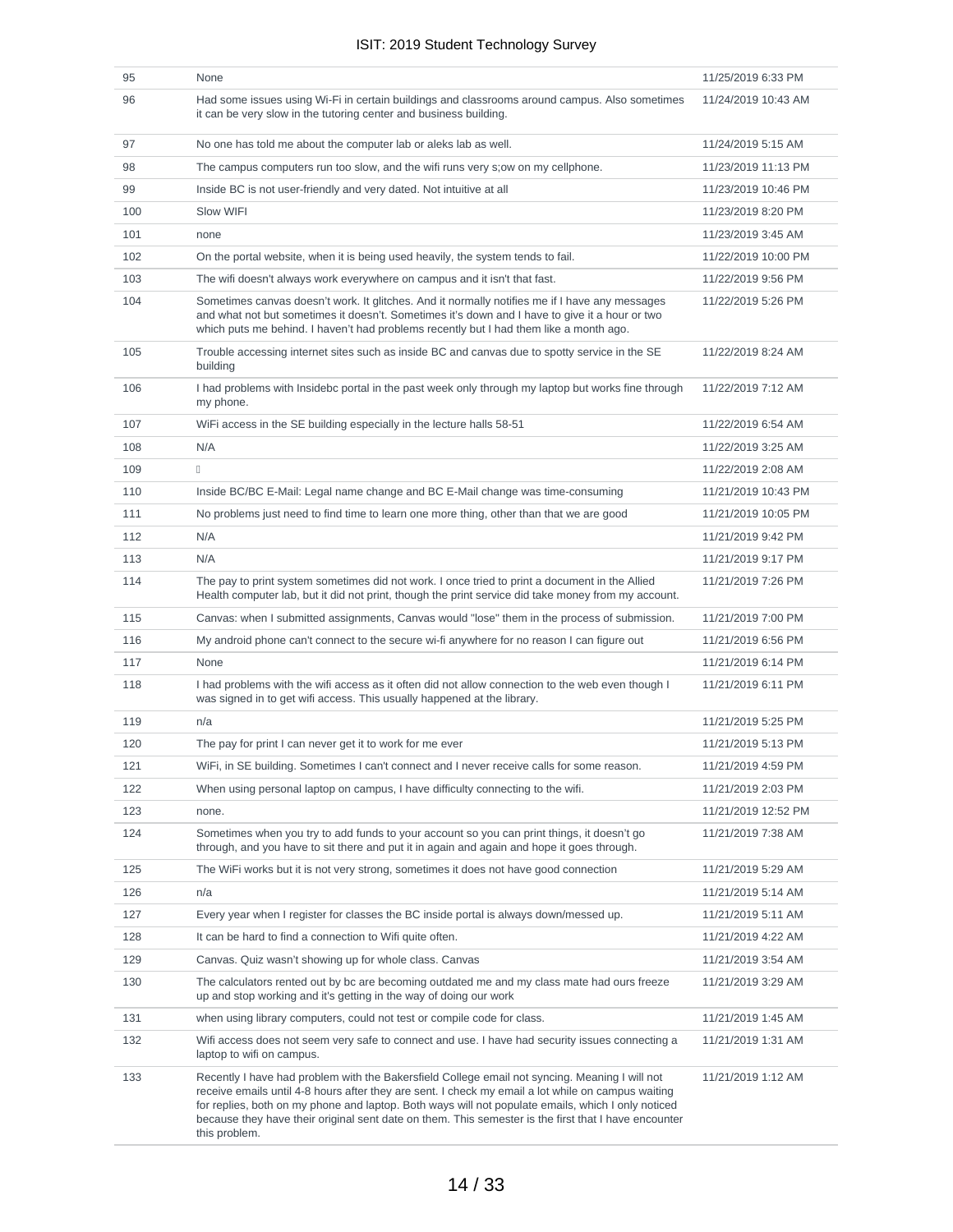| 134 | n/a                                                                                                                                                                                                                                                                                                                | 11/21/2019 12:46 AM |
|-----|--------------------------------------------------------------------------------------------------------------------------------------------------------------------------------------------------------------------------------------------------------------------------------------------------------------------|---------------------|
| 135 | Poor personal internet connection in the Main Campus math building, upper floor. (AT&T) Minor<br>inconvenience: Win7 computers can only read the first partition of partitioned flash drives.                                                                                                                      | 11/21/2019 12:35 AM |
| 136 | I am always on my laptop checking canvas or email for constant notifications and my main concern<br>is that the wifi is not as strong as you walk through the campus. I notice that its mainly the outer<br>edges of the campus; library, art buildings, the gym or cafeteria area.                                | 11/21/2019 12:08 AM |
| 137 | WiFi is slow and is unreliable                                                                                                                                                                                                                                                                                     | 11/20/2019 11:45 PM |
| 138 | WiFi access in some buildings is really spotty. Even in main buildings like the library it's very slow<br>or doesn't even connect.                                                                                                                                                                                 | 11/20/2019 11:44 PM |
| 139 | The WiFi hardly works in any of my technology                                                                                                                                                                                                                                                                      | 11/20/2019 11:25 PM |
| 140 | getting devices to connect. recently accessing autocad in computer lab                                                                                                                                                                                                                                             | 11/20/2019 11:24 PM |
| 141 | N/a                                                                                                                                                                                                                                                                                                                | 11/20/2019 11:14 PM |
| 142 | When logging into InsideBC, sometimes the toolbar doesn't load and I'd have to find ways to<br>navigate to specific areas. It's not a huge issue and doesn't happen often.                                                                                                                                         | 11/20/2019 10:56 PM |
| 143 | The WiFi connection is sometimes bad when I'm trying to use my phone while I'm in campus and<br>the Inside BC sometimes has problems connecting through WiFi                                                                                                                                                       | 11/20/2019 10:26 PM |
| 144 | N/A                                                                                                                                                                                                                                                                                                                | 11/20/2019 10:19 PM |
| 145 | When I attempted to log into my InsideBC account and register for my classes, I was not able to go<br>into the web page. Te wave page showed something like 'web header too long' when have logged<br>on multiple times but ever since this occurred I couldn't log back in. Now I am using my husbands<br>laptop. | 11/20/2019 9:24 PM  |
| 146 | I haven't had any problems.                                                                                                                                                                                                                                                                                        | 11/20/2019 9:11 PM  |
| 147 | N/A                                                                                                                                                                                                                                                                                                                | 11/20/2019 8:53 PM  |
| 148 | It is hard for me to add money to my account to print my papers without asking for help or just not<br>being able to at all.                                                                                                                                                                                       | 11/20/2019 8:38 PM  |
| 149 | WiFi staring not secure No wifi in the math and science building problem during lecture to pull up<br>notes SE 50's I forget the room numbers(left side rooms across restrooms) from dean's office in<br>science and math.                                                                                         | 11/20/2019 8:30 PM  |
| 150 | There was times where the internet speed was very slow. I would get frustrated as I needed to<br>connect to the internet to do my homework on canvas.                                                                                                                                                              | 11/20/2019 8:26 PM  |
| 151 | I had a problem with the bc email. It wouldn't allow me to send any emails.                                                                                                                                                                                                                                        | 11/20/2019 8:15 PM  |
| 152 | My degree is rarely accurate and leads to confusion on my part.                                                                                                                                                                                                                                                    | 11/20/2019 8:10 PM  |
| 153 | Sometimes Wifi signal is unreliable but not often. I don't know if it's peak hours but sometimes<br>Banner crashes, especially during registration.                                                                                                                                                                | 11/20/2019 8:00 PM  |
| 154 | I would love for the wifi to extend into the parking lot in order to do homework in my car before<br>class.                                                                                                                                                                                                        | 11/20/2019 7:56 PM  |
| 155 | Canvas can be confusing as to what is due when.                                                                                                                                                                                                                                                                    | 11/20/2019 7:52 PM  |
| 156 | The printers in the eops lab located on the bc main campus usually have some trouble printing out<br>paper.                                                                                                                                                                                                        | 11/20/2019 7:39 PM  |
| 157 | I had a problem with getting access to the WiFi to my phone or other devices in certain areas of<br>the campus. Due to not being able to get access, I was not able to participate in the technological<br>classroom activities.                                                                                   | 11/20/2019 7:29 PM  |
| 158 | No printers at the The SW campus.                                                                                                                                                                                                                                                                                  | 11/20/2019 7:19 PM  |
| 159 | Every time I've tried to use the WiFi, it doesn't work. I have to use my phone as a hotspot instead.                                                                                                                                                                                                               | 11/20/2019 7:10 PM  |
| 160 | Internet Bad connection Center for student success                                                                                                                                                                                                                                                                 | 11/20/2019 7:10 PM  |
| 161 | na                                                                                                                                                                                                                                                                                                                 | 11/20/2019 6:59 PM  |
| 162 | Wifi was very slow at BC Southwest center.                                                                                                                                                                                                                                                                         | 11/20/2019 6:53 PM  |
| 163 | Wi-Fi is slower in the FA buildings; sites are slow to load.                                                                                                                                                                                                                                                       | 11/20/2019 6:50 PM  |
| 164 | The WiFi doesn't work very well (or at all) in some classrooms.                                                                                                                                                                                                                                                    | 11/20/2019 6:46 PM  |
| 165 | No problems                                                                                                                                                                                                                                                                                                        | 11/20/2019 6:41 PM  |
| 166 | wifi in the Tutoring center in the main campus is unusable.                                                                                                                                                                                                                                                        | 11/20/2019 6:39 PM  |
| 167 | WiFi is spotty/not always reliable. I'm not sure if I can connect my mobile devices to WiFi—if I can<br>it's too complicated to figure out                                                                                                                                                                         | 11/20/2019 6:36 PM  |
| 168 | Wifi is almost impossible to get and if you do it loads extremely slow. I haven't been anywhere on<br>campus where I've gotten food connection to be able to research for my classes!                                                                                                                              | 11/20/2019 6:32 PM  |
| 169 | Computers are slow sometimes                                                                                                                                                                                                                                                                                       | 11/20/2019 6:27 PM  |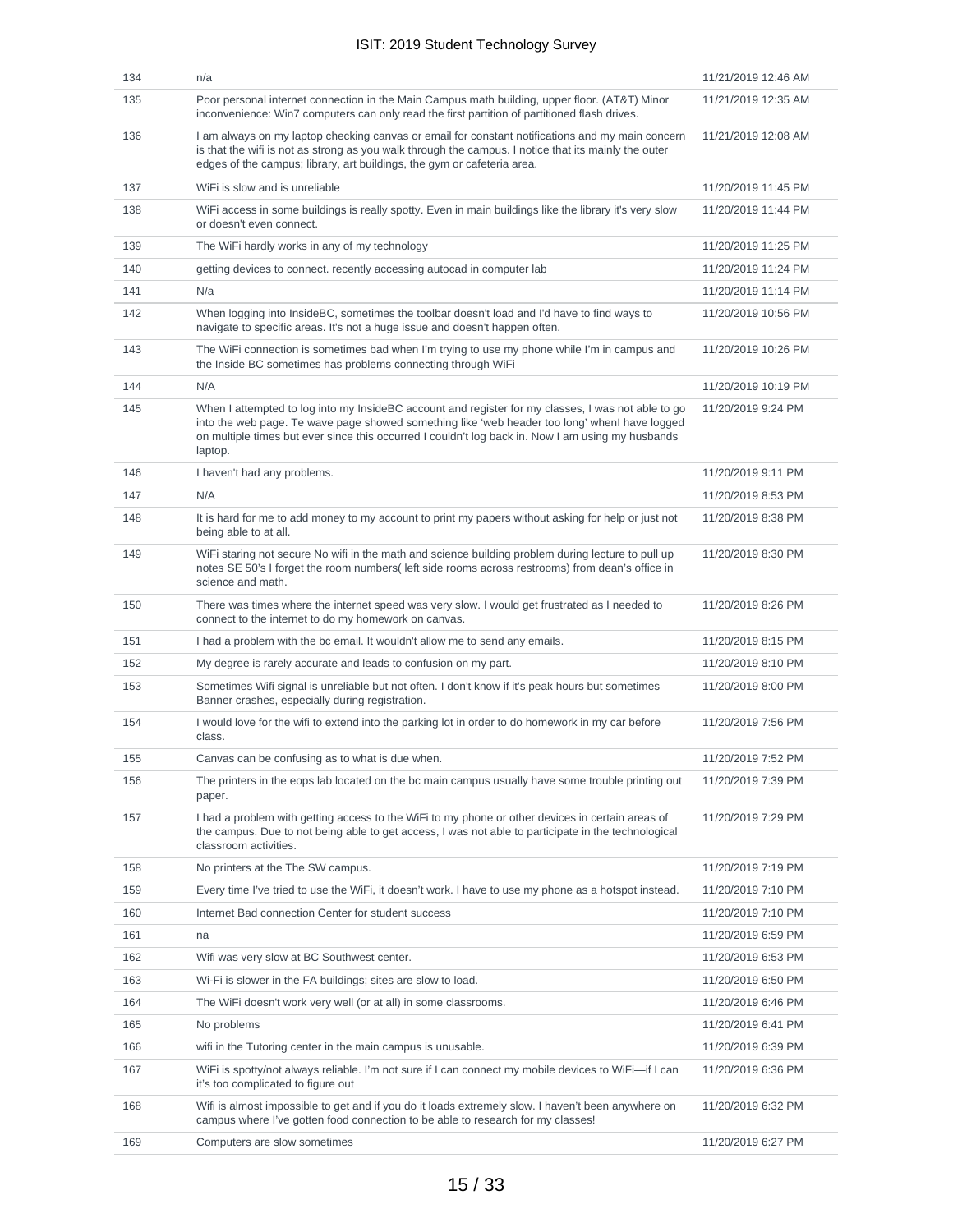| 170 | The canvas app on my phone does not keep my information logged in, even though I receive<br>notifications, when I go to access it, the server makes me search my school all over again.                                                                                                                                                  | 11/20/2019 6:12 PM |
|-----|------------------------------------------------------------------------------------------------------------------------------------------------------------------------------------------------------------------------------------------------------------------------------------------------------------------------------------------|--------------------|
| 171 | I have trouble using the BC wifi in certain locations on campus. However, I do have a 4 year old<br>phone so it's hard to tell which end is culpable.                                                                                                                                                                                    | 11/20/2019 6:08 PM |
| 172 | none                                                                                                                                                                                                                                                                                                                                     | 11/20/2019 6:03 PM |
| 173 | In the H building the wifi is bad. Can not work on class related work due to weak internet.                                                                                                                                                                                                                                              | 11/20/2019 5:55 PM |
| 174 | WiFi at the southwest location doesn't work well. Many pages just won't load, even canvas, both<br>the app and website.                                                                                                                                                                                                                  | 11/20/2019 5:52 PM |
| 175 | The computers that I have used on Campus (mainly the Allied Health computer lab) are very slow.<br>When accessing the wifi on my laptop, I frequently have full wifi strength but pages won't load.                                                                                                                                      | 11/20/2019 5:48 PM |
| 176 | Getting wifi to work on personal laptops or phones decently is a nightmare in the tutoring center<br>located at the css building.                                                                                                                                                                                                        | 11/20/2019 5:46 PM |
| 177 | Wi-fi access at BC Southwest Campus is not great at times.                                                                                                                                                                                                                                                                               | 11/20/2019 5:43 PM |
| 178 | none                                                                                                                                                                                                                                                                                                                                     | 11/20/2019 5:42 PM |
| 179 | I've used the the computers on campus in the math lab, the library, the Business building and the<br>Language Arts building. The math lab especially, the computers are gross. They need to be<br>cleaned every once in a while. The keyboards in the math lab are especially disgusting. It's a<br>sanitation/health and hygiene issue. | 11/20/2019 5:38 PM |
| 180 | <b>NA</b>                                                                                                                                                                                                                                                                                                                                | 11/20/2019 5:33 PM |
| 181 | None                                                                                                                                                                                                                                                                                                                                     | 11/20/2019 5:32 PM |
| 182 | Main problem I had was the pay for print system. I didn't really know how use it, it was very<br>complicated so I ended up printing elsewhere where.                                                                                                                                                                                     | 11/20/2019 5:29 PM |
| 183 | The computers in the library with SPSS programs need to be updated, they are moving slow and<br>there should be more than just the computers under the stairs with the SPSS program because<br>when I go to use them there is not enough computers available.                                                                            | 11/20/2019 5:26 PM |
| 184 | I didn't run into problems.                                                                                                                                                                                                                                                                                                              | 11/20/2019 5:22 PM |
| 185 | Once when I tried using the computer in the writing center, it didn't work. Some of them didn't<br>work. It's probably fixed now, but I'm not sure.                                                                                                                                                                                      | 11/20/2019 5:22 PM |
| 186 | Students having issues printing using the Internet Explorer Browser, my suggestion would to take<br>off the browser and use google chrome or Firefox as the browser to pay to print. Or fix the Internet<br>Explorer browser issue.                                                                                                      | 11/20/2019 5:22 PM |
| 187 | Some computer in the lab of LA building does not function correctly, for example, a few computers<br>did not show Word 2016 for the class to use.                                                                                                                                                                                        | 11/20/2019 5:21 PM |
| 188 | Library computer printing is iffy. Computer stations have different access to printers                                                                                                                                                                                                                                                   | 11/20/2019 5:21 PM |
| 189 | The WiFi access doesn't always work. When it does work it is really slow. Also I feel like paying for<br>printing is not such a good idea because as college students it becomes a hassle to have to pay to<br>print something out.                                                                                                      | 11/20/2019 5:11 PM |
| 190 | N/a                                                                                                                                                                                                                                                                                                                                      | 11/20/2019 5:09 PM |
| 191 | Sometime the sites are down                                                                                                                                                                                                                                                                                                              | 11/20/2019 5:09 PM |
| 192 | Main campus WiFi doesn't connect with my chrome book                                                                                                                                                                                                                                                                                     | 11/20/2019 5:01 PM |
| 193 | I've sometimes had a problem of not having an available wi-fi signal                                                                                                                                                                                                                                                                     | 11/20/2019 5:01 PM |
| 194 | No problems                                                                                                                                                                                                                                                                                                                              | 11/20/2019 5:00 PM |
| 195 | The WiFi in the classroom 108.                                                                                                                                                                                                                                                                                                           | 11/20/2019 5:00 PM |
| 196 | We have had in the past where either computers or laptops loaned by the school for testing don't<br>work.                                                                                                                                                                                                                                | 11/20/2019 4:58 PM |
| 197 | N/A                                                                                                                                                                                                                                                                                                                                      | 11/20/2019 4:51 PM |
| 198 | Many serious issues trying to connect to wifi, incredibly slow wifi speeds if connected (across full<br>campus, worst in Library).                                                                                                                                                                                                       | 11/20/2019 4:51 PM |
| 199 | I have had problems with teachers not emailing back while in online classes. I'm not sure if this is<br>considered a 'technology problem' or not. I have asked the advisors for additional information on<br>things and they will direct me to the BC website only to discover that there are pages that won't<br>load.                  | 11/20/2019 4:50 PM |
| 200 | The price for "pay-for-print" is reasonable but don't like it cause i have to print out stuff so much                                                                                                                                                                                                                                    | 11/20/2019 4:49 PM |
| 201 | The technology I has a problem is with BC web site. Sometimes the BC library does not work<br>properly. One day it did not accept my student ID to enter to the online library. Other day it sent me<br>a message about a due date of some books that I had already returned on time.                                                    | 11/20/2019 4:49 PM |
| 202 | Internet goes down in the CIM lab in the IT building                                                                                                                                                                                                                                                                                     | 11/20/2019 4:48 PM |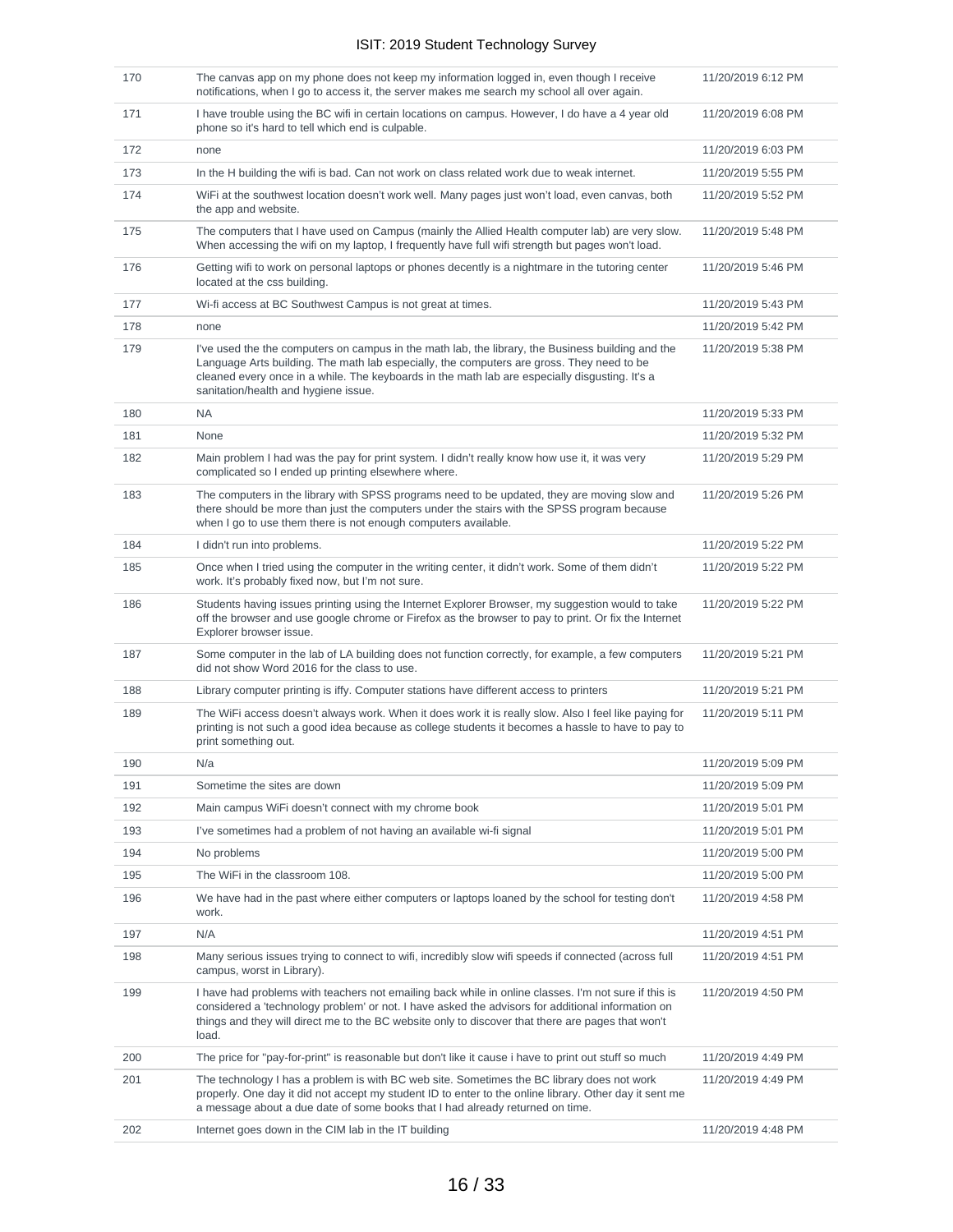| 203 | The Wi-Fi needs a broader range and strength for faster and better use on personal devices for<br>Homework access                                                                                                                                                                                                                                                                                                                                                                                                                                      | 11/20/2019 4:46 PM |
|-----|--------------------------------------------------------------------------------------------------------------------------------------------------------------------------------------------------------------------------------------------------------------------------------------------------------------------------------------------------------------------------------------------------------------------------------------------------------------------------------------------------------------------------------------------------------|--------------------|
| 204 | The user interface for canvas/the BC main website is cluttered. It is hard to understand where to<br>go to find things on the website. Signing up for classes and finding classes is extremely tedious<br>and difficult. Paying for classes is very hard. The student email is very annoying because it spams<br>me with advertisements from Bakersfield college. I am paying for classes and I'm getting ads that I<br>don't want.                                                                                                                    | 11/20/2019 4:45 PM |
| 205 | None                                                                                                                                                                                                                                                                                                                                                                                                                                                                                                                                                   | 11/20/2019 4:44 PM |
| 206 | N/A                                                                                                                                                                                                                                                                                                                                                                                                                                                                                                                                                    | 11/20/2019 4:37 PM |
| 207 | Canvas is great, but the main issue regarding Canvas is professors who do not use it properly.<br>Often, the grades they input into Canvas are inaccurate. I don't know if this is laziness or lack of<br>understanding of how Canvas works on the professors part, but it causes a great deal of anxiety<br>among students who falsely think their grade is lower than it actually is.                                                                                                                                                                | 11/20/2019 4:30 PM |
| 208 | None                                                                                                                                                                                                                                                                                                                                                                                                                                                                                                                                                   | 11/20/2019 4:29 PM |
| 209 | N/a                                                                                                                                                                                                                                                                                                                                                                                                                                                                                                                                                    | 11/20/2019 4:29 PM |
| 210 | I used the BC "open" wi-fi in the tutoring center to try and upload a PDF from my phone to my<br>Google Drive for homework, and it thought about it for ten minutes before giving up. I wasn't sure<br>how to sign in to the "secure" wi-fi, so I left it alone, even though it may have given me better<br>access to wi-fi.                                                                                                                                                                                                                           | 11/20/2019 4:28 PM |
| 211 | I wish to math appointments could be longer.                                                                                                                                                                                                                                                                                                                                                                                                                                                                                                           | 11/20/2019 4:26 PM |
| 212 | N/A                                                                                                                                                                                                                                                                                                                                                                                                                                                                                                                                                    | 11/20/2019 4:24 PM |
| 213 | Business English Need teacher for this class or attach this class to some similar class. Not<br>everybody can answer questions in lab.                                                                                                                                                                                                                                                                                                                                                                                                                 | 11/20/2019 4:23 PM |
| 214 | The wifi access always has issues where it bounces you off and horrible connection happens in<br>the library downstairs, to being at the huddle, to the la building and fa building by the culinary area                                                                                                                                                                                                                                                                                                                                               | 11/20/2019 4:20 PM |
| 215 | I am not able to sign in my BC email at home laptops.                                                                                                                                                                                                                                                                                                                                                                                                                                                                                                  | 11/20/2019 4:19 PM |
| 216 | Wi fi                                                                                                                                                                                                                                                                                                                                                                                                                                                                                                                                                  | 11/20/2019 4:18 PM |
| 217 | - WiFi - I generally can't access the WiFi in my classroom. SE 48 & the science and engineering<br>building. - The WiFi around campus can be really slow with poor connection, especially when<br>there is a lot of activity & students on campus. Please upgrade the WiFi to the 802.11ax standard.<br>It can save the students and staff time and battery life.                                                                                                                                                                                      | 11/20/2019 4:18 PM |
| 218 | Pay for print is a very sluggish process                                                                                                                                                                                                                                                                                                                                                                                                                                                                                                               | 11/20/2019 4:17 PM |
| 219 | Sometimes the printing system down in the computer commons would shut down and none of the<br>student would be able to print anything. I'm not sure what causes them to just abruptly stop like<br>that nor do I know how to fix the problem. And since I'm working there I'm the one who the<br>students count on to fix a problem I have no knowledge of. Sometimes it's the pay to print system<br>sometimes it's the printers them selves and sometimes it's both. The printers also have a habit of<br>jamming and its usually the Green printer. | 11/20/2019 4:14 PM |
| 220 | N/a                                                                                                                                                                                                                                                                                                                                                                                                                                                                                                                                                    | 11/20/2019 4:11 PM |
| 221 | Didn't know all the things that were available                                                                                                                                                                                                                                                                                                                                                                                                                                                                                                         | 11/20/2019 4:10 PM |
| 222 | Wi-Fi Access ; Connection goes in'n'out on various devices around BC's Main Campus but most<br>direly inside of CSS' second floor.                                                                                                                                                                                                                                                                                                                                                                                                                     | 11/20/2019 4:02 PM |
| 223 | WiFi in the Library and LA building is terrible. It's also hard to navigate the main BC website still.<br>Organization is key and what you are lacking.                                                                                                                                                                                                                                                                                                                                                                                                | 11/20/2019 4:02 PM |
| 224 | Everything is good for the most part as the Long the internet access isn't messed with the People<br>wont have a problem.                                                                                                                                                                                                                                                                                                                                                                                                                              | 11/20/2019 4:01 PM |
| 225 | Library on Main Campus and the websites kept glitching.                                                                                                                                                                                                                                                                                                                                                                                                                                                                                                | 11/20/2019 4:00 PM |
| 226 | Canvas sometimes is down                                                                                                                                                                                                                                                                                                                                                                                                                                                                                                                               | 11/20/2019 3:59 PM |
| 227 | The internet is very slow at the southwest location                                                                                                                                                                                                                                                                                                                                                                                                                                                                                                    | 11/20/2019 3:57 PM |
| 228 | None.                                                                                                                                                                                                                                                                                                                                                                                                                                                                                                                                                  | 11/20/2019 3:57 PM |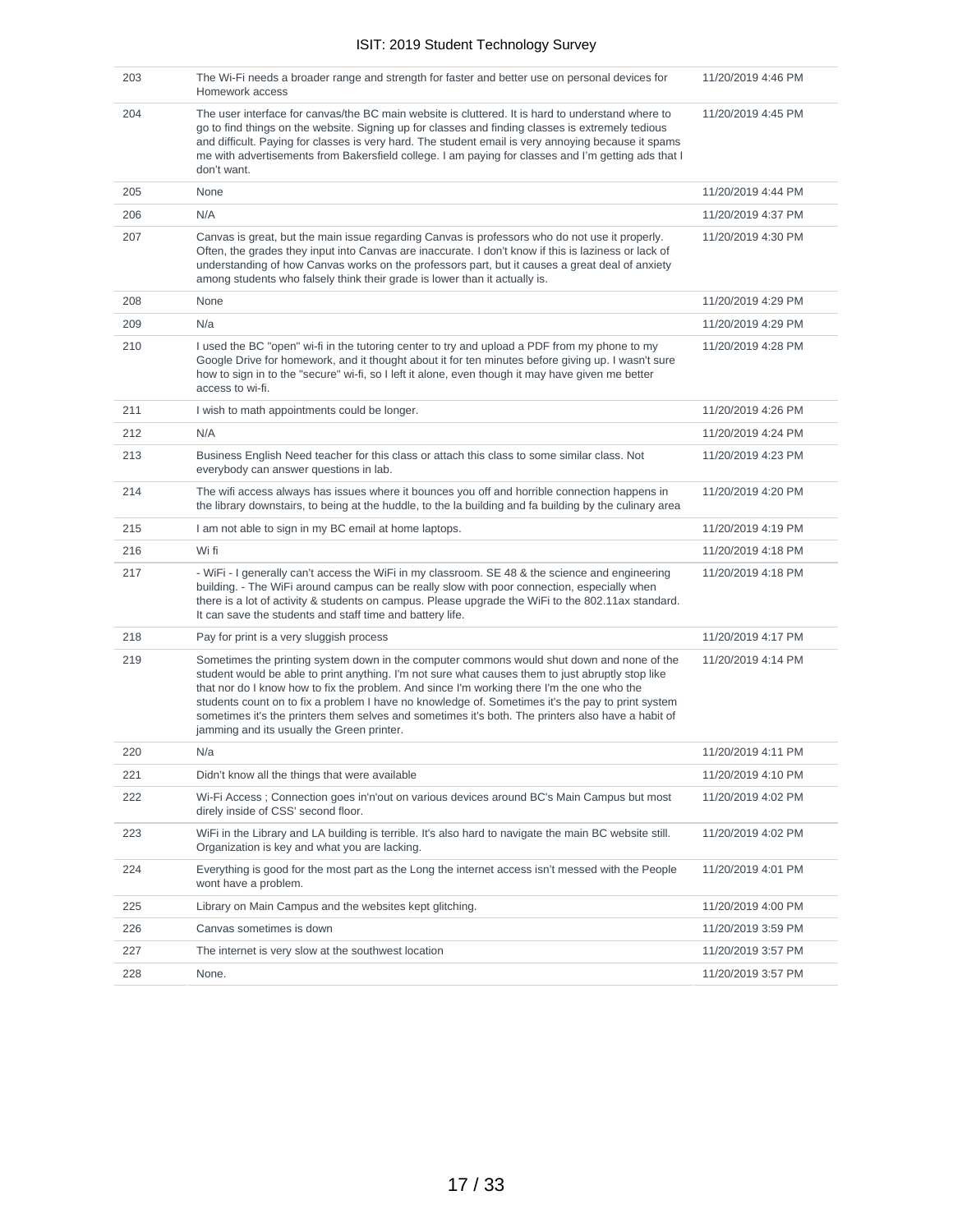# Q5 Tell us what Bakersfield College can do with technology to better support your academic success.

Answered: 282 Skipped: 495

| #  | <b>RESPONSES</b>                                                                                                                                                                                                                                                            | <b>DATE</b>         |
|----|-----------------------------------------------------------------------------------------------------------------------------------------------------------------------------------------------------------------------------------------------------------------------------|---------------------|
| 1  | address this issues promptly                                                                                                                                                                                                                                                | 12/2/2019 5:41 AM   |
| 2  | update computers in library they're slow when it co, es to researching things and that discourages<br>me                                                                                                                                                                    | 11/30/2019 10:41 PM |
| 3  | My experience has been pretty good                                                                                                                                                                                                                                          | 11/30/2019 2:55 PM  |
| 4  | nothing                                                                                                                                                                                                                                                                     | 11/30/2019 6:42 AM  |
| 5  | Doing a great job.                                                                                                                                                                                                                                                          | 11/28/2019 7:50 PM  |
| 6  | Not charge money for printing out a piece of paper                                                                                                                                                                                                                          | 11/28/2019 4:37 PM  |
| 7  | Make printing easier, too many steps.                                                                                                                                                                                                                                       | 11/28/2019 2:23 AM  |
| 8  | Maybe an easier way to add money to our accounts for printing and fast WiFi                                                                                                                                                                                                 | 11/28/2019 12:39 AM |
| 9  | N/A                                                                                                                                                                                                                                                                         | 11/27/2019 8:13 PM  |
| 10 | More people to help with our problems                                                                                                                                                                                                                                       | 11/27/2019 7:54 PM  |
| 11 | Better , faster and more reliable WiFi and more effective log in and log out on inside BC wegdite for<br>apple devices.                                                                                                                                                     | 11/27/2019 7:33 PM  |
| 12 | I'm not sure how to fix it, but to have better internet connection in the library. Also, I think that some<br>aspects of the BC website could be improved like adding classes. I think it could be changed to be<br>more user friendly and easier to add classes.           | 11/27/2019 6:53 PM  |
| 13 | Phone calls to campus should not be needed to find something on the website.                                                                                                                                                                                                | 11/27/2019 6:13 PM  |
| 14 | Make printing more accessible, in more locations.                                                                                                                                                                                                                           | 11/27/2019 6:06 PM  |
| 15 | Wi-Fi occasionally shuts off. The Internet is a little dodgy.                                                                                                                                                                                                               | 11/27/2019 5:56 PM  |
| 16 | Increase the speed of wifi in the library if possible                                                                                                                                                                                                                       | 11/27/2019 5:36 PM  |
| 17 | Faster WiFi at southwest campus.                                                                                                                                                                                                                                            | 11/27/2019 5:29 PM  |
| 18 | Clean computer labs and keyboards.                                                                                                                                                                                                                                          | 11/27/2019 4:57 PM  |
| 19 | Longer hours of availability                                                                                                                                                                                                                                                | 11/27/2019 4:39 PM  |
| 20 | If there was a person who works for a Pearson Reveal can help student with any of these situation<br>in the future. Because we will ask our professor and be like I'm not what to do because he was the<br>one who set up Pearson.                                          | 11/27/2019 4:35 PM  |
| 21 | Everything I have used on campus technology wise, has been very useful to my academic<br>success, but in the "H" building the wifi is spotty.                                                                                                                               | 11/27/2019 1:52 PM  |
| 22 | improve internet speeds and connectivity Access to video chats for counseling appointments and<br>guidance.                                                                                                                                                                 | 11/27/2019 9:27 AM  |
| 23 | Better interaction among peers for online courses where people are able to communicate with<br>each other directly via private messaging/direct messaging and allow for notifications to display<br>better if someone interacts with you, for both students and instructor. | 11/27/2019 9:13 AM  |
| 24 | Expand the Strong signal of WIFI to every corner of the campus.                                                                                                                                                                                                             | 11/27/2019 9:10 AM  |
| 25 | Offer WiFi on the go for students and counselors available on FaceTime or computer conferences.                                                                                                                                                                             | 11/27/2019 9:03 AM  |
| 26 | The print manager could use an update and easy access instead of closing your window to open<br>it.                                                                                                                                                                         | 11/27/2019 8:16 AM  |
| 27 | The technology isn't the problem, however, the teachers are the problem some teachers that do<br>English B1a online should do better with actually teaching the class or retiring if they can't do their<br>job correctly                                                   | 11/27/2019 7:57 AM  |
| 28 | Bakersfield college can do so much with technology and can improve many things in the near<br>future                                                                                                                                                                        | 11/27/2019 7:26 AM  |
| 29 | n/a                                                                                                                                                                                                                                                                         | 11/27/2019 7:15 AM  |
| 30 | Make it faster? Or easier to login into wifi. Pay for print is a lil. Have student passes for bathrooms<br>or practice rooms.                                                                                                                                               | 11/27/2019 6:44 AM  |
| 31 | Have Wi-Fi on all the building/classrooms and not only on some. Big classrooms tend to have less<br>or non Wi-Fi that smaller rooms.                                                                                                                                        | 11/27/2019 6:27 AM  |
| 32 | Nothing                                                                                                                                                                                                                                                                     | 11/27/2019 6:23 AM  |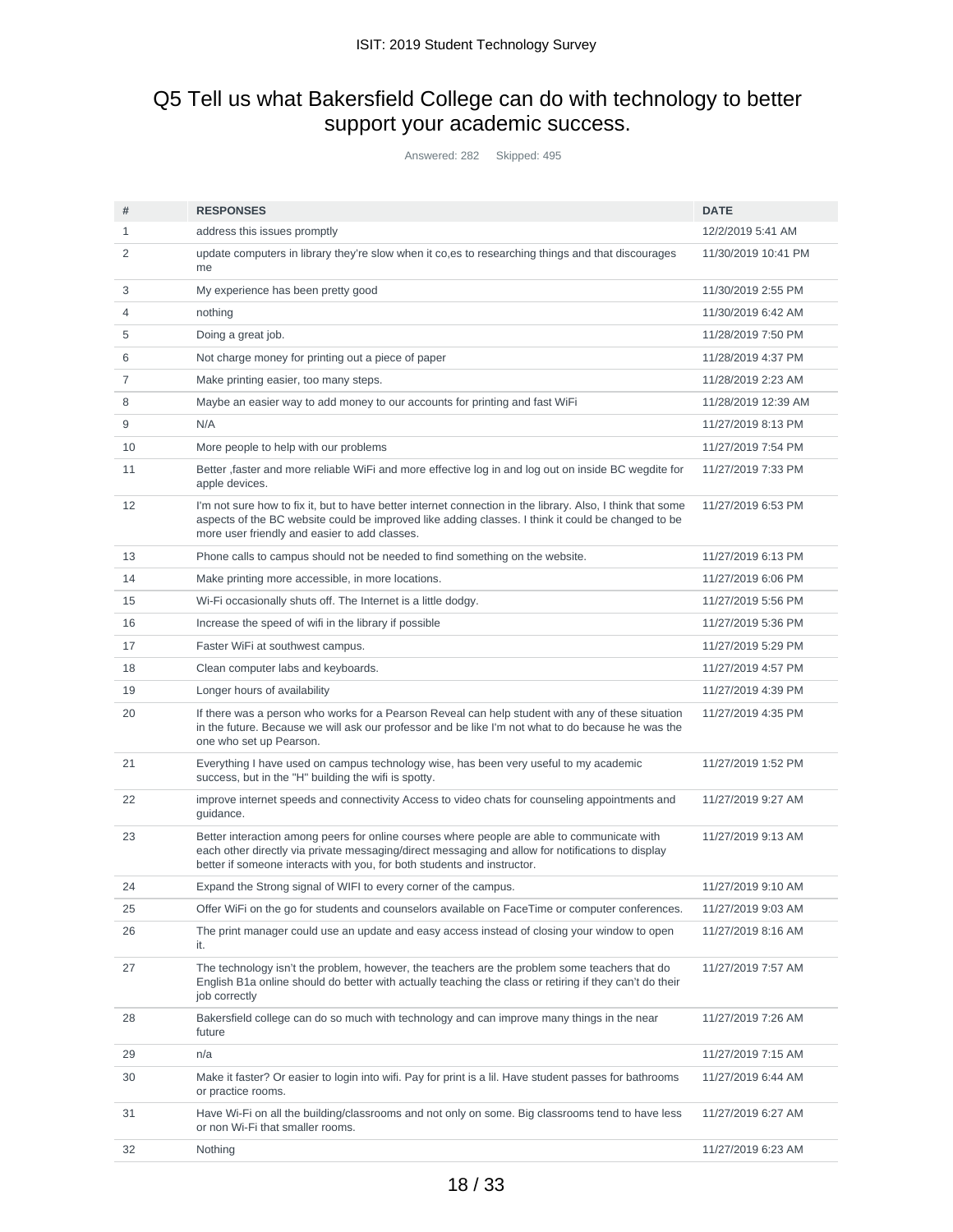| 33 | Wave the payment to print                                                                                                                                                                                                                                                                                                                                                                                                                                                                                                                                                                             | 11/27/2019 6:20 AM  |
|----|-------------------------------------------------------------------------------------------------------------------------------------------------------------------------------------------------------------------------------------------------------------------------------------------------------------------------------------------------------------------------------------------------------------------------------------------------------------------------------------------------------------------------------------------------------------------------------------------------------|---------------------|
| 34 | Make sure Degree path is up to date                                                                                                                                                                                                                                                                                                                                                                                                                                                                                                                                                                   | 11/27/2019 5:55 AM  |
| 35 | As someone who uses an iPad to write notes and constantly using split screen to take pictures<br>from other websites and incorporate them into my notes, I have noticed that the WiFi is not very<br>fast. Other times, it will simply disconnect from the secure WiFi connection and connect to the<br>public version which is even slower.                                                                                                                                                                                                                                                          | 11/27/2019 5:50 AM  |
| 36 | Improving the computers to have more update for students                                                                                                                                                                                                                                                                                                                                                                                                                                                                                                                                              | 11/27/2019 5:47 AM  |
| 37 | Upgrade to windows 10                                                                                                                                                                                                                                                                                                                                                                                                                                                                                                                                                                                 | 11/27/2019 5:46 AM  |
| 38 | Yell at Spectrum to do better.                                                                                                                                                                                                                                                                                                                                                                                                                                                                                                                                                                        | 11/27/2019 4:41 AM  |
| 39 | The WiFi is sometimes spotty in certain locations on campus                                                                                                                                                                                                                                                                                                                                                                                                                                                                                                                                           | 11/27/2019 3:38 AM  |
| 40 | Pay for print system is quite difficult to partake in especially when you are at the financially<br>unstable part of your life even with financial aid its quite costly especially to do a report or a project<br>i'd like to be able to work in exchange if i could or help in the daycare center or volunteer to read to<br>little kids in order to pay for printing costs                                                                                                                                                                                                                          | 11/27/2019 3:09 AM  |
| 41 | Have faster WiFi, as well as a more secured WiFi connection. Possibly provide a VPN service to<br>protect everyone's identity and keep them safe while at school.                                                                                                                                                                                                                                                                                                                                                                                                                                     | 11/27/2019 2:36 AM  |
| 42 | Have more attention during enrollment time. It is hard enough it is like a war zone to try and get<br>classes I need. To top it off website or log in not working. There goes a skipped semester.                                                                                                                                                                                                                                                                                                                                                                                                     | 11/27/2019 2:32 AM  |
| 43 | Bakersfield College can make Pay to Print simpler, with less steps, and more direct. Also,<br>sometimes it's confusing to know which PC is connected to which printer, so it would be a good<br>idea to make more clarification on where your papers are going to be printed out, on which<br>printing machines                                                                                                                                                                                                                                                                                       | 11/27/2019 2:26 AM  |
| 44 | Revamp the website so everyone can have a better experience and can find the resources they<br>need.                                                                                                                                                                                                                                                                                                                                                                                                                                                                                                  | 11/27/2019 2:15 AM  |
| 45 | It's fine just the way it is now.                                                                                                                                                                                                                                                                                                                                                                                                                                                                                                                                                                     | 11/27/2019 2:00 AM  |
| 46 | Inside bc and canvas need some serious overhaul. It is antique.                                                                                                                                                                                                                                                                                                                                                                                                                                                                                                                                       | 11/27/2019 1:51 AM  |
| 47 | Better computers in library. Just need more RAM and better internet, plain and simple.                                                                                                                                                                                                                                                                                                                                                                                                                                                                                                                | 11/27/2019 1:39 AM  |
| 48 | Accessible charging ports on cafeteria tables or in more public access areas.                                                                                                                                                                                                                                                                                                                                                                                                                                                                                                                         | 11/27/2019 1:34 AM  |
| 49 | Extend wifi to parking lots so when were waiting in our cars for time to go to class or taking a break<br>in our cars before classes we can work on assignments or other homework projects                                                                                                                                                                                                                                                                                                                                                                                                            | 11/27/2019 1:22 AM  |
| 50 | Please update or redirect links that students may have troubling navigating. Some students have<br>difficulty asking for help in the library when printing out papers. Could there be more attention<br>brought to this so that they won't have to be as uncomfortable?                                                                                                                                                                                                                                                                                                                               | 11/27/2019 1:21 AM  |
| 51 | There are some areas in the SE building lecture halls where it's hard to access WiFi                                                                                                                                                                                                                                                                                                                                                                                                                                                                                                                  | 11/27/2019 12:51 AM |
| 52 | I have stopped coming to BC to work on anything because the computers are always extremely<br>slow.                                                                                                                                                                                                                                                                                                                                                                                                                                                                                                   | 11/27/2019 12:50 AM |
| 53 | i think you guys need to provide more to teachers in the classroom, they need newer projectors or<br>whiteboards that don't need ink markers. Also there should be more than 2 printers to print things<br>from.                                                                                                                                                                                                                                                                                                                                                                                      | 11/27/2019 12:39 AM |
| 54 | None                                                                                                                                                                                                                                                                                                                                                                                                                                                                                                                                                                                                  | 11/27/2019 12:24 AM |
| 55 | N/a                                                                                                                                                                                                                                                                                                                                                                                                                                                                                                                                                                                                   | 11/27/2019 12:19 AM |
| 56 | It be awsome if for every subject Bakersfieldcollefe would have a game/learning method. As a way<br>to practice and learn. Learning in a gaming method would be so supportive and successful<br>because students wouldnt see it as a study method but as a gaming/learning method. Who said<br>that learning has to be stressful and difficult? Gaming methods changes all that. Gaming methods<br>enhances our trial and error abilities. Having this learning game apps for for every subject as<br>practice or gaining additional experience will definitely help students expand their knowledge. | 11/27/2019 12:02 AM |
| 57 | Stronger WiFi.                                                                                                                                                                                                                                                                                                                                                                                                                                                                                                                                                                                        | 11/26/2019 11:53 PM |
| 58 | N/A                                                                                                                                                                                                                                                                                                                                                                                                                                                                                                                                                                                                   | 11/26/2019 11:35 PM |
| 59 | For me, nothing But for our blind students, and special needs students.a upgraded computer<br>program  They are so brave to want success, and I just wish I could do something to help                                                                                                                                                                                                                                                                                                                                                                                                                | 11/26/2019 11:24 PM |
| 60 | Have better services                                                                                                                                                                                                                                                                                                                                                                                                                                                                                                                                                                                  | 11/26/2019 11:17 PM |
| 61 | None I think they work fine.                                                                                                                                                                                                                                                                                                                                                                                                                                                                                                                                                                          | 11/26/2019 11:13 PM |
| 62 | BC can help with upgrading their Wi-Fi                                                                                                                                                                                                                                                                                                                                                                                                                                                                                                                                                                | 11/26/2019 11:09 PM |
| 63 | Provide discounted wifi to work from home and laptops also as well as virus protection                                                                                                                                                                                                                                                                                                                                                                                                                                                                                                                | 11/26/2019 11:05 PM |
| 64 | The computer lab at the library is always full so if there's some way you could provide more<br>computers that would be great.                                                                                                                                                                                                                                                                                                                                                                                                                                                                        | 11/26/2019 11:04 PM |
| 65 | Nothing                                                                                                                                                                                                                                                                                                                                                                                                                                                                                                                                                                                               | 11/26/2019 11:00 PM |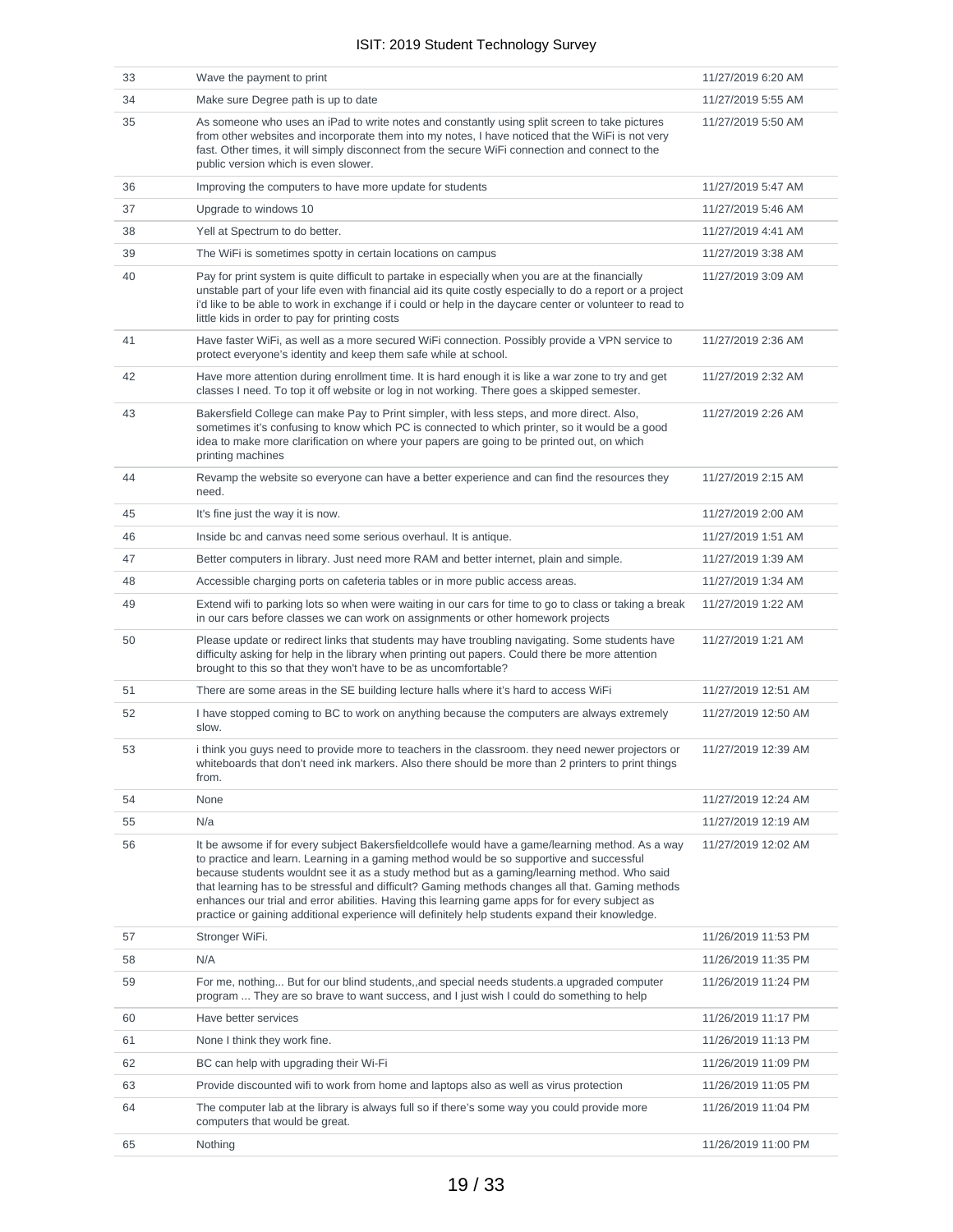| 66  | Canvas can do technology to better support my academic success.                                                                                                                                                                                                                                                                                                                                                                                                                                                                                                                            | 11/26/2019 10:47 PM |
|-----|--------------------------------------------------------------------------------------------------------------------------------------------------------------------------------------------------------------------------------------------------------------------------------------------------------------------------------------------------------------------------------------------------------------------------------------------------------------------------------------------------------------------------------------------------------------------------------------------|---------------------|
| 67  | Update your system with better security.                                                                                                                                                                                                                                                                                                                                                                                                                                                                                                                                                   | 11/26/2019 10:45 PM |
| 68  | Better connections towards the WiFi. Have a extender to the H building. Devices on that side of the<br>campus are very ineffective.                                                                                                                                                                                                                                                                                                                                                                                                                                                        | 11/26/2019 10:42 PM |
| 69  | It would be better to use technologies through in other people to have the printer in each<br>classroom for people to print the assignments from the computer.                                                                                                                                                                                                                                                                                                                                                                                                                             | 11/26/2019 10:39 PM |
| 70  | Make the emails shorter                                                                                                                                                                                                                                                                                                                                                                                                                                                                                                                                                                    | 11/26/2019 10:37 PM |
| 71  | Keep up the good work :)                                                                                                                                                                                                                                                                                                                                                                                                                                                                                                                                                                   | 11/26/2019 10:34 PM |
| 72  | Maybe have technology available for more hours                                                                                                                                                                                                                                                                                                                                                                                                                                                                                                                                             | 11/26/2019 10:22 PM |
| 73  | N/A                                                                                                                                                                                                                                                                                                                                                                                                                                                                                                                                                                                        | 11/26/2019 10:19 PM |
| 74  | Unlock wifi                                                                                                                                                                                                                                                                                                                                                                                                                                                                                                                                                                                | 11/26/2019 10:18 PM |
| 75  | Make the professors and instructors use canvas for their courses. I have had several that do not<br>use canvas for whatever reason. The systems was put in place too help students, but we can't get<br>the help we need if professor(s) refuse to use the technology at hand and adapt.                                                                                                                                                                                                                                                                                                   | 11/26/2019 10:17 PM |
| 76  | Somehow increase the speed of WiFi and computers in the BC main campus                                                                                                                                                                                                                                                                                                                                                                                                                                                                                                                     | 11/26/2019 10:11 PM |
| 77  | Make it possible to send different formats of files to instructors like Google Docs or pages from<br>Apple not only Microsoft word.                                                                                                                                                                                                                                                                                                                                                                                                                                                        | 11/26/2019 10:10 PM |
| 78  | Only issue I have had with the technology at Bakersfield College is the wifi. There will be times<br>when I need to access it but, usually very slow on some days. Its a hit and miss situation.                                                                                                                                                                                                                                                                                                                                                                                           | 11/26/2019 10:07 PM |
| 79  | Fix issue mentioned in #4                                                                                                                                                                                                                                                                                                                                                                                                                                                                                                                                                                  | 11/26/2019 10:04 PM |
| 80  | Canvas scrolling on discussion boards                                                                                                                                                                                                                                                                                                                                                                                                                                                                                                                                                      | 11/26/2019 9:57 PM  |
| 81  | It is fine how it is and it accessible whenever I need it.                                                                                                                                                                                                                                                                                                                                                                                                                                                                                                                                 | 11/26/2019 9:54 PM  |
| 82  | More widespread knowledge on technology resources.                                                                                                                                                                                                                                                                                                                                                                                                                                                                                                                                         | 11/26/2019 9:53 PM  |
| 83  | N/A                                                                                                                                                                                                                                                                                                                                                                                                                                                                                                                                                                                        | 11/26/2019 9:52 PM  |
| 84  | Have the instructors be on the same page when it comes to the teaching modules. Some put their<br>assignments in the assignment section, some on the syllabus, and some on the modules - it's very<br>confusing. One format would be better.                                                                                                                                                                                                                                                                                                                                               | 11/26/2019 9:52 PM  |
| 85  | Have a better WiFi system. Logging in via student account doesn't typically work.                                                                                                                                                                                                                                                                                                                                                                                                                                                                                                          | 11/26/2019 9:50 PM  |
| 86  | Stronger WiFi                                                                                                                                                                                                                                                                                                                                                                                                                                                                                                                                                                              | 11/26/2019 9:45 PM  |
| 87  | Add more computers in the library with tools to better help computer science majors. I felt I could<br>only ever do my school work at school on the computers inside the business building during the<br>long stretches of time I am at the main campus, due to the lack of compilers, text editors, etc.                                                                                                                                                                                                                                                                                  | 11/26/2019 9:45 PM  |
| 88  | Have wifi accessibility wifi doesn't work                                                                                                                                                                                                                                                                                                                                                                                                                                                                                                                                                  | 11/26/2019 9:44 PM  |
| 89  | Everything works splendidly.                                                                                                                                                                                                                                                                                                                                                                                                                                                                                                                                                               | 11/26/2019 9:44 PM  |
| 90  | Upgrade the System to make it look good.                                                                                                                                                                                                                                                                                                                                                                                                                                                                                                                                                   | 11/26/2019 9:44 PM  |
| 91  | There is no changes needed to better the academic success in BC other than the wifi.                                                                                                                                                                                                                                                                                                                                                                                                                                                                                                       | 11/26/2019 9:43 PM  |
| 92  | Everything is good, maybe including charging area for those who don't have portable chargers.                                                                                                                                                                                                                                                                                                                                                                                                                                                                                              | 11/26/2019 9:42 PM  |
| 93  | Add more options in the computer lab for graphics and design class to have tablets to do their<br>homework or projects. Or allow for the graphics and design classes to be open studio for those<br>works.                                                                                                                                                                                                                                                                                                                                                                                 | 11/26/2019 9:40 PM  |
| 94  | It would be amazing if certain classes/rooms had WiFi connection like the math/science building<br>where labs and research online are important. The library computers are quickly filled, and many<br>don't bring their own laptops/tablets because of internet connection. Also a once a semester<br>workshop might come in handy for those having to use aleks, Plato, cengage, SPSS, etc, since<br>many students don't get a walk through and just try to jump into work/programs. This could be an<br>important step in bridging technology with students who do not have much skill. | 11/26/2019 9:37 PM  |
| 95  | Please allow students in the Computer Science Major an opportunity to visit the IT center and the<br>tunnels under campus with their professors as a "field trip" type visit. It help put everything in a<br>way in which we can better understand how a network would be setup. Thank you.                                                                                                                                                                                                                                                                                                | 11/26/2019 9:37 PM  |
| 96  | The WiFi is very slow sometimes.                                                                                                                                                                                                                                                                                                                                                                                                                                                                                                                                                           | 11/26/2019 9:36 PM  |
| 97  | Have more WiFi access around school or better access around school.                                                                                                                                                                                                                                                                                                                                                                                                                                                                                                                        | 11/26/2019 9:36 PM  |
| 98  | I think it's good as is.                                                                                                                                                                                                                                                                                                                                                                                                                                                                                                                                                                   | 11/26/2019 9:35 PM  |
| 99  | Teach the teachers how to use canvas.                                                                                                                                                                                                                                                                                                                                                                                                                                                                                                                                                      | 11/26/2019 9:30 PM  |
| 100 | Make WiFi work everywhere.                                                                                                                                                                                                                                                                                                                                                                                                                                                                                                                                                                 | 11/26/2019 9:24 PM  |
| 101 | Better connection                                                                                                                                                                                                                                                                                                                                                                                                                                                                                                                                                                          | 11/26/2019 9:24 PM  |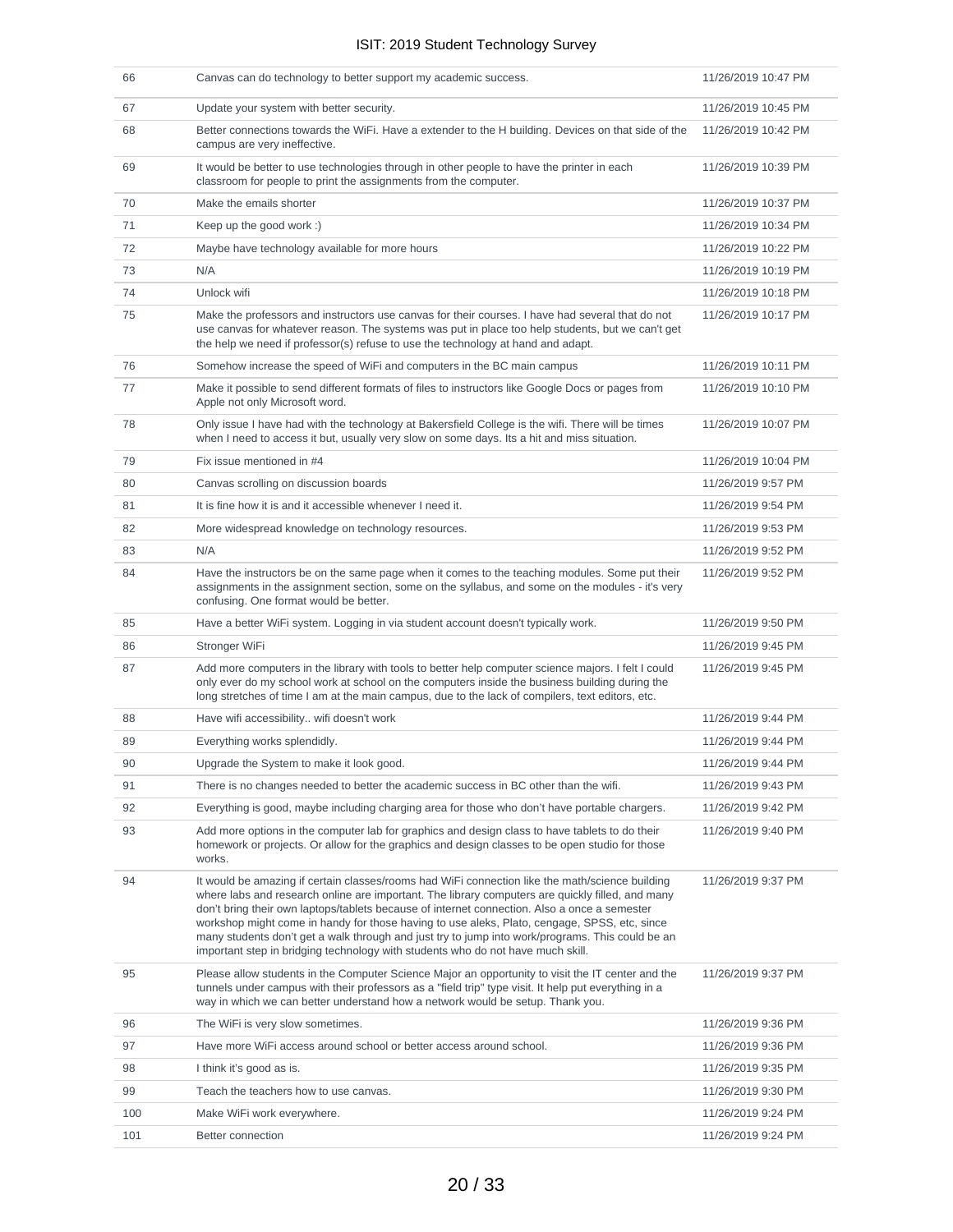102 Multiple computers in the SPSS room don't work and printing in the library is very challenging there are so many steps that you have to do to get something printed it's ridiculous. Also the workers in the library printing department barely make eye contact with you and I've never been asked if I needed help! A Wi-Fi connection!

11/26/2019 9:24 PM

| 103 | make the wifi faster it lags a lot                                                                                                                                                                                                                               | 11/26/2019 9:20 PM  |
|-----|------------------------------------------------------------------------------------------------------------------------------------------------------------------------------------------------------------------------------------------------------------------|---------------------|
| 104 | Fix email issues and login issues as well                                                                                                                                                                                                                        | 11/26/2019 9:19 PM  |
| 105 | better wefee.                                                                                                                                                                                                                                                    | 11/26/2019 9:19 PM  |
| 106 | Everything good                                                                                                                                                                                                                                                  | 11/26/2019 9:18 PM  |
| 107 | Wi-Fi access in campus                                                                                                                                                                                                                                           | 11/26/2019 9:15 PM  |
| 108 | More information of the course.                                                                                                                                                                                                                                  | 11/26/2019 9:14 PM  |
| 109 | n/a                                                                                                                                                                                                                                                              | 11/26/2019 9:14 PM  |
| 110 | Please install/download some sort of pdf reader on the computers. Please improve the wi-fi<br>connection in the tutoring center.                                                                                                                                 | 11/26/2019 9:14 PM  |
| 111 | More WiFi                                                                                                                                                                                                                                                        | 11/26/2019 9:13 PM  |
| 112 | Update the ELET classes with better teachers for example. Advanced PLC students teaching<br>themselves with no guidance from instructor/s.                                                                                                                       | 11/26/2019 9:13 PM  |
| 113 | Maybe have more computers for students in the library.                                                                                                                                                                                                           | 11/26/2019 9:13 PM  |
| 114 | More readily available computers in the STEM building.                                                                                                                                                                                                           | 11/26/2019 9:13 PM  |
| 115 | Improve WiFi range                                                                                                                                                                                                                                               | 11/26/2019 9:12 PM  |
| 116 | N/A                                                                                                                                                                                                                                                              | 11/26/2019 9:11 PM  |
| 117 | Offer more of a help system for trouble shooting issues as well as offer more of the workshops to<br>help those not able to figure out some of the technologies on their own.                                                                                    | 11/26/2019 9:10 PM  |
| 118 | I think it's pretty good, I would however make signing up for classes a little easier because that<br>can be confusing                                                                                                                                           | 11/26/2019 9:07 PM  |
| 119 | Make WiFi stronger                                                                                                                                                                                                                                               | 11/26/2019 9:06 PM  |
| 120 | nothing                                                                                                                                                                                                                                                          | 11/26/2019 9:06 PM  |
| 121 | All professors should use Canvas and update regularly                                                                                                                                                                                                            | 11/25/2019 6:33 PM  |
| 122 | have a better print system for students                                                                                                                                                                                                                          | 11/25/2019 3:03 AM  |
| 123 | They need to upgrade to a fiber internet service or at least faster speeds and mabe have a few<br>servers around campus for accessing college components.                                                                                                        | 11/24/2019 10:43 AM |
| 124 | Have a stronger connection throughout the campus!                                                                                                                                                                                                                | 11/24/2019 6:11 AM  |
| 125 | Bakersfield college needs a better sign up interface for classes. It is very outdated, especially the<br>different subject areas that repaeat the same major subject twice for diffrent schools. when there is<br>already in option to pick a specific location. | 11/24/2019 5:59 AM  |
| 126 | Increase the speed and power of the Delano Campus' wifi.                                                                                                                                                                                                         | 11/23/2019 11:13 PM |
| 127 | Update the website to be more user-friendly and more up-to-date. The registration process is<br>seriously something from like 2003.                                                                                                                              | 11/23/2019 10:46 PM |
| 128 | Choose a standard system so teachers actually learn it. I have met teachers who do not use<br>Canvas because they are afraid that by the time they ; earn it, it will be changed again. If Canvas<br>was standardized I think this would be very beneficial.     | 11/23/2019 8:34 PM  |
| 129 | Allow acces to H: drive using personal computers. Allow print jobs in MS-9 and MS-10 from<br>personal computers (for class assignments, not personal use)                                                                                                        | 11/23/2019 6:46 PM  |
| 130 | not sure                                                                                                                                                                                                                                                         | 11/23/2019 3:45 AM  |
| 131 | I think the technology works fine.                                                                                                                                                                                                                               | 11/23/2019 12:24 AM |
| 132 | Have updates on Canvas more often.                                                                                                                                                                                                                               | 11/22/2019 11:13 PM |
| 133 | Improve the wifi                                                                                                                                                                                                                                                 | 11/22/2019 9:56 PM  |
| 134 | I personally bought a computer. If I didn't have this computer there's no way I'd be able to<br>complete any of my work. I would have to go to the library. I go to the southwest location that<br>doesn't have much technology compared to the main campus.     | 11/22/2019 5:26 PM  |
| 135 | None                                                                                                                                                                                                                                                             | 11/22/2019 8:24 AM  |
| 136 | Fixing problems with insidebc portal                                                                                                                                                                                                                             | 11/22/2019 7:12 AM  |
| 137 | Find a solution to WiFi access difficulties on campus, other than that it's fantastic!                                                                                                                                                                           | 11/22/2019 6:54 AM  |
| 138 | N/A                                                                                                                                                                                                                                                              | 11/22/2019 3:25 AM  |
| 139 | П                                                                                                                                                                                                                                                                | 11/22/2019 2:08 AM  |
|     |                                                                                                                                                                                                                                                                  |                     |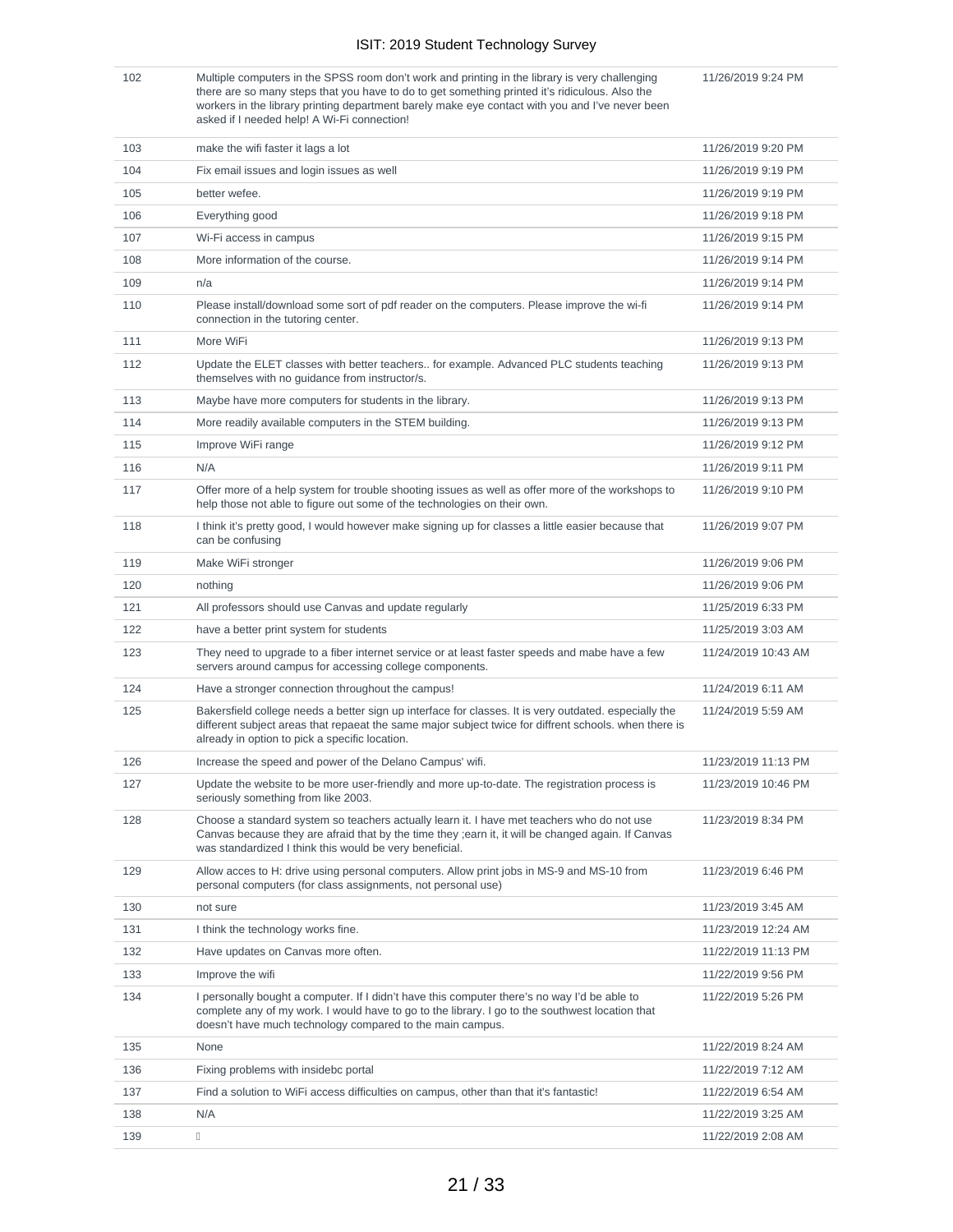| 140 | N/A                                                                                                                                                                                                                                                                                                                                                                                                                                                                                                                                                                                                                                                                                                                                                                                                                                                                                                                                                                                                                                                                                                                                                                                                                                                                                                                                                                                                                                                                                                                                                                                                                                                                                                                                                                                                                                                                                                                                                                                                            | 11/21/2019 9:17 PM  |
|-----|----------------------------------------------------------------------------------------------------------------------------------------------------------------------------------------------------------------------------------------------------------------------------------------------------------------------------------------------------------------------------------------------------------------------------------------------------------------------------------------------------------------------------------------------------------------------------------------------------------------------------------------------------------------------------------------------------------------------------------------------------------------------------------------------------------------------------------------------------------------------------------------------------------------------------------------------------------------------------------------------------------------------------------------------------------------------------------------------------------------------------------------------------------------------------------------------------------------------------------------------------------------------------------------------------------------------------------------------------------------------------------------------------------------------------------------------------------------------------------------------------------------------------------------------------------------------------------------------------------------------------------------------------------------------------------------------------------------------------------------------------------------------------------------------------------------------------------------------------------------------------------------------------------------------------------------------------------------------------------------------------------------|---------------------|
| 141 | Increase wifi speed                                                                                                                                                                                                                                                                                                                                                                                                                                                                                                                                                                                                                                                                                                                                                                                                                                                                                                                                                                                                                                                                                                                                                                                                                                                                                                                                                                                                                                                                                                                                                                                                                                                                                                                                                                                                                                                                                                                                                                                            | 11/21/2019 7:43 PM  |
| 142 | Please improve the wi-fi connection on campus. My devices sometimes do not connect to the wi-fi.                                                                                                                                                                                                                                                                                                                                                                                                                                                                                                                                                                                                                                                                                                                                                                                                                                                                                                                                                                                                                                                                                                                                                                                                                                                                                                                                                                                                                                                                                                                                                                                                                                                                                                                                                                                                                                                                                                               | 11/21/2019 7:26 PM  |
| 143 | N/A                                                                                                                                                                                                                                                                                                                                                                                                                                                                                                                                                                                                                                                                                                                                                                                                                                                                                                                                                                                                                                                                                                                                                                                                                                                                                                                                                                                                                                                                                                                                                                                                                                                                                                                                                                                                                                                                                                                                                                                                            | 11/21/2019 7:00 PM  |
| 144 | You guys seem to be doing okay actually, the wifi is just spotty                                                                                                                                                                                                                                                                                                                                                                                                                                                                                                                                                                                                                                                                                                                                                                                                                                                                                                                                                                                                                                                                                                                                                                                                                                                                                                                                                                                                                                                                                                                                                                                                                                                                                                                                                                                                                                                                                                                                               | 11/21/2019 6:56 PM  |
| 145 | None                                                                                                                                                                                                                                                                                                                                                                                                                                                                                                                                                                                                                                                                                                                                                                                                                                                                                                                                                                                                                                                                                                                                                                                                                                                                                                                                                                                                                                                                                                                                                                                                                                                                                                                                                                                                                                                                                                                                                                                                           | 11/21/2019 6:14 PM  |
| 146 | Lets be honest here some of your instructors are very illiterate with your digital user interface as<br>far as them trying to incorporate its usefulness in the pathway program Non-existent! Please<br>hang in here with me this might sting a little but its for as they say Progress The Hoorah and<br>velvet lined penmanship can only accomplish so much in the ways of concrete reality<br>student/employment real world success rates and everything else that is hatched before laid. I'm a<br>welding student but a long time life learner and common sense drivin student. I've been inquiring<br>about inquiries listening for others exercising cognitive wings while genuinely caring about<br>interacting with my fellow students "taking time to listen to opinions of interest and again taking<br>time to inquire later on following up on are discussions of welding related interest. Observing the<br>Bakersfield College way and method of recruitment/advertising and profit drivin maketing<br>objectives its a little hard to blind ones self of denying something which is still unforeseen. For<br>instance being told and labeling students with the title probation and suspension attached to<br>they're college identifies then sending them to a all will be fine and forgotten seminars but not<br>Then lurking an unforeseen and the bombardments of refreshments and gifts of food (burritos as<br>many as on can eat) We all remember the storie of little red riding hood and big bad wolf. Not stray<br>from survey but out of 50 new minds lets hope that 5 of them has the situational awareness and a<br>little vigilance to question the unquestionable! If what is said to be true and sincere in your<br>"Bakersfield College Program Annual Update Pdf" With said and the appreciated time from a<br>honest opinion of a student who thinks and draws from a source unrecognized by most these days<br>and called by some the enchanted fountain of "Common Sense" | 11/21/2019 5:45 PM  |
| 147 | Better push for email that are VERY important                                                                                                                                                                                                                                                                                                                                                                                                                                                                                                                                                                                                                                                                                                                                                                                                                                                                                                                                                                                                                                                                                                                                                                                                                                                                                                                                                                                                                                                                                                                                                                                                                                                                                                                                                                                                                                                                                                                                                                  | 11/21/2019 5:25 PM  |
| 148 | make the directions more clear                                                                                                                                                                                                                                                                                                                                                                                                                                                                                                                                                                                                                                                                                                                                                                                                                                                                                                                                                                                                                                                                                                                                                                                                                                                                                                                                                                                                                                                                                                                                                                                                                                                                                                                                                                                                                                                                                                                                                                                 | 11/21/2019 5:13 PM  |
| 149 | Faster WiFi. No crashing websites like Canvas.                                                                                                                                                                                                                                                                                                                                                                                                                                                                                                                                                                                                                                                                                                                                                                                                                                                                                                                                                                                                                                                                                                                                                                                                                                                                                                                                                                                                                                                                                                                                                                                                                                                                                                                                                                                                                                                                                                                                                                 | 11/21/2019 2:58 PM  |
| 150 | Better explanation how to connect to wifi if an individual doesn't understand.                                                                                                                                                                                                                                                                                                                                                                                                                                                                                                                                                                                                                                                                                                                                                                                                                                                                                                                                                                                                                                                                                                                                                                                                                                                                                                                                                                                                                                                                                                                                                                                                                                                                                                                                                                                                                                                                                                                                 | 11/21/2019 2:03 PM  |
| 151 | Support is already effective for me.                                                                                                                                                                                                                                                                                                                                                                                                                                                                                                                                                                                                                                                                                                                                                                                                                                                                                                                                                                                                                                                                                                                                                                                                                                                                                                                                                                                                                                                                                                                                                                                                                                                                                                                                                                                                                                                                                                                                                                           | 11/21/2019 12:52 PM |
| 152 | Better wifi access                                                                                                                                                                                                                                                                                                                                                                                                                                                                                                                                                                                                                                                                                                                                                                                                                                                                                                                                                                                                                                                                                                                                                                                                                                                                                                                                                                                                                                                                                                                                                                                                                                                                                                                                                                                                                                                                                                                                                                                             | 11/21/2019 8:30 AM  |
| 153 | I think insideBC is confusing when signing up for classes. The outdated look of the webpage is<br>confusing and I always feel I'm doing something wrong because the directions aren't clear<br>enough. (The video tutorial sent through email was a good help though)                                                                                                                                                                                                                                                                                                                                                                                                                                                                                                                                                                                                                                                                                                                                                                                                                                                                                                                                                                                                                                                                                                                                                                                                                                                                                                                                                                                                                                                                                                                                                                                                                                                                                                                                          | 11/21/2019 7:35 AM  |
| 154 | Chat support; can never reach the campus sometimes                                                                                                                                                                                                                                                                                                                                                                                                                                                                                                                                                                                                                                                                                                                                                                                                                                                                                                                                                                                                                                                                                                                                                                                                                                                                                                                                                                                                                                                                                                                                                                                                                                                                                                                                                                                                                                                                                                                                                             | 11/21/2019 6:45 AM  |
| 155 | I would love to be able to print at the classroom. I am always busy and sometimes I don't even<br>have time to eat after work because I have to rush to class. Being able to print in class would be<br>so helpful.                                                                                                                                                                                                                                                                                                                                                                                                                                                                                                                                                                                                                                                                                                                                                                                                                                                                                                                                                                                                                                                                                                                                                                                                                                                                                                                                                                                                                                                                                                                                                                                                                                                                                                                                                                                            | 11/21/2019 6:13 AM  |
| 156 | Fix/upgrade classroom technologies for professors.                                                                                                                                                                                                                                                                                                                                                                                                                                                                                                                                                                                                                                                                                                                                                                                                                                                                                                                                                                                                                                                                                                                                                                                                                                                                                                                                                                                                                                                                                                                                                                                                                                                                                                                                                                                                                                                                                                                                                             | 11/21/2019 5:54 AM  |
| 157 | Have more available computers on second floor of library                                                                                                                                                                                                                                                                                                                                                                                                                                                                                                                                                                                                                                                                                                                                                                                                                                                                                                                                                                                                                                                                                                                                                                                                                                                                                                                                                                                                                                                                                                                                                                                                                                                                                                                                                                                                                                                                                                                                                       | 11/21/2019 5:45 AM  |
| 158 | Possibly upgrade the computer systems and projectors used in the classrooms as well as make it<br>easier to print in the library. It is inconvenient to have to pay somewhere else and then go back to<br>the library to print. Maybe there could be a way to pay online or right at the computer labs                                                                                                                                                                                                                                                                                                                                                                                                                                                                                                                                                                                                                                                                                                                                                                                                                                                                                                                                                                                                                                                                                                                                                                                                                                                                                                                                                                                                                                                                                                                                                                                                                                                                                                         | 11/21/2019 5:29 AM  |
| 159 | Have printing easier and more accessible all over campus.                                                                                                                                                                                                                                                                                                                                                                                                                                                                                                                                                                                                                                                                                                                                                                                                                                                                                                                                                                                                                                                                                                                                                                                                                                                                                                                                                                                                                                                                                                                                                                                                                                                                                                                                                                                                                                                                                                                                                      | 11/21/2019 5:14 AM  |
| 160 | Maybe have WiFi polls around campus, so that we can have better internet access. Also the<br>cellphone service is very bad and needs to be improved.                                                                                                                                                                                                                                                                                                                                                                                                                                                                                                                                                                                                                                                                                                                                                                                                                                                                                                                                                                                                                                                                                                                                                                                                                                                                                                                                                                                                                                                                                                                                                                                                                                                                                                                                                                                                                                                           | 11/21/2019 5:11 AM  |
| 161 | Provide some cheap tablets or Chromebooks or something for students who can't afford<br>technology for specific classes and get newer or provide better calculators                                                                                                                                                                                                                                                                                                                                                                                                                                                                                                                                                                                                                                                                                                                                                                                                                                                                                                                                                                                                                                                                                                                                                                                                                                                                                                                                                                                                                                                                                                                                                                                                                                                                                                                                                                                                                                            | 11/21/2019 3:29 AM  |
| 162 | Find a way to make inside BC work on google consistently.                                                                                                                                                                                                                                                                                                                                                                                                                                                                                                                                                                                                                                                                                                                                                                                                                                                                                                                                                                                                                                                                                                                                                                                                                                                                                                                                                                                                                                                                                                                                                                                                                                                                                                                                                                                                                                                                                                                                                      | 11/21/2019 3:14 AM  |
| 163 | Make every teacher update grades                                                                                                                                                                                                                                                                                                                                                                                                                                                                                                                                                                                                                                                                                                                                                                                                                                                                                                                                                                                                                                                                                                                                                                                                                                                                                                                                                                                                                                                                                                                                                                                                                                                                                                                                                                                                                                                                                                                                                                               | 11/21/2019 2:41 AM  |
| 164 | Add more computers.                                                                                                                                                                                                                                                                                                                                                                                                                                                                                                                                                                                                                                                                                                                                                                                                                                                                                                                                                                                                                                                                                                                                                                                                                                                                                                                                                                                                                                                                                                                                                                                                                                                                                                                                                                                                                                                                                                                                                                                            | 11/21/2019 2:21 AM  |
| 165 | n/a                                                                                                                                                                                                                                                                                                                                                                                                                                                                                                                                                                                                                                                                                                                                                                                                                                                                                                                                                                                                                                                                                                                                                                                                                                                                                                                                                                                                                                                                                                                                                                                                                                                                                                                                                                                                                                                                                                                                                                                                            | 11/21/2019 12:46 AM |
| 166 | Registration process and ease of using online catalog could be more user friendly. I felt like I had<br>to fish around for the registration process information (i.e.steps on how) - does not seem obvious.<br>The online catalog could be more user friendly.                                                                                                                                                                                                                                                                                                                                                                                                                                                                                                                                                                                                                                                                                                                                                                                                                                                                                                                                                                                                                                                                                                                                                                                                                                                                                                                                                                                                                                                                                                                                                                                                                                                                                                                                                 | 11/21/2019 12:40 AM |
| 167 | More in class teaching It makes it easier on teachers to use all of these technologies but in class<br>teaching has dropped. I have to take hybrid courses but they're hard topics. Having a lecture done<br>in class and not on YouTube would be nice.                                                                                                                                                                                                                                                                                                                                                                                                                                                                                                                                                                                                                                                                                                                                                                                                                                                                                                                                                                                                                                                                                                                                                                                                                                                                                                                                                                                                                                                                                                                                                                                                                                                                                                                                                        | 11/21/2019 12:36 AM |
| 168 | Access to my school computer H:/ drive from my home.                                                                                                                                                                                                                                                                                                                                                                                                                                                                                                                                                                                                                                                                                                                                                                                                                                                                                                                                                                                                                                                                                                                                                                                                                                                                                                                                                                                                                                                                                                                                                                                                                                                                                                                                                                                                                                                                                                                                                           | 11/21/2019 12:35 AM |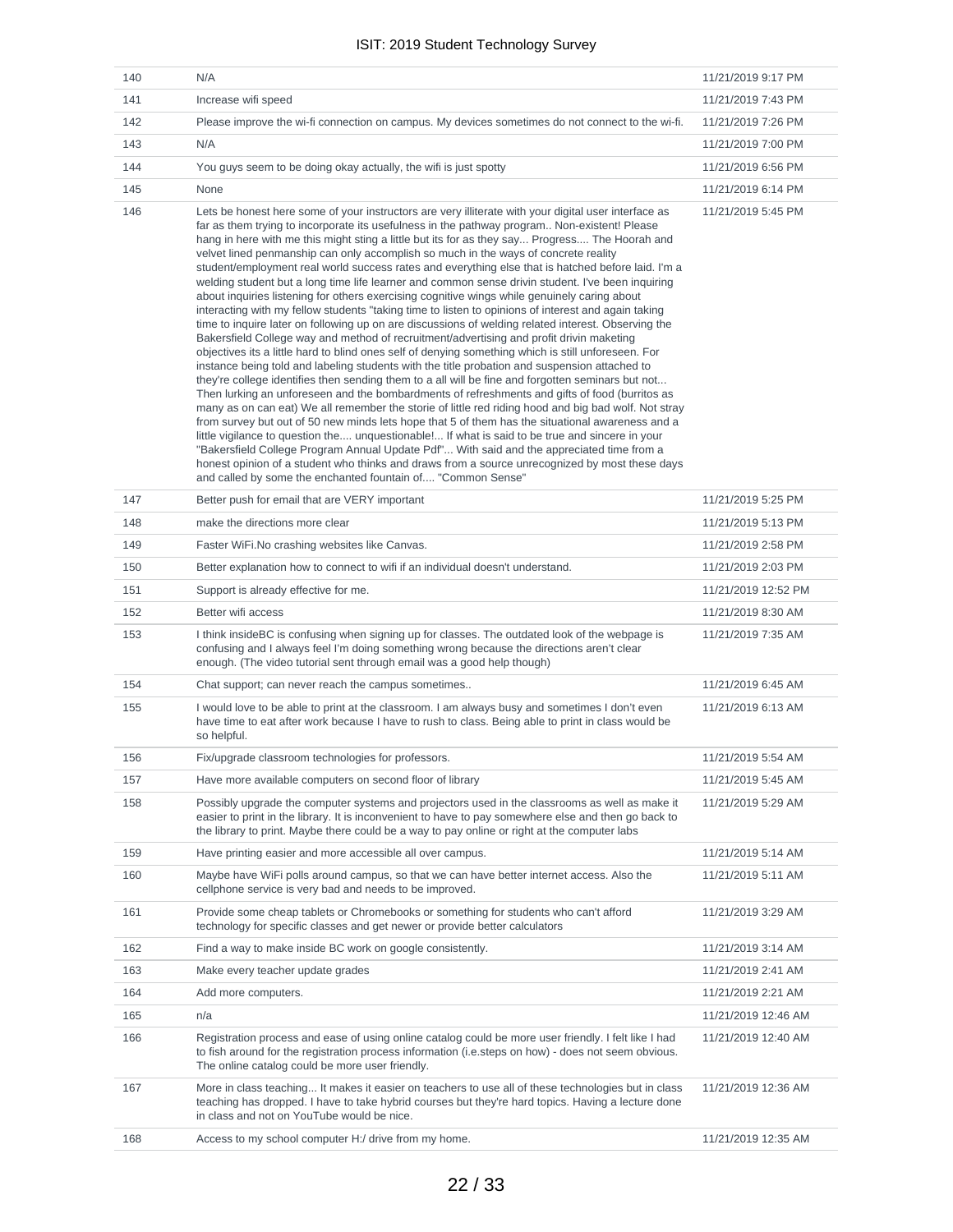| 169 | Improve wifi strength and bandwidth covering the entire main campus.                                                                                                                                                                                                                                                                                                                              | 11/21/2019 12:08 AM |
|-----|---------------------------------------------------------------------------------------------------------------------------------------------------------------------------------------------------------------------------------------------------------------------------------------------------------------------------------------------------------------------------------------------------|---------------------|
| 170 | Fix the WiFi keep computer software up to date                                                                                                                                                                                                                                                                                                                                                    | 11/20/2019 11:45 PM |
| 171 | Better wifi. The pay to print system is lengthy. You have to print and then release it. Would be nice<br>if it was one step.                                                                                                                                                                                                                                                                      | 11/20/2019 11:44 PM |
| 172 | improve available software, more creative suites I think, tools for making videos and photos and<br>video and photo manipulation.                                                                                                                                                                                                                                                                 | 11/20/2019 11:24 PM |
| 173 | N/a                                                                                                                                                                                                                                                                                                                                                                                               | 11/20/2019 11:14 PM |
| 174 | Provide more wifi spots because I seem to run into many area where it is too slow to do anything.<br>Provide more computers. Provide better discounts on electronics because the last time I saw a bc<br>laptop sale, the laptops ended up being more expensive than something on Amazon.                                                                                                         | 11/20/2019 10:59 PM |
| 175 | Overall, I think the technology works effectively.                                                                                                                                                                                                                                                                                                                                                | 11/20/2019 10:56 PM |
| 176 | They should Update their website instructions for newer students. The instructions in the bc<br>website is inaccurate because I myself could not understand them due to them being years<br>outdated to the newest websites. Update frequently.                                                                                                                                                   | 11/20/2019 10:28 PM |
| 177 | Have better WiFi connection in the whole campus.                                                                                                                                                                                                                                                                                                                                                  | 11/20/2019 10:26 PM |
| 178 | A huge discount on Microsoft 365.                                                                                                                                                                                                                                                                                                                                                                 | 11/20/2019 10:25 PM |
| 179 | Create some sort of alert system so that we are informed when homework is due 4-5 days prior<br>and you have to check it off within the system so it stops alerting you.                                                                                                                                                                                                                          | 11/20/2019 10:23 PM |
| 180 | N/A                                                                                                                                                                                                                                                                                                                                                                                               | 11/20/2019 10:19 PM |
| 181 | Have a little more straight forward web page. I usually click around to find the things I need. That's<br>just me but sometimes I do get confused when trying to register for classes.                                                                                                                                                                                                            | 11/20/2019 9:24 PM  |
| 182 | Make all courses use canvas, so that you can have all your grades in one place and have all of<br>them instead of the student trying to figure out what there grade is based on what they turned in.                                                                                                                                                                                              | 11/20/2019 8:50 PM  |
| 183 | More WiFi availability and less down time for canvas                                                                                                                                                                                                                                                                                                                                              | 11/20/2019 8:30 PM  |
| 184 | I'm not sure how to go about improving internet speed. Maybe eliminating some dead zones that<br>may be around campus.                                                                                                                                                                                                                                                                            | 11/20/2019 8:26 PM  |
| 185 | Allow it to be more accessible and more simple for those not good with technology. Not everyone<br>likes to use technology and when you are forced to it makes it more difficult.                                                                                                                                                                                                                 | 11/20/2019 8:15 PM  |
| 186 | As far as I'm concerned, BC is doing a great job. Every time I've submitted a ticket, it's been taken<br>care of and promptly.                                                                                                                                                                                                                                                                    | 11/20/2019 8:00 PM  |
| 187 | Require all o line students to attend a library workshop showing all resources available.                                                                                                                                                                                                                                                                                                         | 11/20/2019 7:58 PM  |
| 188 | The wifi is very slow.                                                                                                                                                                                                                                                                                                                                                                            | 11/20/2019 7:58 PM  |
| 189 | Signing in on the computers takes a long time. With phones the WiFi always disconnects. Works<br>fine outside but not inside the classrooms.                                                                                                                                                                                                                                                      | 11/20/2019 7:58 PM  |
| 190 | I have a lot of school projects with color printing, binder making, requiring specialty paper and<br>cardstock, laminating. As far as I am aware there is not color printing available on canvas. What<br>would transform BC is to have a print center kiosk on campus similar to the ones inside office<br>depot open to students. That would make completeing projects much easier and faster ! | 11/20/2019 7:56 PM  |
| 191 | The catalog seem to just go in around                                                                                                                                                                                                                                                                                                                                                             | 11/20/2019 7:48 PM  |
| 192 | Have someone fix the eops printer on time instead of delaying printing.                                                                                                                                                                                                                                                                                                                           | 11/20/2019 7:39 PM  |
| 193 | Have all professors use the same technology, canvas                                                                                                                                                                                                                                                                                                                                               | 11/20/2019 7:38 PM  |
| 194 | The professors can stop relying on web assign and teach more themselves because the platform<br>and the professors want different things that are confusing the students. Web assign should only<br>be for online courses only.                                                                                                                                                                   | 11/20/2019 7:37 PM  |
| 195 | Nothing besides extending the WiFi access or strength.                                                                                                                                                                                                                                                                                                                                            | 11/20/2019 7:29 PM  |
| 196 | Better implementation of the canvas app throughout all classes, also it'd be helpful if there was a<br>calendar tab on the app where it shows my schedule for the day and what assignments all due for<br>all my courses rather than having the user go into each course individually and checking to see<br>what assignments are due.                                                            | 11/20/2019 7:19 PM  |
| 197 | Computers boot up faster                                                                                                                                                                                                                                                                                                                                                                          | 11/20/2019 7:19 PM  |
| 198 | Better internet speeds. 40mbps isn't enough for more than 1,000 students. CSUB has at least<br>300~500mbps internet and it's never congested. Here its always congested                                                                                                                                                                                                                           | 11/20/2019 7:15 PM  |
| 199 | Nothing, its perfect                                                                                                                                                                                                                                                                                                                                                                              | 11/20/2019 7:14 PM  |
| 200 | Make tutoring online                                                                                                                                                                                                                                                                                                                                                                              | 11/20/2019 7:10 PM  |
| 201 | Better internet service within the office buildings                                                                                                                                                                                                                                                                                                                                               | 11/20/2019 7:10 PM  |
| 202 | na                                                                                                                                                                                                                                                                                                                                                                                                | 11/20/2019 6:59 PM  |
| 203 | Improve the WiFi or at least not make students use Kahoot anymore (for teachers).                                                                                                                                                                                                                                                                                                                 | 11/20/2019 6:46 PM  |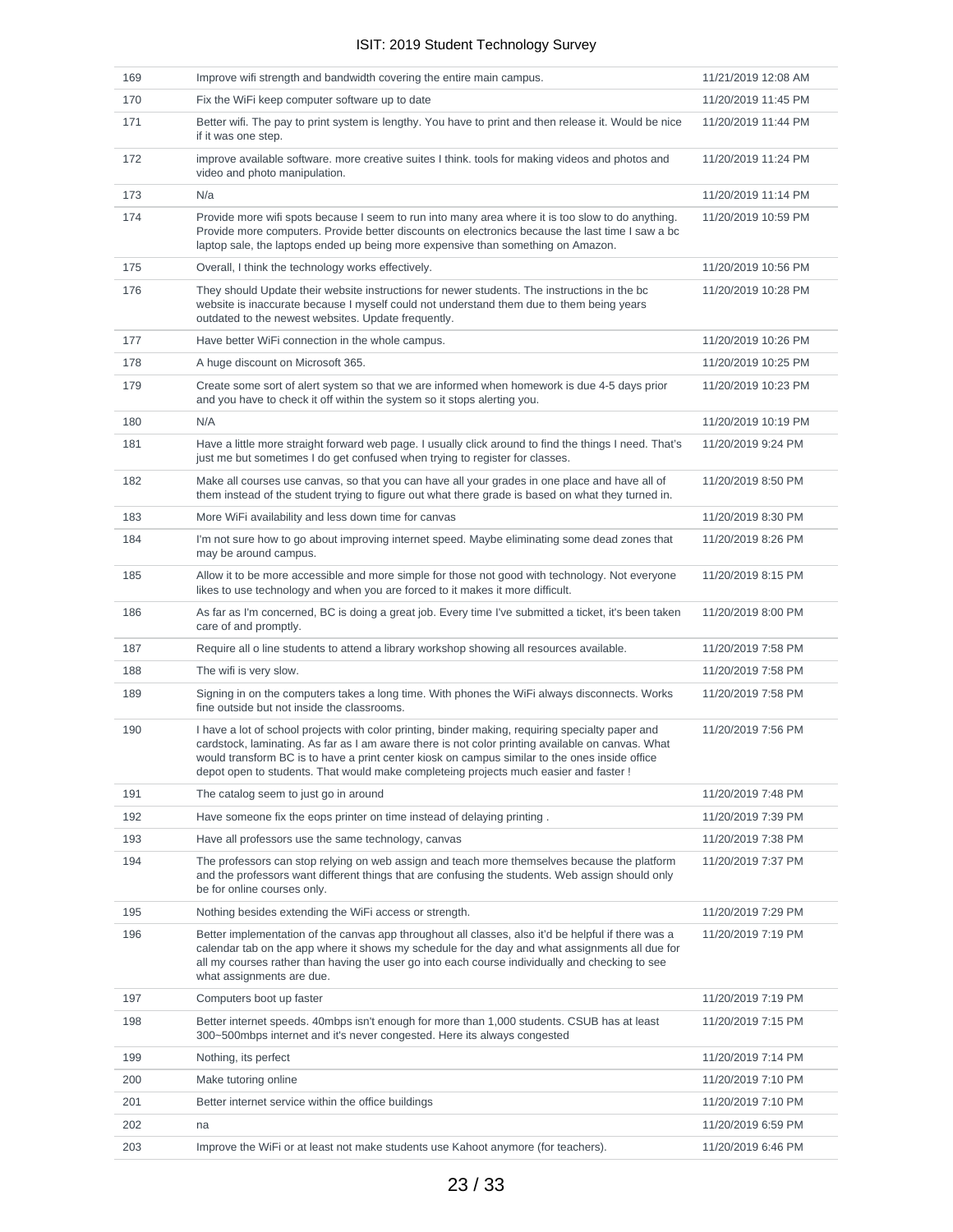| 204 | I think there fine                                                                                                                                                                                                                                                                                                                                                                                                                                                                                               | 11/20/2019 6:41 PM |
|-----|------------------------------------------------------------------------------------------------------------------------------------------------------------------------------------------------------------------------------------------------------------------------------------------------------------------------------------------------------------------------------------------------------------------------------------------------------------------------------------------------------------------|--------------------|
| 205 | If there's a way to access my user profile on BC's computers remotely that would be amazing. The<br>ability to access saved documents on BC's system at home would allow for more flexibility and<br>productivity                                                                                                                                                                                                                                                                                                | 11/20/2019 6:36 PM |
| 206 | Better wifi                                                                                                                                                                                                                                                                                                                                                                                                                                                                                                      | 11/20/2019 6:32 PM |
| 207 | Everything is good                                                                                                                                                                                                                                                                                                                                                                                                                                                                                               | 11/20/2019 6:28 PM |
| 208 | Provide better wi fi for students                                                                                                                                                                                                                                                                                                                                                                                                                                                                                | 11/20/2019 6:18 PM |
| 209 | Create a teleportation device so I don't have to pay for gas. /s but really, transportation time is a<br>killer!                                                                                                                                                                                                                                                                                                                                                                                                 | 11/20/2019 6:08 PM |
| 210 | none                                                                                                                                                                                                                                                                                                                                                                                                                                                                                                             | 11/20/2019 6:03 PM |
| 211 | More desktops for students.                                                                                                                                                                                                                                                                                                                                                                                                                                                                                      | 11/20/2019 5:55 PM |
| 212 | The technology works well as is except the WiFi.                                                                                                                                                                                                                                                                                                                                                                                                                                                                 | 11/20/2019 5:52 PM |
| 213 | Improve the wifi coverage and speed.                                                                                                                                                                                                                                                                                                                                                                                                                                                                             | 11/20/2019 5:48 PM |
| 214 | require all professors to use and maintain a canvas grade                                                                                                                                                                                                                                                                                                                                                                                                                                                        | 11/20/2019 5:47 PM |
| 215 | Make the wifi better.                                                                                                                                                                                                                                                                                                                                                                                                                                                                                            | 11/20/2019 5:46 PM |
| 216 | There are still some teachers who do not use Canvas, I do not know why when it is very effective<br>tool when used on a regular basis.                                                                                                                                                                                                                                                                                                                                                                           | 11/20/2019 5:43 PM |
| 217 | There should be a sigh on how to print. It was really difficult for me to understand how to print<br>since this is my first semester using the printing system.                                                                                                                                                                                                                                                                                                                                                  | 11/20/2019 5:42 PM |
| 218 | The wi-fi in the business building could be better. I don't get phone service in several of the rooms<br>in the business building so having wi-fi helps, but I have found it to be pretty slow. I've been taking<br>classes in person on the main campus and online for 4 years and so far haven't had any dire<br>complaints with the technology, just the cleanliness of the hardware. The issues I've experienced<br>with Canvas are due to instructors not utilizing the app/software to its full potential. | 11/20/2019 5:38 PM |
| 219 | Having all teachers list assignments online along with current grades.                                                                                                                                                                                                                                                                                                                                                                                                                                           | 11/20/2019 5:33 PM |
| 220 | The technology we have now so far has been pretty good!!                                                                                                                                                                                                                                                                                                                                                                                                                                                         | 11/20/2019 5:32 PM |
| 221 | Make it easier to use pay for print.                                                                                                                                                                                                                                                                                                                                                                                                                                                                             | 11/20/2019 5:29 PM |
| 222 | Better WiFi around campus                                                                                                                                                                                                                                                                                                                                                                                                                                                                                        | 11/20/2019 5:28 PM |
| 223 | The printers were down for at least four days in the beginning of November 2019. This isn't<br>acceptable when there are students who come there to print right before their class. Overall,<br>technology is wonderful.                                                                                                                                                                                                                                                                                         | 11/20/2019 5:26 PM |
| 224 | N/a                                                                                                                                                                                                                                                                                                                                                                                                                                                                                                              | 11/20/2019 5:26 PM |
| 225 | Allow students to register for glasses earlier than 8am so the system doesn't lag.                                                                                                                                                                                                                                                                                                                                                                                                                               | 11/20/2019 5:22 PM |
| 226 | I'm not sure at the moment.                                                                                                                                                                                                                                                                                                                                                                                                                                                                                      | 11/20/2019 5:22 PM |
| 227 | Inline classes, I believe the instructor should be more active online. I have not seen what my<br>grade is or been able to ask questions properly.                                                                                                                                                                                                                                                                                                                                                               | 11/20/2019 5:22 PM |
| 228 | Do not yet.                                                                                                                                                                                                                                                                                                                                                                                                                                                                                                      | 11/20/2019 5:21 PM |
| 229 | The computers in the learning center have slow access.                                                                                                                                                                                                                                                                                                                                                                                                                                                           | 11/20/2019 5:21 PM |
| 230 | Most technology works well most of the time. Thanks for keeping it running.                                                                                                                                                                                                                                                                                                                                                                                                                                      | 11/20/2019 5:19 PM |
| 231 | Make the desks in the theater class bigger, this will make it easier to use laptops.                                                                                                                                                                                                                                                                                                                                                                                                                             | 11/20/2019 5:17 PM |
| 232 | Not sure                                                                                                                                                                                                                                                                                                                                                                                                                                                                                                         | 11/20/2019 5:11 PM |
| 233 | Unknown                                                                                                                                                                                                                                                                                                                                                                                                                                                                                                          | 11/20/2019 5:09 PM |
| 234 | Maybe the site look more modern/up to date Avoid crashes                                                                                                                                                                                                                                                                                                                                                                                                                                                         | 11/20/2019 5:09 PM |
| 235 | The wifi is slow don't know how you can improve it but if you can thanks                                                                                                                                                                                                                                                                                                                                                                                                                                         | 11/20/2019 5:03 PM |
| 236 | More accessible WiFi                                                                                                                                                                                                                                                                                                                                                                                                                                                                                             | 11/20/2019 5:01 PM |
| 237 | There could maybe be a stronger wi-fi connection; I hardly sometimes don't get signal                                                                                                                                                                                                                                                                                                                                                                                                                            | 11/20/2019 5:01 PM |
| 238 | Better WiFi. My study group tried to use our personal laptops when we were in a room that we had<br>reserved in the library yesterday and our laptops wouldn't load at all and we were trying to access<br>assignments on Canvas but couldn't and so we felt like our time in the library was to a certain<br>extent wasted.                                                                                                                                                                                     | 11/20/2019 5:00 PM |
| 239 | No problem                                                                                                                                                                                                                                                                                                                                                                                                                                                                                                       | 11/20/2019 5:00 PM |
| 240 | It has given me the ability to turn in my assignments on time.                                                                                                                                                                                                                                                                                                                                                                                                                                                   | 11/20/2019 5:00 PM |
| 241 | Compared with other schools I have been to, I really enjoy BC's layout. It is very easy to access<br>information and find what I need.                                                                                                                                                                                                                                                                                                                                                                           | 11/20/2019 4:51 PM |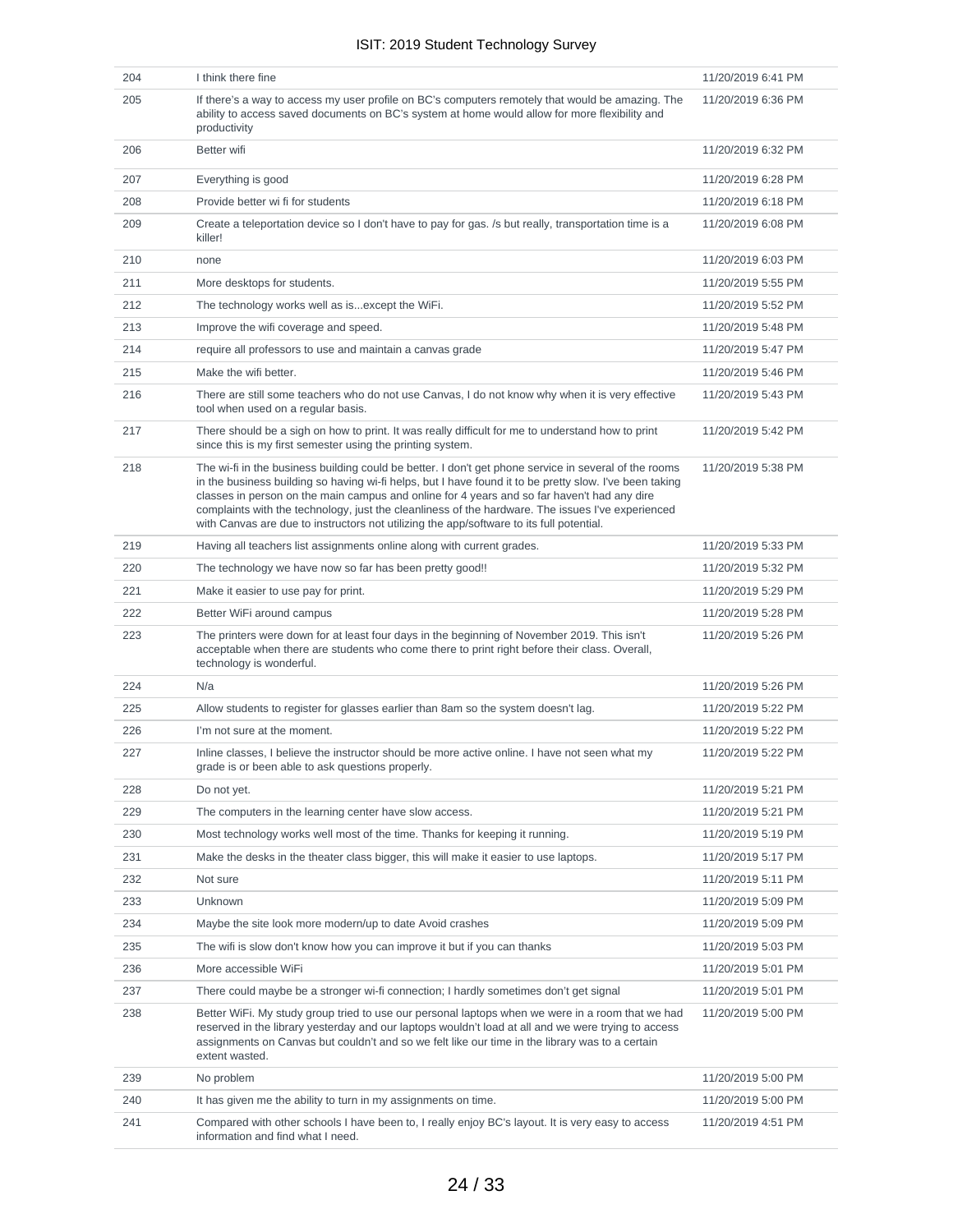| 242 | I think the email system works just fine, but the instructors maybe need to be reminded that they<br>should respond to emails within a certain time frame (ex: 3 days or 1 week). Also, the advising<br>staff could be better trained on what information can be found on the BC website and where<br>specific information is located on the BC website.                                                                                                                                                                                                                                                                                                                                                                                                                              | 11/20/2019 4:50 PM |
|-----|---------------------------------------------------------------------------------------------------------------------------------------------------------------------------------------------------------------------------------------------------------------------------------------------------------------------------------------------------------------------------------------------------------------------------------------------------------------------------------------------------------------------------------------------------------------------------------------------------------------------------------------------------------------------------------------------------------------------------------------------------------------------------------------|--------------------|
| 243 | Update canvas' UI and computers                                                                                                                                                                                                                                                                                                                                                                                                                                                                                                                                                                                                                                                                                                                                                       | 11/20/2019 4:49 PM |
| 244 | Better technology for BC library                                                                                                                                                                                                                                                                                                                                                                                                                                                                                                                                                                                                                                                                                                                                                      | 11/20/2019 4:49 PM |
| 245 | Assist administration with being able to communicate back and forth in place of the student/s<br>having to go (walk) back and forth to each department for administrative purposes. In other words<br>having the computer system able to communicate with the campuses' different departments.                                                                                                                                                                                                                                                                                                                                                                                                                                                                                        | 11/20/2019 4:46 PM |
| 246 | We use canvas and vhl in language classes. If we could use our personal computers without the<br>internet stalling it would help our professors and us with using the computer lab which is only half<br>as available and half as effective                                                                                                                                                                                                                                                                                                                                                                                                                                                                                                                                           | 11/20/2019 4:46 PM |
| 247 | Better equip the southwest campus with student resources. You only have a councilor there on<br>Monday's and Wednesday's. Any BC student who lives on the west side of Bakersfield seriously<br>struggles to get help/assistance because the website is clunky and if they want help they have to<br>drive 30+ minutes to get to the main campus. The main campus parking is awful because it is a<br>long walk to get from your car to the classroom. Stop sending advertisements using the official<br>Bakersfield college email or make it opt-in. Fix the user interface of the website to make it easier to<br>find what you are looking for. Make using canvas mandatory for all professors.                                                                                    | 11/20/2019 4:45 PM |
| 248 | None                                                                                                                                                                                                                                                                                                                                                                                                                                                                                                                                                                                                                                                                                                                                                                                  | 11/20/2019 4:44 PM |
| 249 | Provide more computers and have longer hours to access the computers on campus.                                                                                                                                                                                                                                                                                                                                                                                                                                                                                                                                                                                                                                                                                                       | 11/20/2019 4:38 PM |
| 250 | Make accessing the wifi easier and having a more user friendly directory for looking up teachers<br>emails. Create maybe an online system for counselor Apts. Jobspeaker phone app very hard to get<br>to work.                                                                                                                                                                                                                                                                                                                                                                                                                                                                                                                                                                       | 11/20/2019 4:35 PM |
| 251 | See the what if and see the class high and low in exams on canvas app please                                                                                                                                                                                                                                                                                                                                                                                                                                                                                                                                                                                                                                                                                                          | 11/20/2019 4:31 PM |
| 252 | Overall BC does a great job with technology and its application. One area it could improve,<br>however, is more online access to supplemental instruction (similar to Plato).                                                                                                                                                                                                                                                                                                                                                                                                                                                                                                                                                                                                         | 11/20/2019 4:30 PM |
| 253 | Help keep it always on and working thank you.                                                                                                                                                                                                                                                                                                                                                                                                                                                                                                                                                                                                                                                                                                                                         | 11/20/2019 4:29 PM |
| 254 | N/a                                                                                                                                                                                                                                                                                                                                                                                                                                                                                                                                                                                                                                                                                                                                                                                   | 11/20/2019 4:29 PM |
| 255 | Making more reliable wi-fi, even though that's pretty vague. I work in the tutoring center, and I've<br>had it happen where tutees are trying to log in to Canvas to see an old assignment or the syllabus<br>and they get timed out on the school's wi-fi.                                                                                                                                                                                                                                                                                                                                                                                                                                                                                                                           | 11/20/2019 4:28 PM |
| 256 | N/A                                                                                                                                                                                                                                                                                                                                                                                                                                                                                                                                                                                                                                                                                                                                                                                   | 11/20/2019 4:26 PM |
| 257 | If the Wi-Fi was stronger in the areas that it was supported in. I'm constantly kicked off the WiFi or<br>my phone disconnects because the wifi isn't strong enough.                                                                                                                                                                                                                                                                                                                                                                                                                                                                                                                                                                                                                  | 11/20/2019 4:24 PM |
| 258 | Give free printing                                                                                                                                                                                                                                                                                                                                                                                                                                                                                                                                                                                                                                                                                                                                                                    | 11/20/2019 4:24 PM |
| 259 | To make sure internet properly works to have more computers available to students since alot of<br>us use them we surely have to wait around to get on one newer computers need to be updated.                                                                                                                                                                                                                                                                                                                                                                                                                                                                                                                                                                                        | 11/20/2019 4:20 PM |
| 260 | faster access                                                                                                                                                                                                                                                                                                                                                                                                                                                                                                                                                                                                                                                                                                                                                                         | 11/20/2019 4:18 PM |
| 261 | Upgrade WiFi to 802.11ax                                                                                                                                                                                                                                                                                                                                                                                                                                                                                                                                                                                                                                                                                                                                                              | 11/20/2019 4:18 PM |
| 262 | Continue to encourage all teachers to use canvas. Make WiFi available in more places                                                                                                                                                                                                                                                                                                                                                                                                                                                                                                                                                                                                                                                                                                  | 11/20/2019 4:18 PM |
| 263 | Have a place inside the computer lab where you can put money on your account, or if it is, make it<br>more known                                                                                                                                                                                                                                                                                                                                                                                                                                                                                                                                                                                                                                                                      | 11/20/2019 4:17 PM |
| 264 | Upgrade WiFi infrastructure. Students rely on WiFi technology daily for research. When one<br>cannot depend on speed and accessibility, one has to go elsewhere to get results. This is very sad<br>since BC has so many resources to be utilized, unfortunately all studies required Internet, from<br>Canvas, to email, to research. Seems it should be BC's No.1 priority for their student body.                                                                                                                                                                                                                                                                                                                                                                                  | 11/20/2019 4:14 PM |
| 265 | Have people able to help insted of having poster that say I will cama back later during their<br>business hours.                                                                                                                                                                                                                                                                                                                                                                                                                                                                                                                                                                                                                                                                      | 11/20/2019 4:11 PM |
| 266 | N/a                                                                                                                                                                                                                                                                                                                                                                                                                                                                                                                                                                                                                                                                                                                                                                                   | 11/20/2019 4:11 PM |
| 267 | More exposure                                                                                                                                                                                                                                                                                                                                                                                                                                                                                                                                                                                                                                                                                                                                                                         | 11/20/2019 4:10 PM |
| 268 | Letting teachers decide if they want to use Canvas or not is a farce. It's the 21st century and we<br>don't have a baseline minimum of technology that should be required use in the classroom?<br>Having to wait until the semester ends to get grades when you took an earlier section during the<br>summer semester is a waste when attempting to make long-term decisions. If professors were told<br>to use these tools, you'd see more people discussing them. Todd, your leverage in this situation to<br>force change. Don't be the IT director that gets walked on. Be the CIO that leads Bakersfield<br>College with mandated technology interaction. Otherwise, you might as well issue socks filled with<br>chalk and a small blackboard to each student upon enrollment. | 11/20/2019 4:09 PM |
| 269 | Bakersfield college can maybe make the WiFi better and more consistent as I is constantly<br>working and going off. This is a problem when trying to do homework or an online class.                                                                                                                                                                                                                                                                                                                                                                                                                                                                                                                                                                                                  | 11/20/2019 4:06 PM |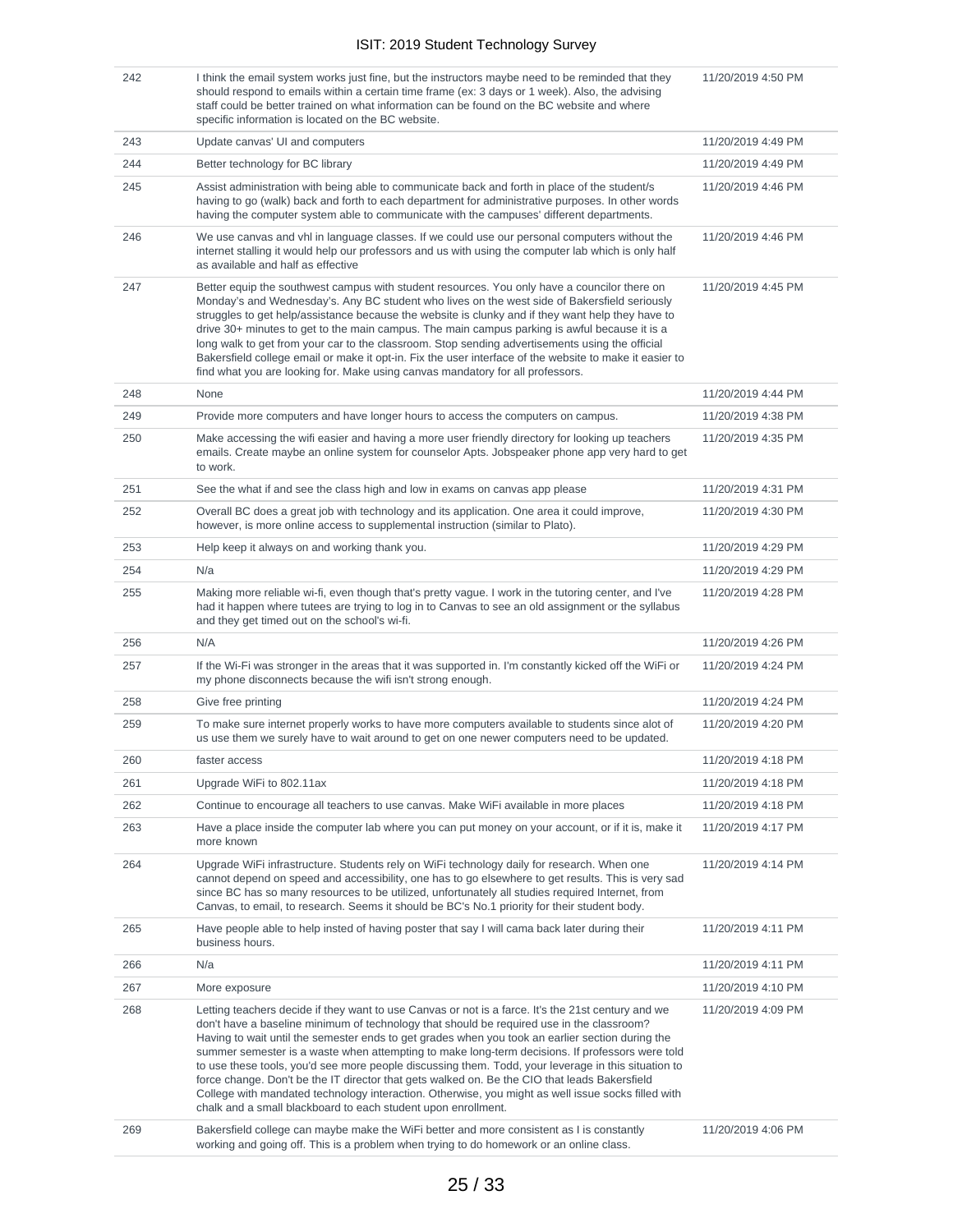| 270 | Provide the latest technologies to promote higher education                                                                                                                                                                                              | 11/20/2019 4:03 PM |
|-----|----------------------------------------------------------------------------------------------------------------------------------------------------------------------------------------------------------------------------------------------------------|--------------------|
| 271 | I think it would be beneficial to improve or replace the jobspeaker app as the tool for finding jobs at<br>BC. It always freezes and I have to reset my password every time I log in. It would just make it that<br>much easier to find a job on campus. | 11/20/2019 4:03 PM |
| 272 | Have a better map system for students to use on Main Campus so you can find everything more<br>easily. Have computers for only printing to speed up the process for students who only need to<br>print at both Delano campus and Main campus.            | 11/20/2019 4:03 PM |
| 273 | WiFi runs slow throughout the campus.                                                                                                                                                                                                                    | 11/20/2019 4:02 PM |
| 274 | Increase awareness of available utilities. Further stability of said utilities.                                                                                                                                                                          | 11/20/2019 4:02 PM |
| 275 | Add more redundant devices with the same SSIDs. If I could do it at my home, you guys can<br>certainly do it at the school.                                                                                                                              | 11/20/2019 4:02 PM |
| 276 | Not much.                                                                                                                                                                                                                                                | 11/20/2019 4:01 PM |
| 277 | Make the internet a little stronger.                                                                                                                                                                                                                     | 11/20/2019 4:01 PM |
| 278 | Update frequently.                                                                                                                                                                                                                                       | 11/20/2019 4:00 PM |
| 279 | Not have the pay for print program.                                                                                                                                                                                                                      | 11/20/2019 3:59 PM |
| 280 | Not have the students pay for paper                                                                                                                                                                                                                      | 11/20/2019 3:58 PM |
| 281 | Send out an email on which server is the best to join for students                                                                                                                                                                                       | 11/20/2019 3:57 PM |
| 282 | Everything is perfect                                                                                                                                                                                                                                    | 11/20/2019 3:57 PM |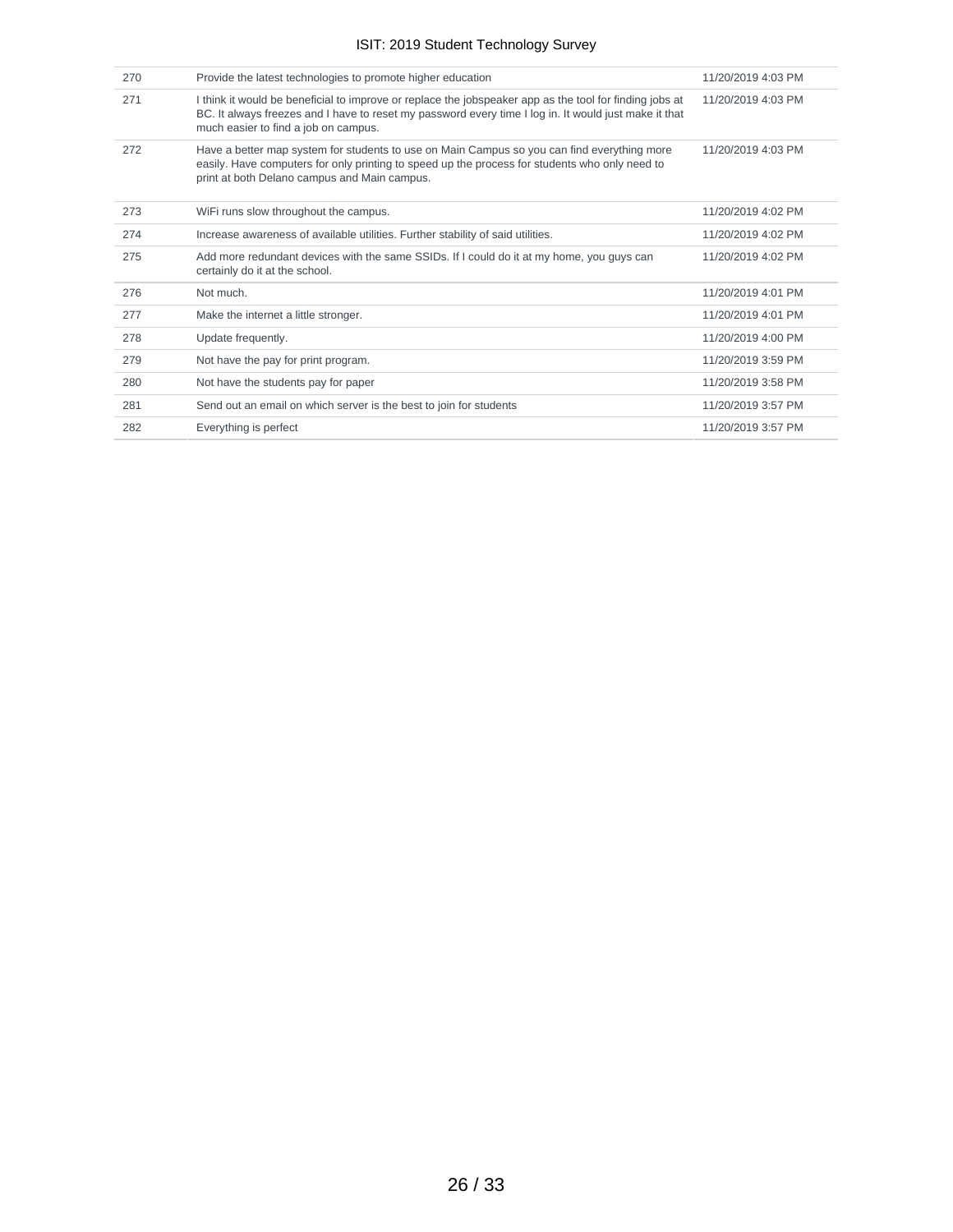# Q6 When you need support for campus provided technology, which sources do you typically use?



| <b>ANSWER CHOICES</b>         | <b>RESPONSES</b> |     |
|-------------------------------|------------------|-----|
| Your instructors              | 53.60%           | 372 |
| The lab assistants            | 16.43%           | 114 |
| Internet search               | 42.07%           | 292 |
| The BC Help Desk              | 18.01%           | 125 |
| <b>Library Staff</b>          | 22.77%           | 158 |
| Renegade Student Hub          | 3.89%            | 27  |
| Tutors                        | 12.39%           | 86  |
| Supplemental Instruction      | 7.78%            | 54  |
| Your peers, friends or family | 55.19%           | 383 |
| Total Respondents: 694        |                  |     |

| # | WHAT WAS THE TECHNOLOGY OR TECHNOLOGIES YOU NEEDED HELP WITH?              | <b>DATE</b>         |
|---|----------------------------------------------------------------------------|---------------------|
|   | Canvas and PLCs in industrial technology.                                  | 11/29/2019 5:16 PM  |
|   | Printing                                                                   | 11/28/2019 4:37 PM  |
| 3 | How to navigate canvas the first couple of times I tried using it.         | 11/27/2019 10:54 PM |
| 4 | Understanding and Navigating Canvas                                        | 11/27/2019 7:37 PM  |
| 5 | Printing material                                                          | 11/27/2019 7:33 PM  |
| 6 | Printer                                                                    | 11/27/2019 6:53 PM  |
|   | navigating the BC website                                                  | 11/27/2019 6:13 PM  |
| 8 | How to print stuff, how to check the amount of money in the printing acct? | 11/27/2019 5:58 PM  |
| 9 | Online Computer class.                                                     | 11/27/2019 9:13 AM  |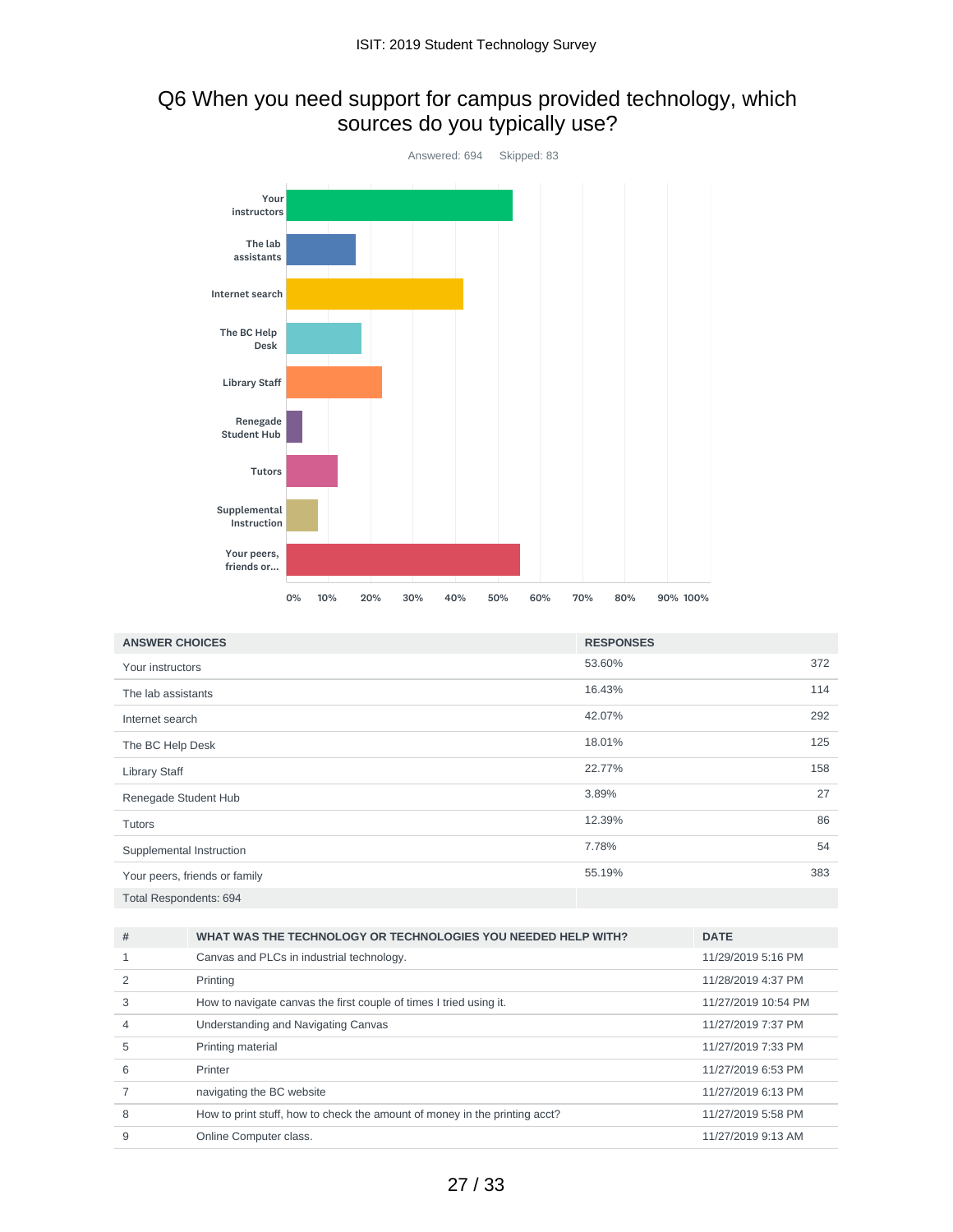| 10 | The laser printer in the ms building. It was pretty awesome to use. The professor was kind to<br>repeat his instruction after someone else used.                                                                                                                                                                                                                                | 11/27/2019 9:10 AM  |
|----|---------------------------------------------------------------------------------------------------------------------------------------------------------------------------------------------------------------------------------------------------------------------------------------------------------------------------------------------------------------------------------|---------------------|
| 11 | The technology I never needed help with but I use these sources for help with finding information                                                                                                                                                                                                                                                                               | 11/27/2019 7:57 AM  |
| 12 | Printing or computers issues (Microsoft related)                                                                                                                                                                                                                                                                                                                                | 11/27/2019 6:27 AM  |
| 13 | Class information                                                                                                                                                                                                                                                                                                                                                               | 11/27/2019 6:23 AM  |
| 14 | Where to print                                                                                                                                                                                                                                                                                                                                                                  | 11/27/2019 6:20 AM  |
| 15 | When uploading PDFs for an assignment, I kept getting an error that chrome had reached max<br>memory or something (happened quite a while ago) so none of my assignments were uploading. I<br>went to the bc help desk and it turned out to be an issue on my professors computer.                                                                                              | 11/27/2019 5:50 AM  |
| 16 | I dont know                                                                                                                                                                                                                                                                                                                                                                     | 11/27/2019 5:47 AM  |
| 17 | How to find Specific things on canvas etc.                                                                                                                                                                                                                                                                                                                                      | 11/27/2019 4:48 AM  |
| 18 | Logging in Bc account                                                                                                                                                                                                                                                                                                                                                           | 11/27/2019 2:32 AM  |
| 19 | Finding information on the website would be impossible without the search tool or Google search.                                                                                                                                                                                                                                                                                | 11/27/2019 2:15 AM  |
| 20 | The computer was the only thing i needed help with.                                                                                                                                                                                                                                                                                                                             | 11/27/2019 1:54 AM  |
| 21 | Getting access to inside bc                                                                                                                                                                                                                                                                                                                                                     | 11/27/2019 1:34 AM  |
| 22 | Printers                                                                                                                                                                                                                                                                                                                                                                        | 11/27/2019 1:25 AM  |
| 23 | Canvas, laptop, and BC website.                                                                                                                                                                                                                                                                                                                                                 | 11/27/2019 1:21 AM  |
| 24 | registering for classes                                                                                                                                                                                                                                                                                                                                                         | 11/27/2019 12:34 AM |
| 25 | Printer                                                                                                                                                                                                                                                                                                                                                                         | 11/26/2019 11:53 PM |
| 26 | <b>General Information</b>                                                                                                                                                                                                                                                                                                                                                      | 11/26/2019 11:35 PM |
| 27 | Canvass app                                                                                                                                                                                                                                                                                                                                                                     | 11/26/2019 11:24 PM |
| 28 | None.                                                                                                                                                                                                                                                                                                                                                                           | 11/26/2019 11:04 PM |
| 29 | Nothing                                                                                                                                                                                                                                                                                                                                                                         | 11/26/2019 10:47 PM |
| 30 | Essay problem                                                                                                                                                                                                                                                                                                                                                                   | 11/26/2019 10:45 PM |
| 31 | Nuthin                                                                                                                                                                                                                                                                                                                                                                          | 11/26/2019 10:37 PM |
| 32 | Nothing big                                                                                                                                                                                                                                                                                                                                                                     | 11/26/2019 10:34 PM |
| 33 | computers and printers                                                                                                                                                                                                                                                                                                                                                          | 11/26/2019 10:22 PM |
| 34 | N/A                                                                                                                                                                                                                                                                                                                                                                             | 11/26/2019 10:19 PM |
| 35 | Mostly with navigating through some of BC's web pages.                                                                                                                                                                                                                                                                                                                          | 11/26/2019 10:11 PM |
| 36 | If an immediate source, a resolution is not available I reach out to aforementioned sources then<br>unto the techs                                                                                                                                                                                                                                                              | 11/26/2019 10:11 PM |
| 37 | submitting a file in Canvas                                                                                                                                                                                                                                                                                                                                                     | 11/26/2019 10:10 PM |
| 38 | Bc login not working                                                                                                                                                                                                                                                                                                                                                            | 11/26/2019 10:04 PM |
| 39 | Canvas                                                                                                                                                                                                                                                                                                                                                                          | 11/26/2019 9:57 PM  |
| 40 | Basic computer usage such as printing papers and citing articles.                                                                                                                                                                                                                                                                                                               | 11/26/2019 9:54 PM  |
| 41 | Logging in the school computer for the 1st time                                                                                                                                                                                                                                                                                                                                 | 11/26/2019 9:52 PM  |
| 42 | Pay for print                                                                                                                                                                                                                                                                                                                                                                   | 11/26/2019 9:50 PM  |
| 43 | I haven't needed help with any of these yet but this is where i would go if I needed help.                                                                                                                                                                                                                                                                                      | 11/26/2019 9:49 PM  |
| 44 | Confusion with operation of things like EBSCO or JSTOR.                                                                                                                                                                                                                                                                                                                         | 11/26/2019 9:49 PM  |
| 45 | Canvas related questions                                                                                                                                                                                                                                                                                                                                                        | 11/26/2019 9:45 PM  |
| 46 | Wifi                                                                                                                                                                                                                                                                                                                                                                            | 11/26/2019 9:44 PM  |
| 47 | Either the wifi or printer.                                                                                                                                                                                                                                                                                                                                                     | 11/26/2019 9:43 PM  |
| 48 | Print system                                                                                                                                                                                                                                                                                                                                                                    | 11/26/2019 9:40 PM  |
| 49 | For instance, I did my first research paper and had the reference desk help in the library guide me<br>in finding books for my topic/where to find them/etc. essentially how to use the online library portal.<br>I'm a math tutor in the math lab, and we regularly rely on one another when there's a hiccup in the<br>programs or when one of us doesn't remember the steps. | 11/26/2019 9:37 PM  |
| 50 | Accessing canvas.                                                                                                                                                                                                                                                                                                                                                               | 11/26/2019 9:36 PM  |
| 51 | Just had questions how to use the programs.                                                                                                                                                                                                                                                                                                                                     | 11/26/2019 9:29 PM  |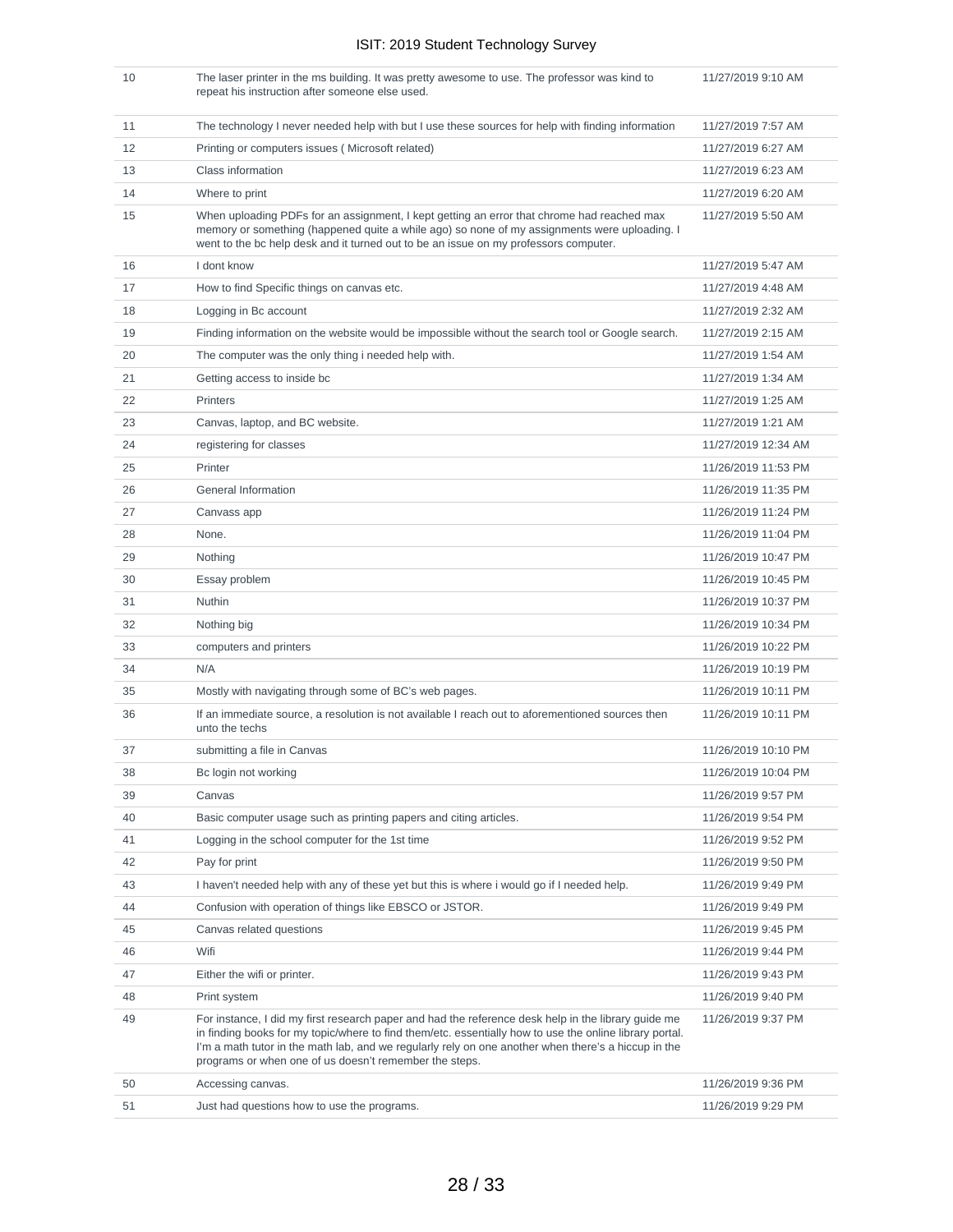11/26/2019 9:24 PM

52 A Wi-Fi connection! More working SPSS computers. A simpler process to print in the library! A more helpful staff with good customer service. Maybe telephones that won't let someone be put on hold permanently like in the financial aid office a student left me on hold for over 30 minutes. More electrical outlets or a center place on campus where you can go and charge electronics!!!! Please !!!

53 On how to print out some of my assignments and homework 11/26/2019 9:19 PM 54 Industrial drawing 1 11/26/2019 9:14 PM 55 Looking for sources via the BC website. 11/26/2019 9:13 PM 56 SI leaders, mentors, tutors 11/26/2019 9:11 PM 57 Aleks lab 11/26/2019 9:11 PM 58 Inside BC is what I mostly need help with. Just the navigation of it all. 11/26/2019 9:07 PM 59 Printing 11/26/2019 9:06 PM 60 Logging onto the Wi-Fi and using the Wi-Fi in general. I also needed some minor help and assistance with Banweb and canvas. 11/24/2019 10:43 AM 61 I have needed help with the website, particularly on sign up days and simply searching basic things on the website. The website is so outdated and clunky, along with the support staff not being helpful, that it just felt pointless. 11/23/2019 8:34 PM 62 Computer 11/23/2019 4:28 AM 63 N/A 11/23/2019 12:24 AM 64 Canvas or my ban web 11/22/2019 11:13 PM 65 Don't remember 11/22/2019 9:56 PM 66 Just where the assignment was to be turned in, but that was instructors fault. 11/22/2019 8:11 PM 67 None 2012/2019 8:24 AM 68 General computer usage. I'm not the most tech savvy so I rely on my wife to assist me as she is super tech savvy. 11/22/2019 6:54 AM 69 11/22/2019 2:08 AM 70 Often I'm not sure what the different areas will help with. I would like to be able to print on campus from my laptop and I heard that's possible but have yet to figure it out. I was able to get BC email on my former phone but can't figure it out on my new phone and am not sure where to get help with stuff like that. Also, BC altering my devices security really really makes me mad. I take responsibility for my technological security and shouldn't be forced to change or alter my devices settings just because I receive my BC email on it. Seriously, it's school email, not top secret government black site lists... 11/21/2019 11:40 PM 71 David Cruz a young man in the Library is one of the best employees to go to 11/21/2019 10:05 PM 72 Canvas 11/21/2019 7:00 PM 73 How to log into or find certain websites needed for class assignments. 11/21/2019 6:14 PM 74 Printing at school, getting on Inside BC and Canvas from home. 11/21/2019 4:59 PM 75 None. 11/21/2019 12:52 PM 76 I was lost when I took my first online class. I was more worried to make a mistake than I was lost. Canvas is very easy to use. 11/21/2019 6:13 AM 77 usually computers 11/21/2019 5:14 AM 78 Using calculators 11/21/2019 3:29 AM 79 Usually it is when I am not able to access Canvas or InsideBC, seldom have I received an error message, but when I did, it was an error message with a numerical code and an internet search helps me to understand what is going on and how to proceed. 11/21/2019 1:01 AM 80 Canvas 11/21/2019 12:51 AM 81 n/a 11/21/2019 12:46 AM 82 I never go to the professors, they are always lost or know less about the technology than I do. 11/21/2019 12:08 AM 83 Most of the problems I encounter are with canvas. It's mostly a problem with how things are set up by instructors. Since it's not one way there are always problems with there being no submit button or trouble finding assignments. Other than that I no problem with canvas. 11/20/2019 11:44 PM 84 EOPs 21/20/2019 11:28 PM 85 where do find stuff or accessing things I want. email n class portals and such 11/20/2019 11:24 PM 86 No one explained how to print so it took a while to figure out the printer app. 11/20/2019 10:59 PM 87 Initially it was in regards to research and how to find sources; however it was nothing specific to the technology itself. 11/20/2019 10:56 PM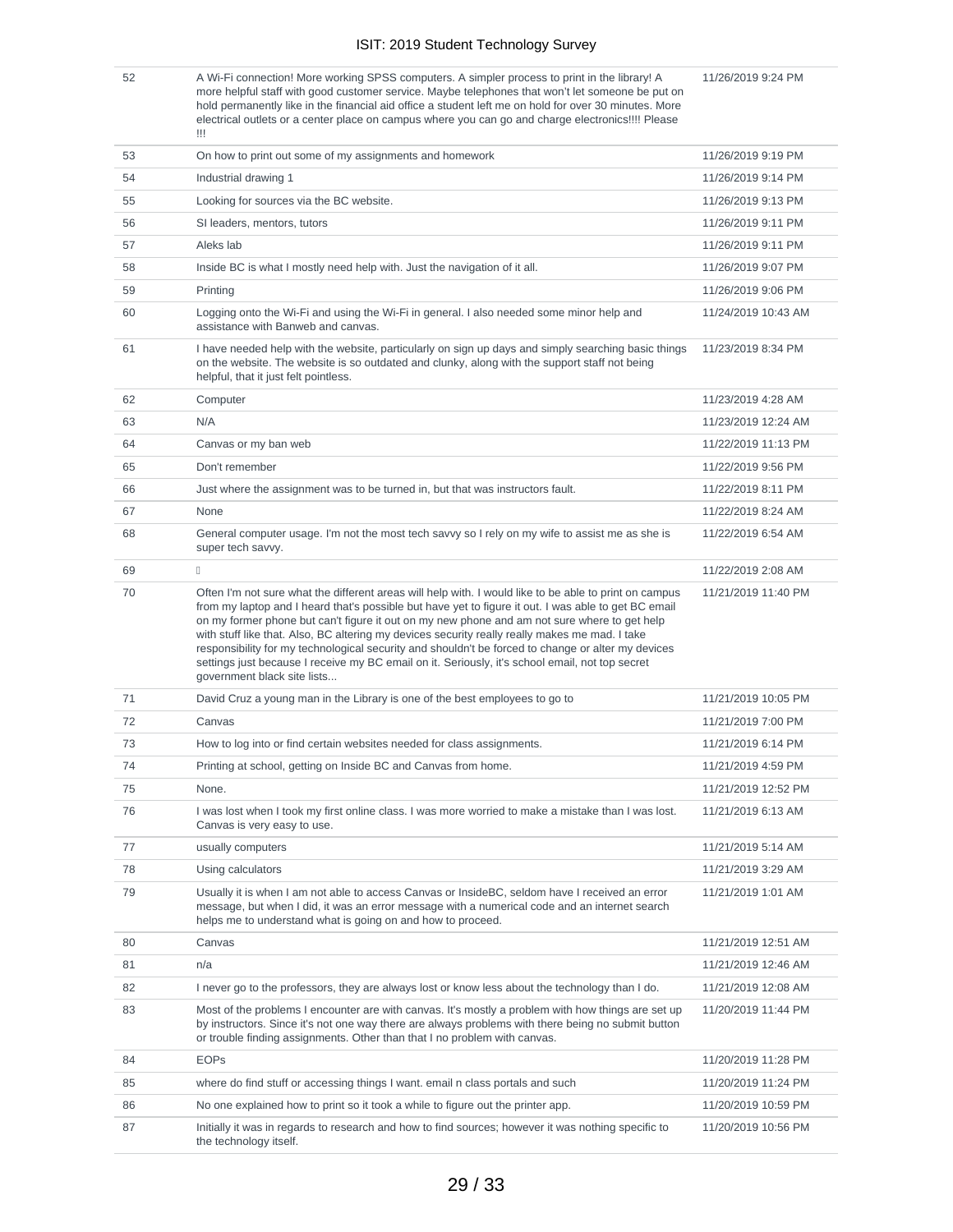| 88  | How to get use the bc site                                                                                               | 11/20/2019 10:28 PM |
|-----|--------------------------------------------------------------------------------------------------------------------------|---------------------|
| 89  | Learning the print for pay system  is it extremely secure with credit card info.                                         | 11/20/2019 10:25 PM |
| 90  | Computer                                                                                                                 | 11/20/2019 10:23 PM |
| 91  | I needed help with how to use the computer properly, or if I'm facing issues.                                            | 11/20/2019 10:19 PM |
| 92  | The pay to print and online bc access.                                                                                   | 11/20/2019 10:14 PM |
| 93  | How to register, what my starfish degree plan was, and logging into InsideBC when my computer<br>wouldn't load the page. | 11/20/2019 9:24 PM  |
| 94  | How to preview a document before printing.                                                                               | 11/20/2019 9:11 PM  |
| 95  | How to turn in stuff in canvas                                                                                           | 11/20/2019 8:50 PM  |
| 96  | Canvas not loading                                                                                                       | 11/20/2019 8:30 PM  |
| 97  | I have needed help with the lab computers and the school email.                                                          | 11/20/2019 8:26 PM  |
| 98  | My bc email is what i needed help with.                                                                                  | 11/20/2019 8:15 PM  |
| 99  | Inside BC                                                                                                                | 11/20/2019 8:10 PM  |
| 100 | Nothing really. I just needed some getting used to.                                                                      | 11/20/2019 8:00 PM  |
| 101 | canvas, excel, printing.                                                                                                 | 11/20/2019 7:39 PM  |
| 102 | Canvas navigation first year as a student.                                                                               | 11/20/2019 7:39 PM  |
| 103 | My first semester I needed help knowing how to access the printers, but other than that I have not<br>used them since.   | 11/20/2019 7:29 PM  |
| 104 | Learning my way around Canvas when starting to use it and learning how to use the pay-to-print<br>system.                | 11/20/2019 7:26 PM  |
| 105 | na                                                                                                                       | 11/20/2019 6:59 PM  |
| 106 | Homework.                                                                                                                | 11/20/2019 6:50 PM  |
| 107 | The WiFi                                                                                                                 | 11/20/2019 6:46 PM  |
| 108 | Printing                                                                                                                 | 11/20/2019 6:41 PM  |
| 109 | Canvas wasn't showing my upcoming assignments.                                                                           | 11/20/2019 6:28 PM  |
| 110 | How to print something out                                                                                               | 11/20/2019 6:28 PM  |
| 111 | Printing problem, logging in, e-book scearch                                                                             | 11/20/2019 5:55 PM  |
| 112 | Programs my teachers would have us use.                                                                                  | 11/20/2019 5:46 PM  |
| 113 | Turnitin not working on Canvas                                                                                           | 11/20/2019 5:44 PM  |
| 114 | Using the online library                                                                                                 | 11/20/2019 5:44 PM  |
| 115 | Myself.                                                                                                                  | 11/20/2019 5:33 PM  |
| 116 | Printing                                                                                                                 | 11/20/2019 5:33 PM  |
| 117 | None, but I I did I would ask friends or students that attend BC                                                         | 11/20/2019 5:32 PM  |
| 118 | Pay for print                                                                                                            | 11/20/2019 5:29 PM  |
| 119 | If I needed help, this is who I'd go to.                                                                                 | 11/20/2019 5:22 PM  |
| 120 | Not sure yet                                                                                                             | 11/20/2019 5:22 PM  |
| 121 | Excel                                                                                                                    | 11/20/2019 5:22 PM  |
| 122 | Microsoft                                                                                                                | 11/20/2019 5:21 PM  |
| 123 | Printing                                                                                                                 | 11/20/2019 5:20 PM  |
| 124 | navigating and renewing student loan process.                                                                            | 11/20/2019 5:19 PM  |
| 125 | How to print                                                                                                             | 11/20/2019 5:11 PM  |
| 126 | Love the Library Staff! Very helpful. 5 stsrs.                                                                           | 11/20/2019 5:09 PM  |
| 127 | N/a                                                                                                                      | 11/20/2019 5:09 PM  |
| 128 | InsideBC and signing up for classes.                                                                                     | 11/20/2019 5:08 PM  |
| 129 | WiFi on laptop                                                                                                           | 11/20/2019 5:01 PM  |
| 130 | How to print my documents                                                                                                | 11/20/2019 5:01 PM  |
| 131 | Printing in the library and using a USB drive.                                                                           | 11/20/2019 5:00 PM  |
| 132 | BC website, laptops                                                                                                      | 11/20/2019 4:58 PM  |
| 133 | Modules in canvas not being uploaded properly by instructor                                                              | 11/20/2019 4:50 PM  |
| 134 | Bc Library, jobspeaker website                                                                                           | 11/20/2019 4:49 PM  |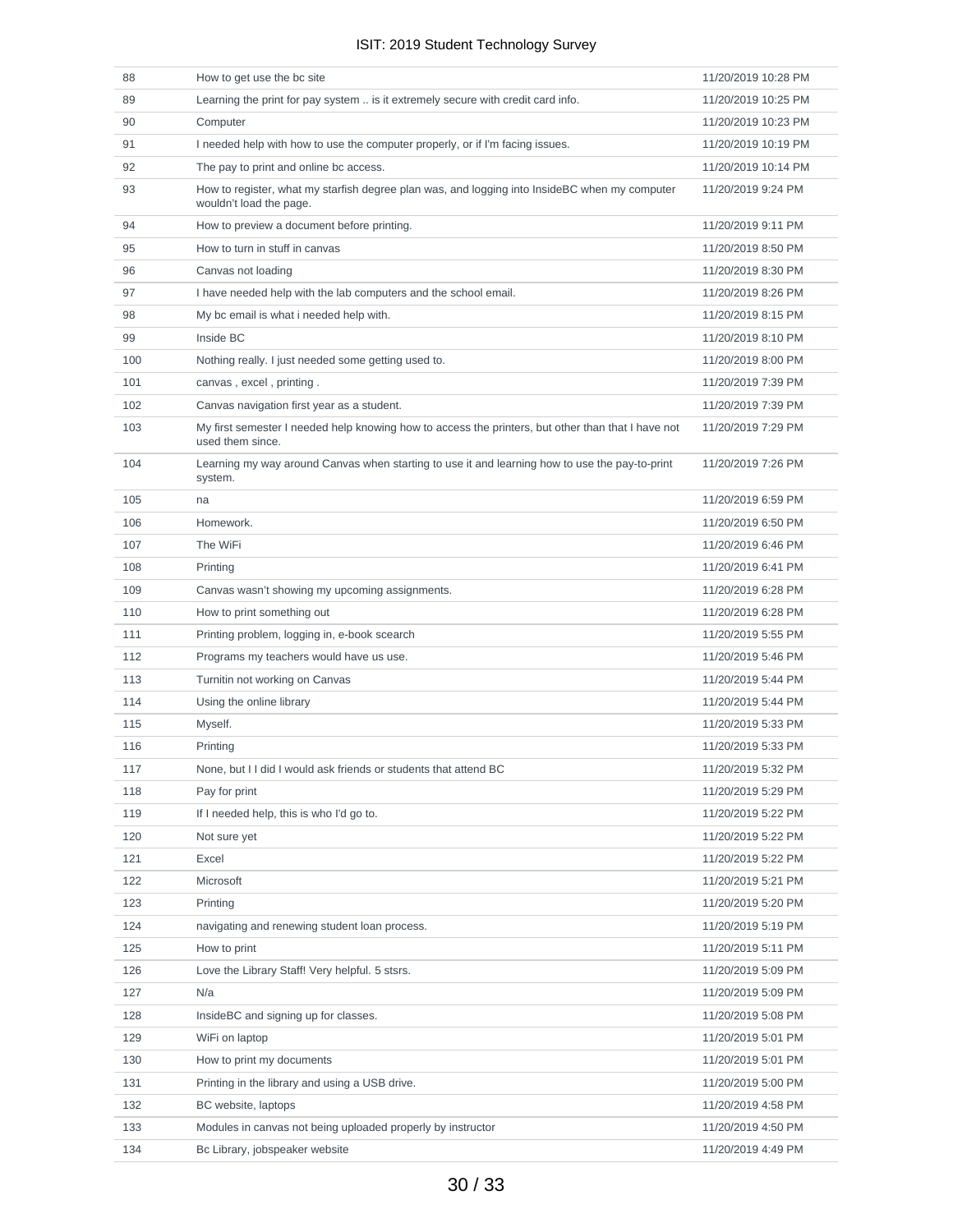| 135 | The BC website                                                                                                                                                                                                                                                                                             | 11/20/2019 4:45 PM |
|-----|------------------------------------------------------------------------------------------------------------------------------------------------------------------------------------------------------------------------------------------------------------------------------------------------------------|--------------------|
| 136 | None, but one time when I was registering for classes I asked the student workers what my<br>schedule meant and they explained it to me. I did not know biology had a lab.                                                                                                                                 | 11/20/2019 4:44 PM |
| 137 | The online scholarly journals data base. For example JSTOR, and EBSCOhost for research.                                                                                                                                                                                                                    | 11/20/2019 4:38 PM |
| 138 | Jobspeaker                                                                                                                                                                                                                                                                                                 | 11/20/2019 4:35 PM |
| 139 | When I was a new student, it was difficult to access BC online and register for classes, but BC<br>staff was very helpful.                                                                                                                                                                                 | 11/20/2019 4:30 PM |
| 140 | None.                                                                                                                                                                                                                                                                                                      | 11/20/2019 4:29 PM |
| 141 | N/a                                                                                                                                                                                                                                                                                                        | 11/20/2019 4:29 PM |
| 142 | Most often I have problems with printing things - they're all silly things that can be fixed easily after<br>I ask, but I still have problems with them.                                                                                                                                                   | 11/20/2019 4:28 PM |
| 143 | Canvas                                                                                                                                                                                                                                                                                                     | 11/20/2019 4:26 PM |
| 144 | Usually printing issues                                                                                                                                                                                                                                                                                    | 11/20/2019 4:24 PM |
| 145 | <b>Business English EMLS B50</b>                                                                                                                                                                                                                                                                           | 11/20/2019 4:23 PM |
| 146 | Getting a access code for my nutrition class to do work from that class online, I didn't know we<br>would have to do online work everyday and was failing because the internet was not letting me do<br>the work. I emailed my instructor but she was really no help, I eventually just dropped the class. | 11/20/2019 4:19 PM |
| 147 | Administrative and student services.                                                                                                                                                                                                                                                                       | 11/20/2019 4:16 PM |
| 148 | Which online services were available for completing a report. These services such as NetTutor<br>give you unbiased opinions to make your finished report even better.                                                                                                                                      | 11/20/2019 4:14 PM |
| 149 | With SPSS flash drive                                                                                                                                                                                                                                                                                      | 11/20/2019 4:11 PM |
| 150 | It does not look good when teachers have to bring their computers into class to get help on<br>Canvas from the students.                                                                                                                                                                                   | 11/20/2019 4:09 PM |
| 151 | Canvas and Inside BC.                                                                                                                                                                                                                                                                                      | 11/20/2019 4:08 PM |
| 152 | Don't usually need help                                                                                                                                                                                                                                                                                    | 11/20/2019 4:04 PM |
| 153 | Tutoring. We need more math tutors.                                                                                                                                                                                                                                                                        | 11/20/2019 4:03 PM |
| 154 | Canvas                                                                                                                                                                                                                                                                                                     | 11/20/2019 4:03 PM |
| 155 | Tends to relate to the rare occasion where Canvas will either glitch or become inaccessible.                                                                                                                                                                                                               | 11/20/2019 4:02 PM |
| 156 | None.                                                                                                                                                                                                                                                                                                      | 11/20/2019 4:01 PM |
| 157 | The printing and other random issues                                                                                                                                                                                                                                                                       | 11/20/2019 4:01 PM |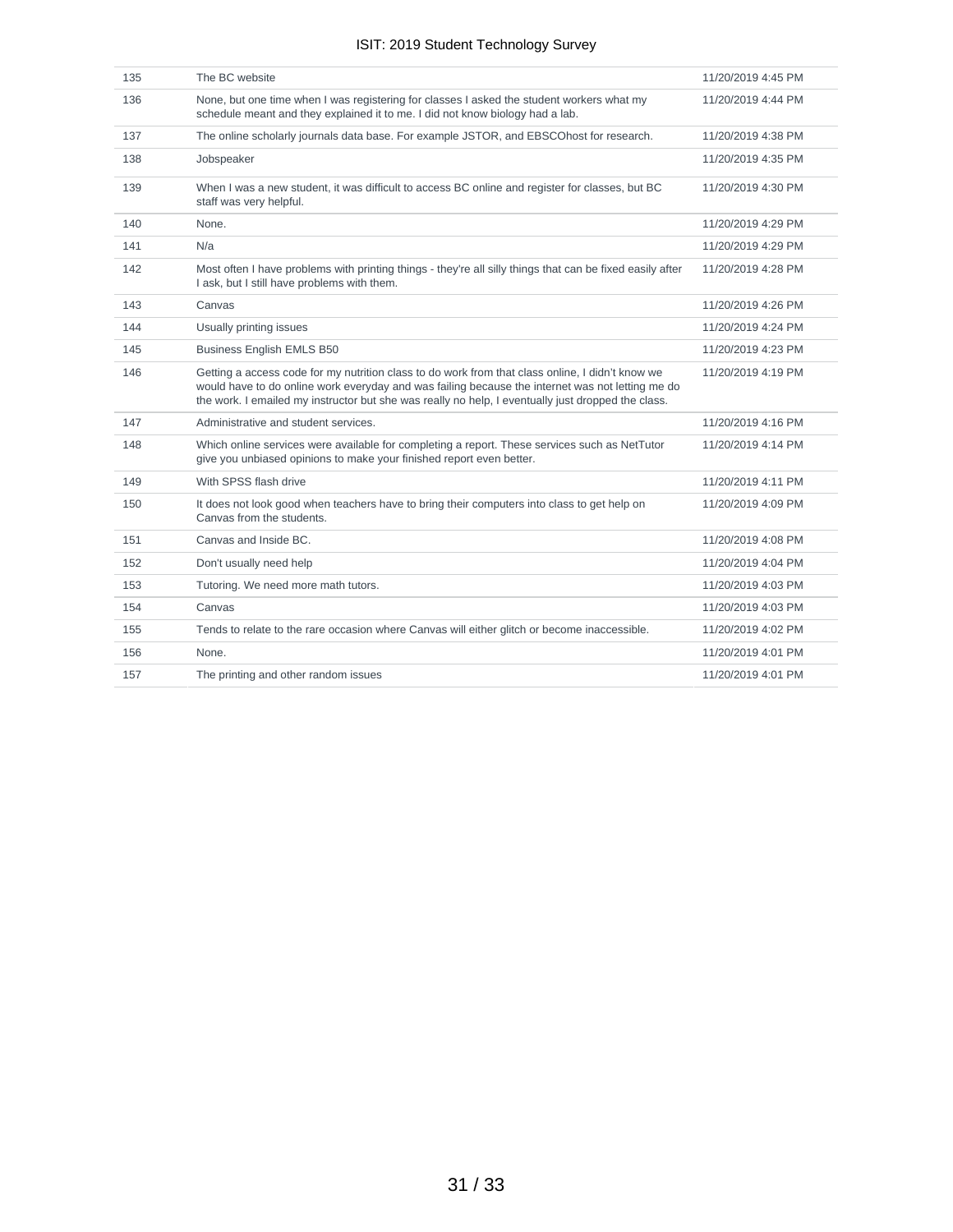## Q7 Tell us what assistive technology you've used in your classroom or lab.



| <b>ANSWER CHOICES</b>            | <b>RESPONSES</b> |                |
|----------------------------------|------------------|----------------|
| I don't use assistive technology | 91.16%           | 629            |
| Kurzweil/Firefly                 | 2.46%            | 17             |
| Jaws                             | 0.00%            | $\mathbf 0$    |
| Zoomtext                         | 0.87%            | 6              |
| Read and Write Gold              | 0.29%            | 2              |
| <b>Windows Magnifier</b>         | 2.90%            | 20             |
| Balabolka                        | 0.00%            | $\mathbf 0$    |
| Calibre                          | 0.14%            | 1              |
| <b>NVDA</b>                      | 0.29%            | $\overline{2}$ |
| Dragon                           | 1.16%            | 8              |
| Total Respondents: 690           |                  |                |

| #              | <b>OTHER (PLEASE SPECIFY)</b>                                                                                                                                                | <b>DATE</b>         |
|----------------|------------------------------------------------------------------------------------------------------------------------------------------------------------------------------|---------------------|
|                | digital voice recorder                                                                                                                                                       | 11/29/2019 7:03 PM  |
|                | I haven't used any of these technologies, but the text on computer moditors is too small for me and<br>I need to find a way to make the text in certain applications larger. | 11/29/2019 5:16 PM  |
|                | Zybooks                                                                                                                                                                      | 11/27/2019 2:30 PM  |
| $\overline{A}$ | Good heart Willcox                                                                                                                                                           | 11/26/2019 11:24 PM |
| 5              | MasterCAM, Autodesk, inventor, fusion 360, solid works                                                                                                                       | 11/26/2019 10:35 PM |
| 6              | Pearson, Cengage                                                                                                                                                             | 11/26/2019 9:24 PM  |